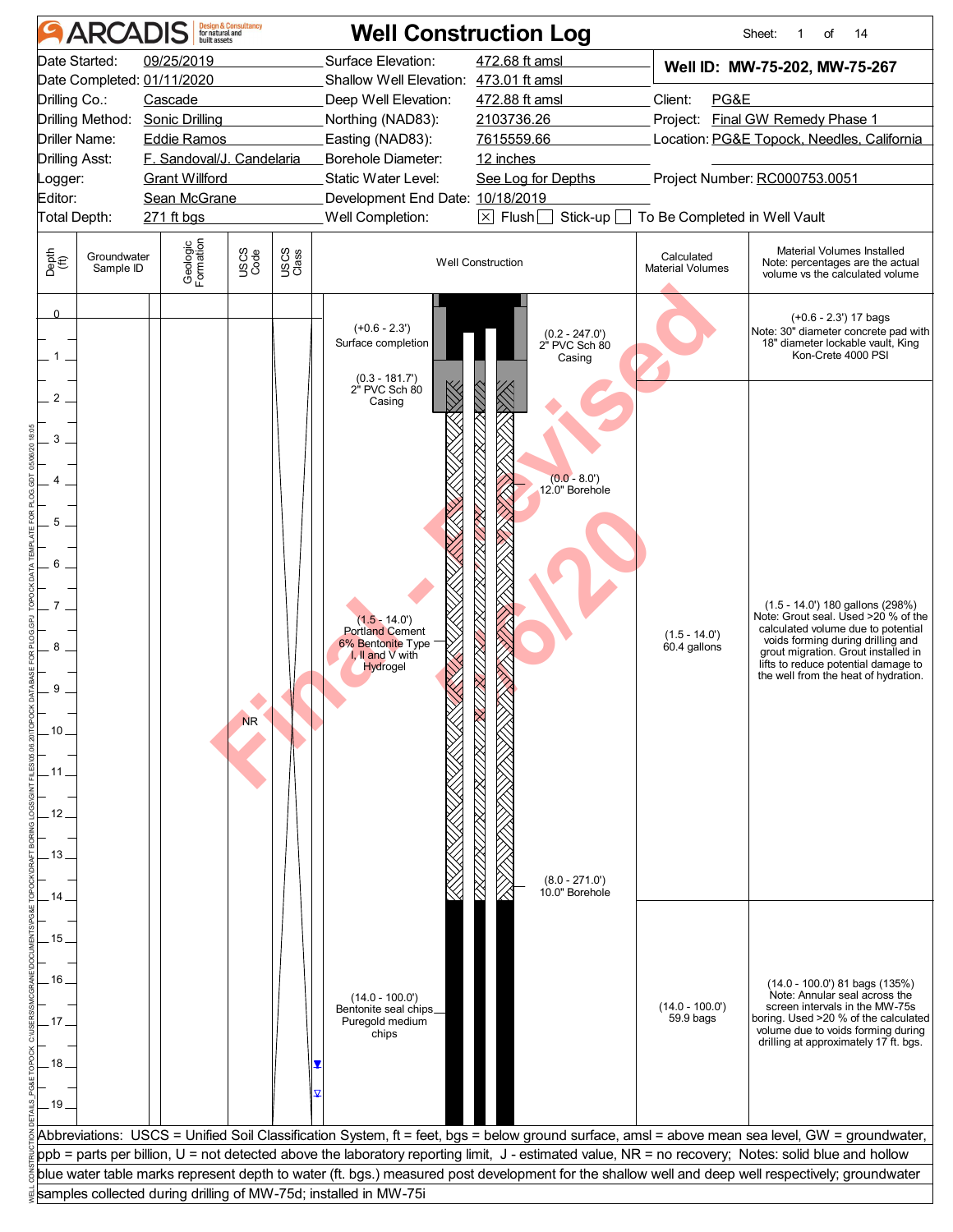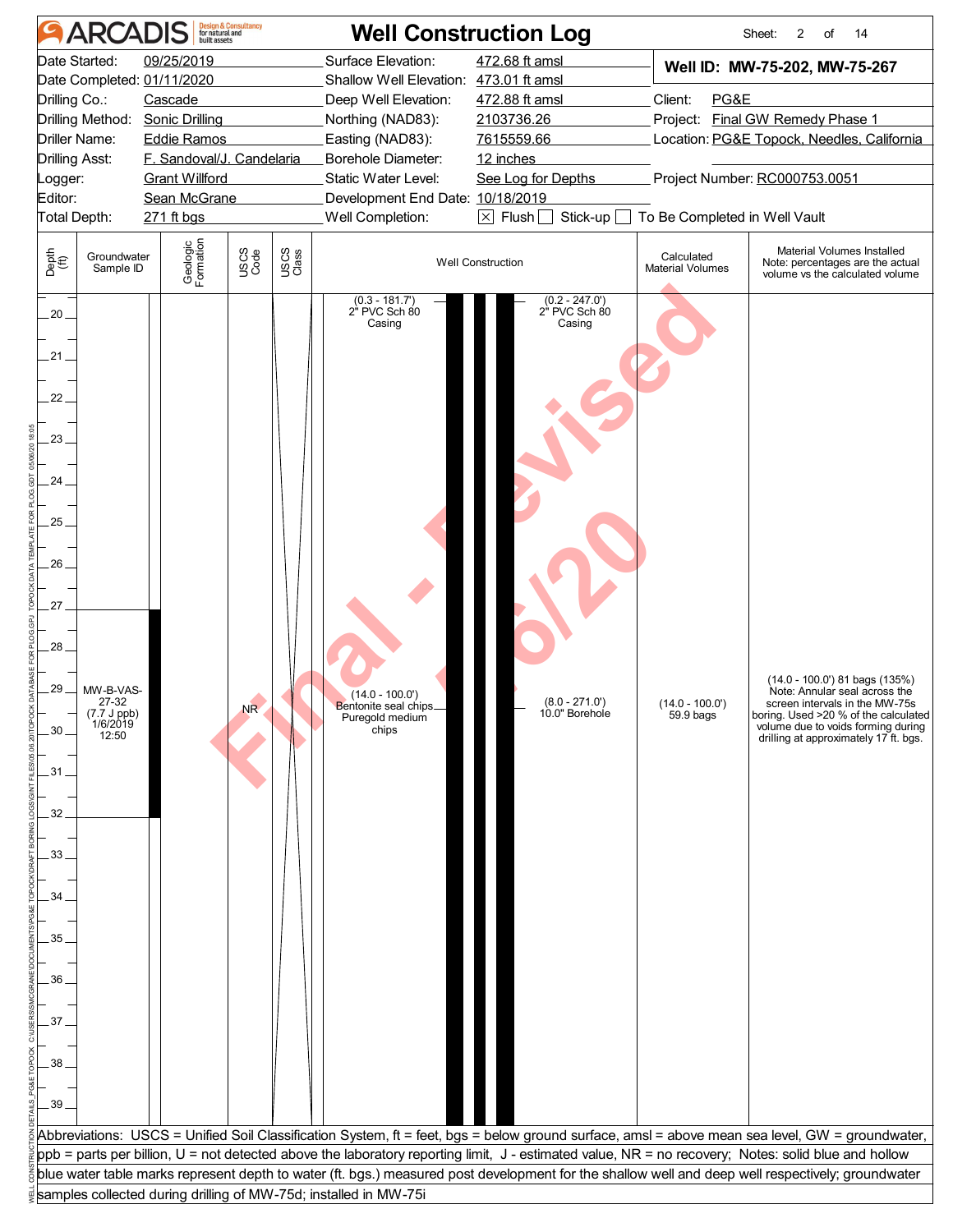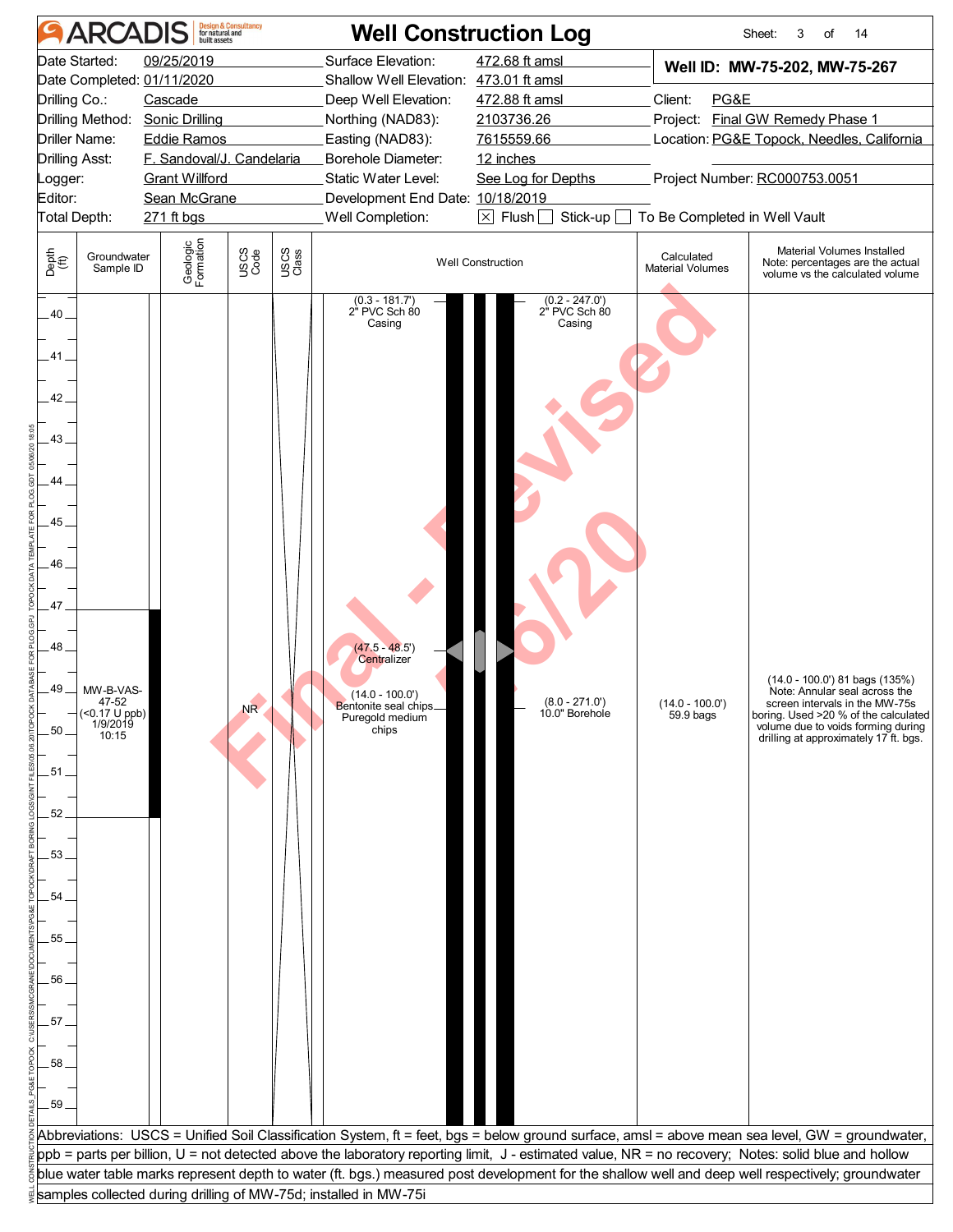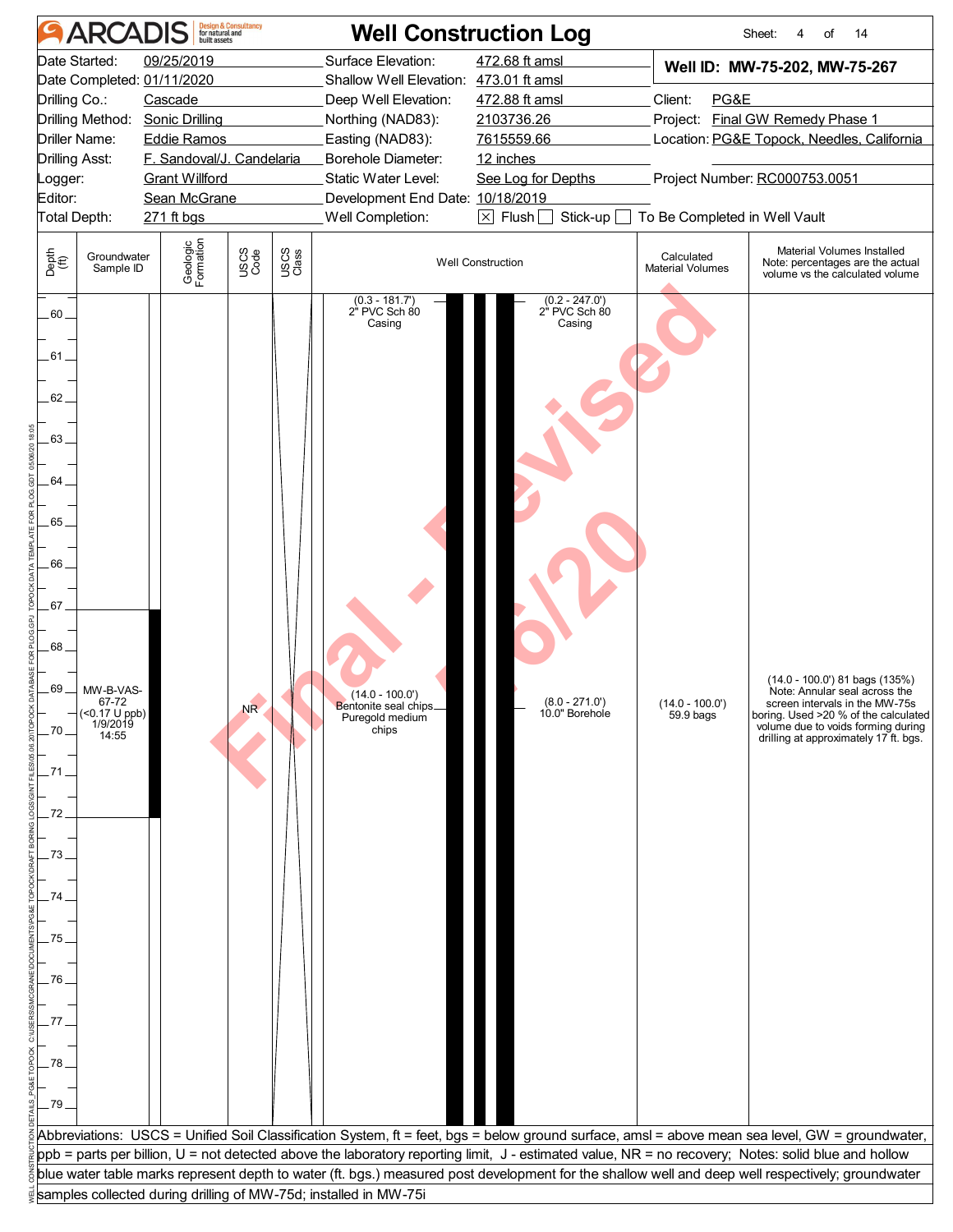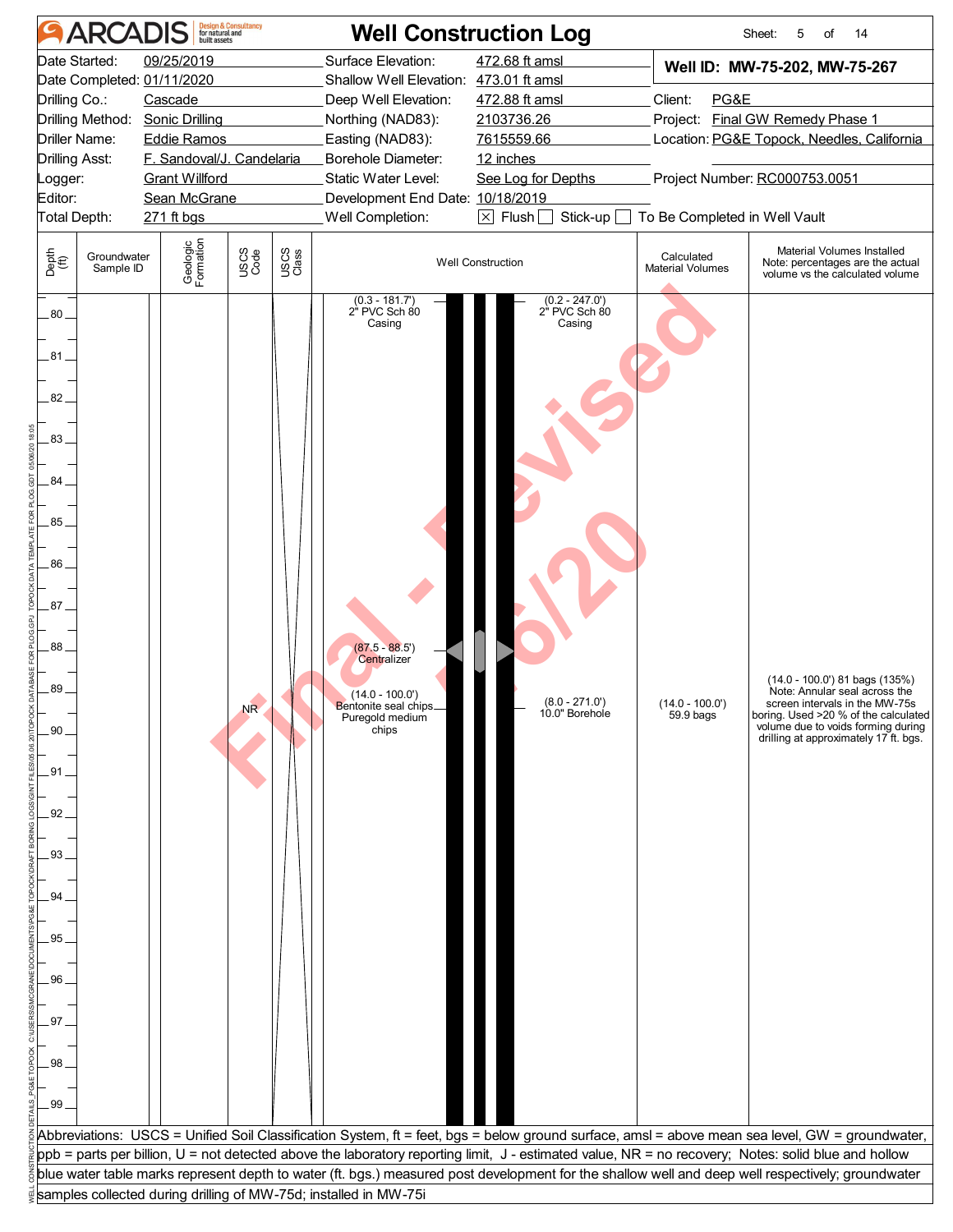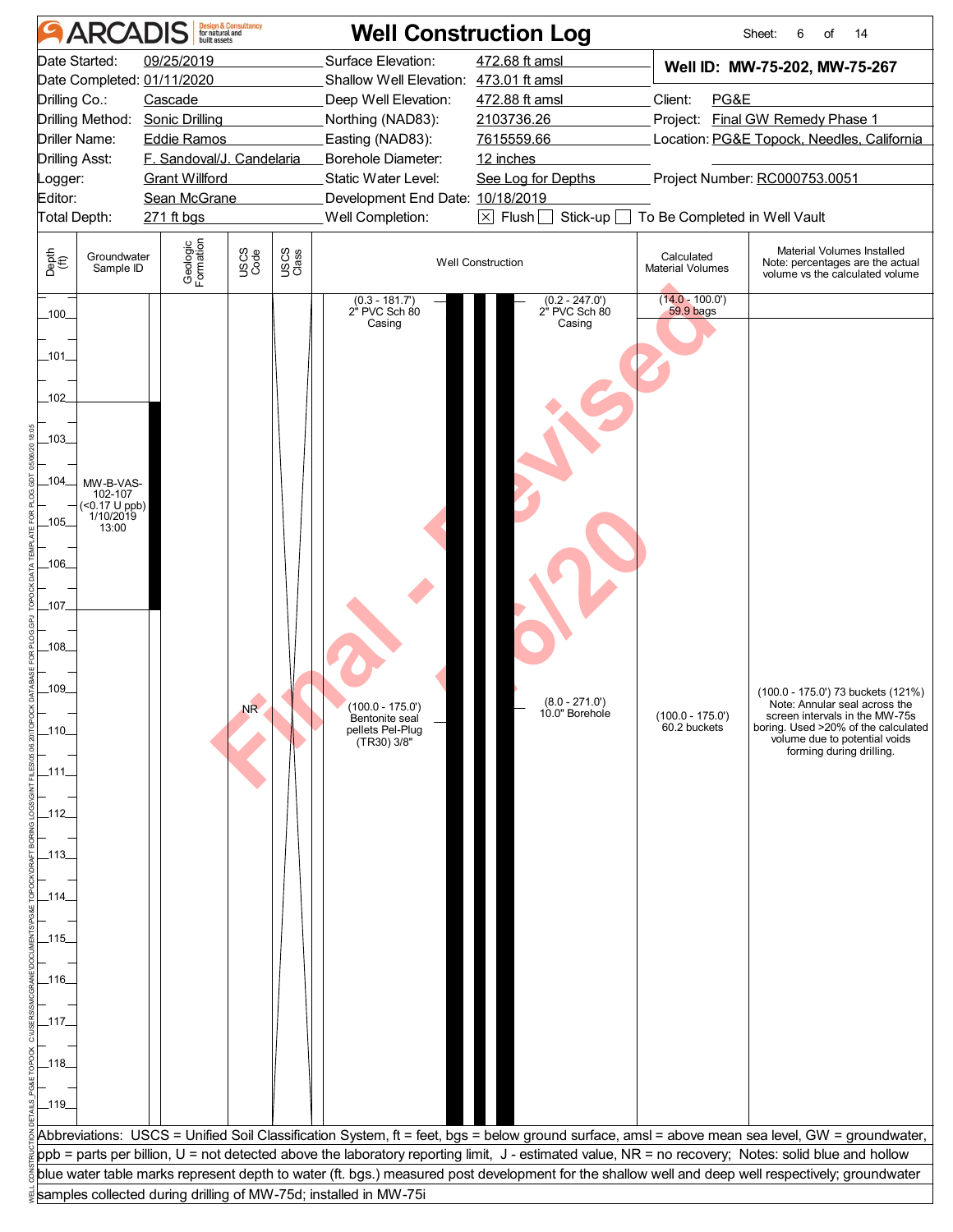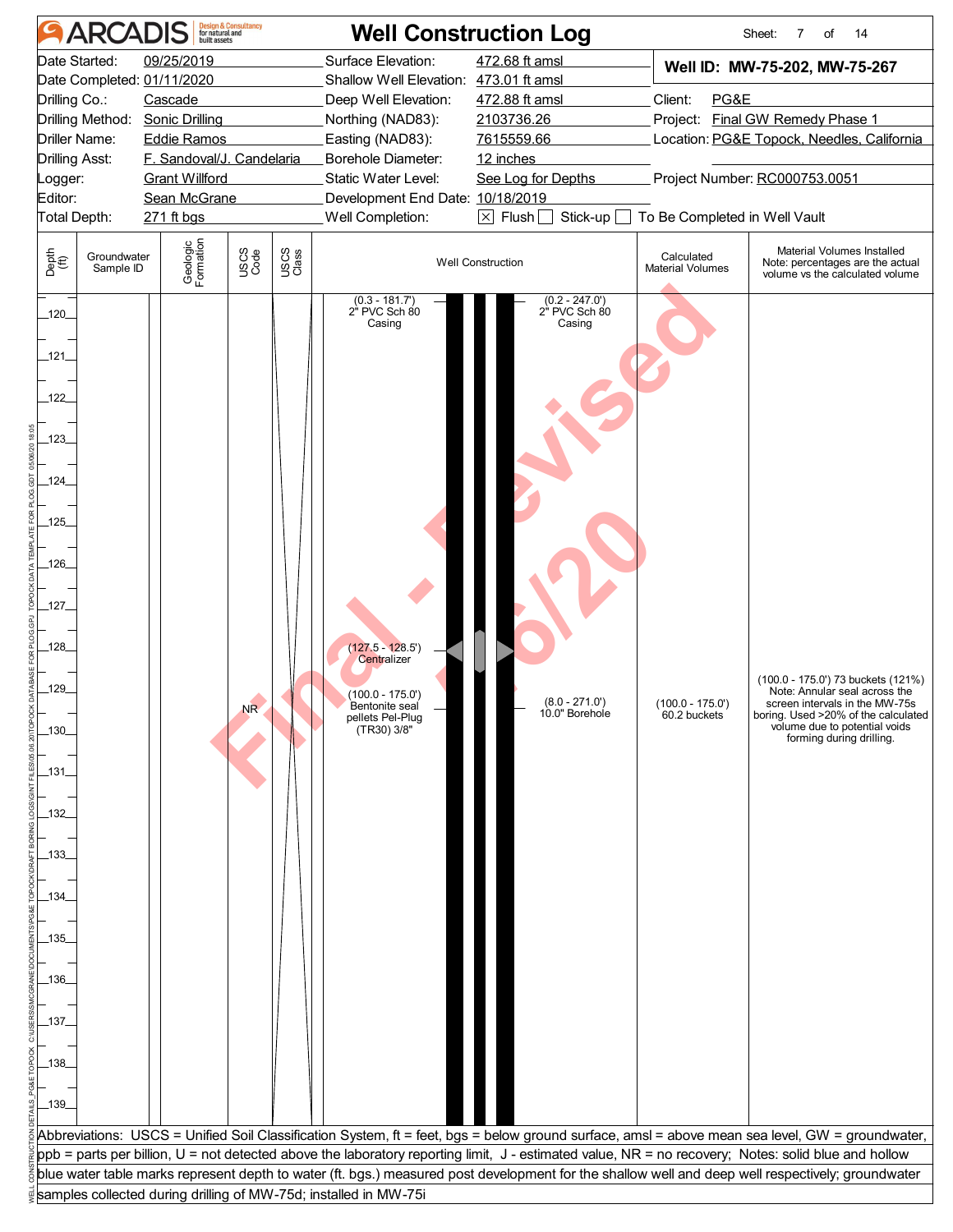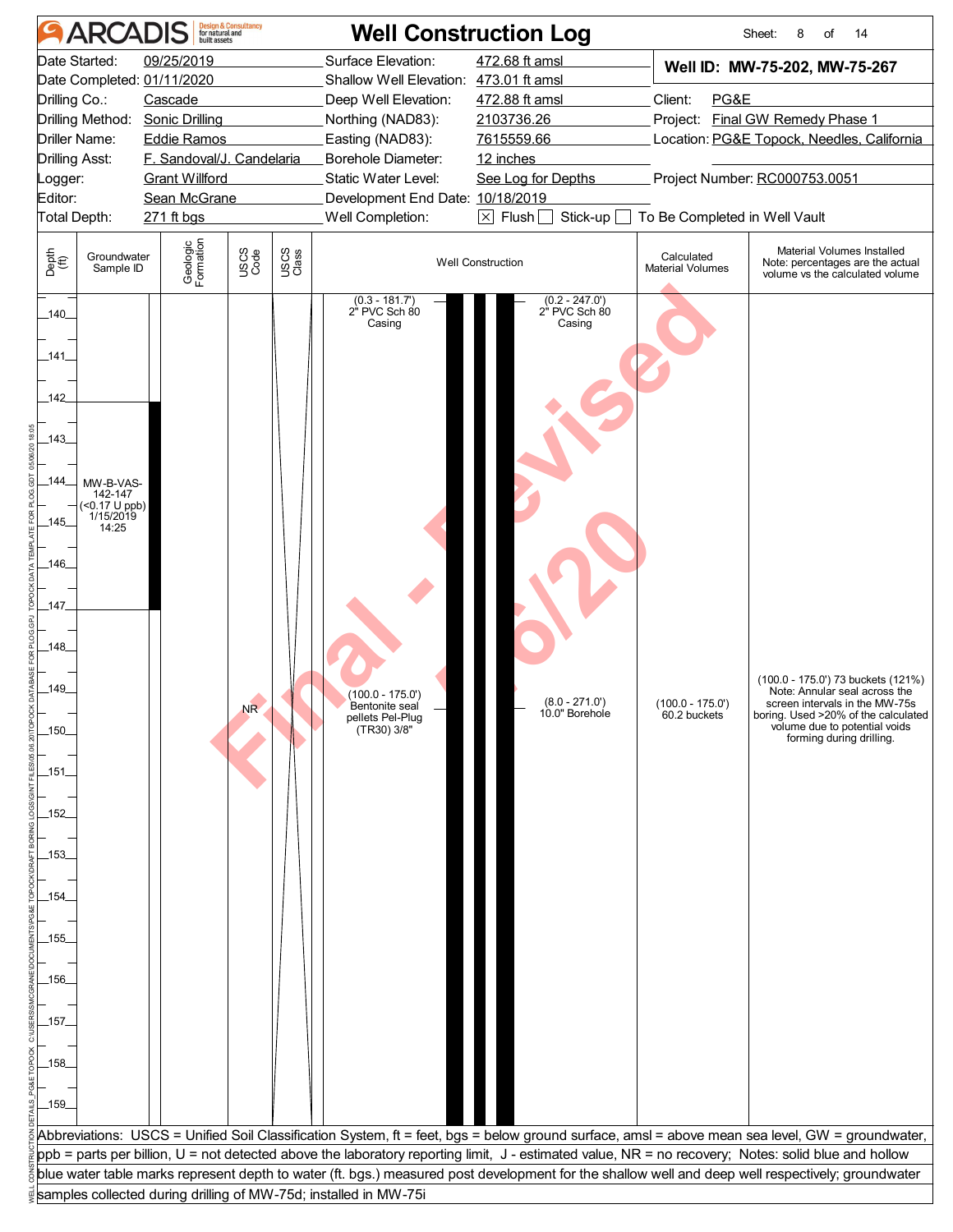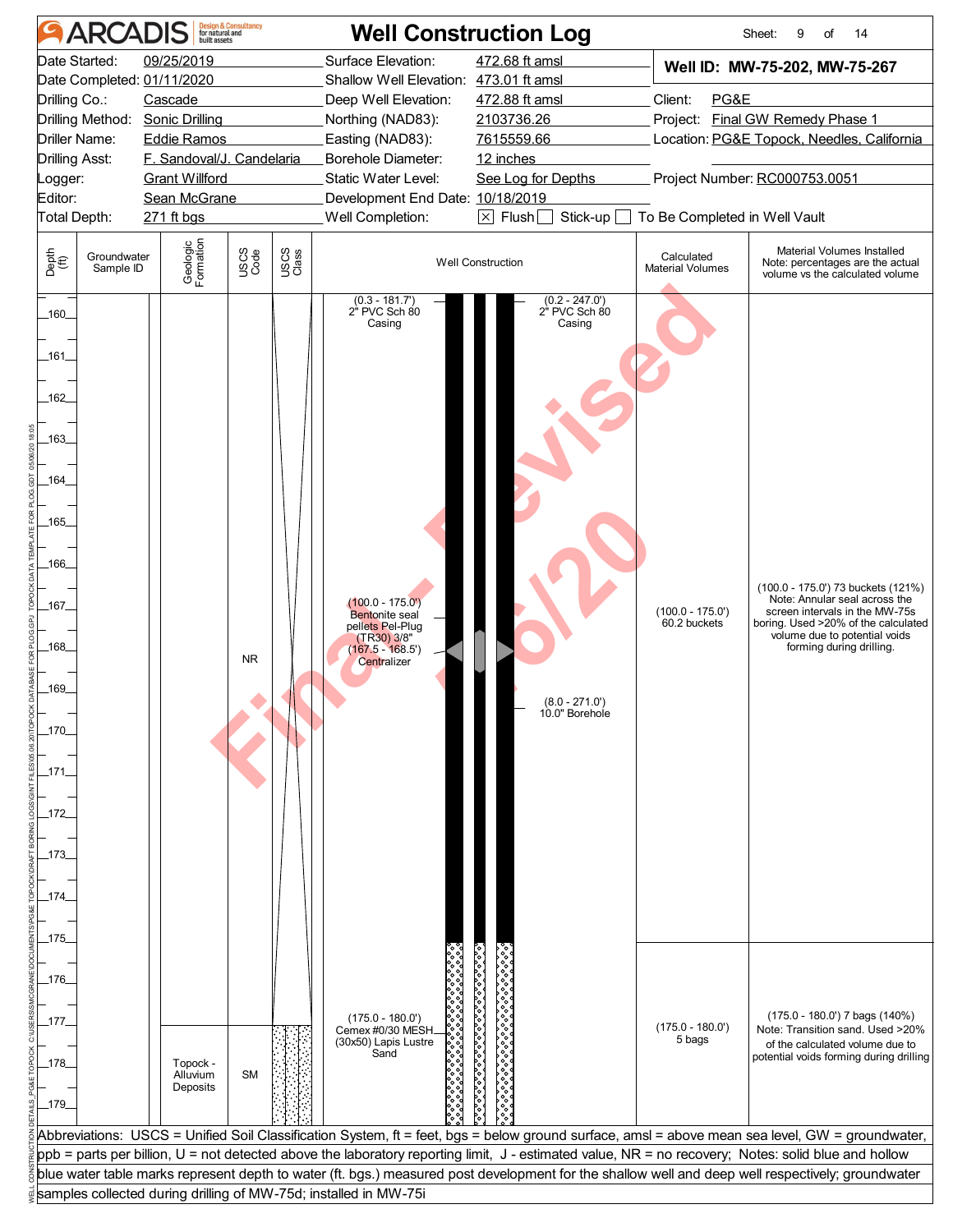|                                                                                                                                                                                 | <b>ARCADIS</b>                                                                              |                                                                                                                                                                                 | <b>Design &amp; Consultancy<br/>for natural and<br/>built assets</b> |               | <b>Well Construction Log</b>                                                                                                                                                                                                       |                                                                                                                                                     |                                                  | 14<br>Sheet:<br>10<br>of                                                                                                                          |
|---------------------------------------------------------------------------------------------------------------------------------------------------------------------------------|---------------------------------------------------------------------------------------------|---------------------------------------------------------------------------------------------------------------------------------------------------------------------------------|----------------------------------------------------------------------|---------------|------------------------------------------------------------------------------------------------------------------------------------------------------------------------------------------------------------------------------------|-----------------------------------------------------------------------------------------------------------------------------------------------------|--------------------------------------------------|---------------------------------------------------------------------------------------------------------------------------------------------------|
| Drilling Co.:<br>Logger:<br>Editor:                                                                                                                                             | Date Started:<br>Drilling Method:<br>Driller Name:<br><b>Drilling Asst:</b><br>Total Depth: | 09/25/2019<br>Date Completed: 01/11/2020<br>Cascade<br>Sonic Drilling<br><b>Eddie Ramos</b><br>F. Sandoval/J. Candelaria<br><b>Grant Willford</b><br>Sean McGrane<br>271 ft bgs |                                                                      |               | Surface Elevation:<br>Shallow Well Elevation: 473.01 ft amsl<br>Deep Well Elevation:<br>Northing (NAD83):<br>Easting (NAD83):<br>Borehole Diameter:<br>Static Water Level:<br>Development End Date: 10/18/2019<br>Well Completion: | 472.68 ft amsl<br>472.88 ft amsl<br>2103736.26<br>7615559.66<br>12 inches<br>See Log for Depths<br>$\boxtimes$ Flush $\Box$<br>Stick-up $\Box$      | Client:<br>PG&E<br>To Be Completed in Well Vault | Well ID: MW-75-202, MW-75-267<br>Project: Final GW Remedy Phase 1<br>Location: PG&E Topock, Needles, California<br>Project Number: RC000753.0051  |
| Depth<br>(ff)                                                                                                                                                                   | Groundwater<br>Sample ID                                                                    | Geologic<br>Formation                                                                                                                                                           | USCS<br>Code                                                         | USCS<br>Class |                                                                                                                                                                                                                                    | <b>Well Construction</b>                                                                                                                            | Calculated<br><b>Material Volumes</b>            | Material Volumes Installed<br>Note: percentages are the actual<br>volume vs the calculated volume                                                 |
| $-180$<br>181<br>182<br>_183_<br>_184_<br>_185_<br>186<br>_187_<br>$-188$<br>$-189$<br>$-190.$<br>_191_<br>_192_<br>193<br>_194_<br>_195_<br>_196_<br>_197_<br>_198_<br>$-199-$ | MW-B-VAS-<br>182-187<br>$($ < 0.17 U ppb)<br>2/13/2019<br>10:30                             | Topock -<br>Alluvium<br>Deposits<br>Topock -<br>Alluvium<br>Deposits<br>Topock -<br>Alluvium<br>Deposits<br>Topock -<br>Alluvium<br>Deposits                                    | <b>SM</b><br>ML<br><b>SM</b><br><b>SM</b>                            |               | $(0.3 - 181.7)$<br>2" PVC Sch 80<br>Casing<br>$(181.7 - 201.7)$<br>2" Sch 80 PVC<br>(20-slot) Screen<br>$(180.0 - 206.0')$<br>Cemex #3 MESH<br>(8x10) Lapis Lustre<br>Sand                                                         | $(0.2 - 247.0')$<br>e<br>Pes<br>2" PVC Sch 80<br>Casing<br>$(8.0 - 271.0')$<br>10.0" Borehole                                                       | $(180.0 - 206.0')$<br>30.5 bags                  | (180.0 - 206.0') 30 bags (98%)<br>Note: Filter pack                                                                                               |
|                                                                                                                                                                                 |                                                                                             |                                                                                                                                                                                 |                                                                      |               |                                                                                                                                                                                                                                    | ppb = parts per billion, U = not detected above the laboratory reporting limit, J - estimated value, NR = no recovery; Notes: solid blue and hollow |                                                  | Abbreviations: USCS = Unified Soil Classification System, ft = feet, bgs = below ground surface, amsl = above mean sea level, GW = groundwater,   |
|                                                                                                                                                                                 |                                                                                             |                                                                                                                                                                                 |                                                                      |               |                                                                                                                                                                                                                                    |                                                                                                                                                     |                                                  | blue water table marks represent depth to water (ft. bgs.) measured post development for the shallow well and deep well respectively; groundwater |
|                                                                                                                                                                                 |                                                                                             |                                                                                                                                                                                 |                                                                      |               | samples collected during drilling of MW-75d; installed in MW-75i                                                                                                                                                                   |                                                                                                                                                     |                                                  |                                                                                                                                                   |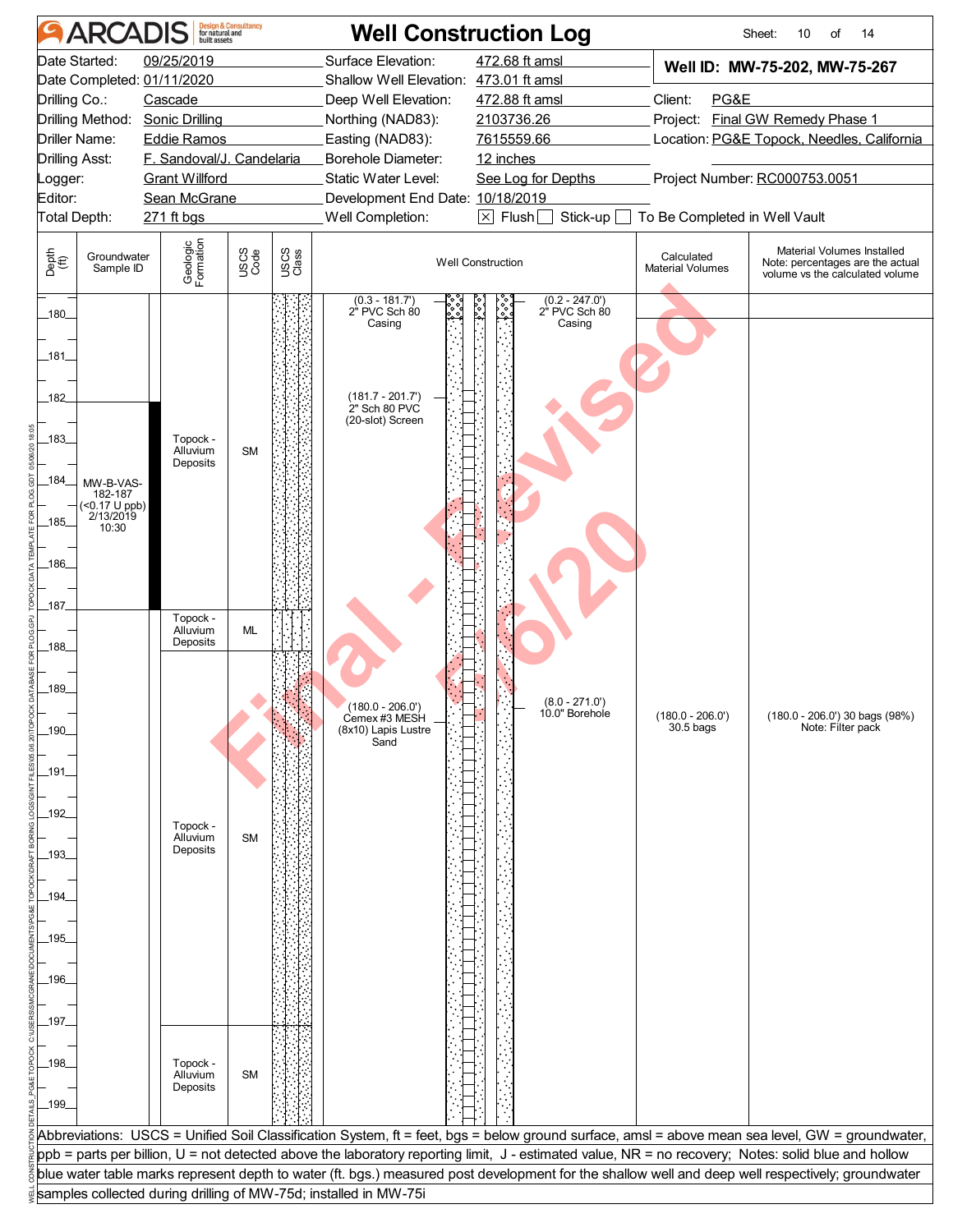|                                                                                       | <b>Design &amp; Consultancy</b><br>for natural and<br>built assets<br><b>ARCADIS</b><br><b>Well Construction Log</b><br>Sheet:<br>11<br>of<br>14<br>Date Started: |                                                                                                                                                                                 |                        |               |                                                                                                                                                                                                                                    |                                                                                                                                                     |                                                  |                                                                                                                                                   |  |  |  |  |  |  |
|---------------------------------------------------------------------------------------|-------------------------------------------------------------------------------------------------------------------------------------------------------------------|---------------------------------------------------------------------------------------------------------------------------------------------------------------------------------|------------------------|---------------|------------------------------------------------------------------------------------------------------------------------------------------------------------------------------------------------------------------------------------|-----------------------------------------------------------------------------------------------------------------------------------------------------|--------------------------------------------------|---------------------------------------------------------------------------------------------------------------------------------------------------|--|--|--|--|--|--|
| Drilling Co.:<br>Driller Name:<br>Drilling Asst:<br>ogger:<br>Editor:<br>Total Depth: | Drilling Method:                                                                                                                                                  | 09/25/2019<br>Date Completed: 01/11/2020<br>Cascade<br>Sonic Drilling<br><b>Eddie Ramos</b><br>F. Sandoval/J. Candelaria<br><b>Grant Willford</b><br>Sean McGrane<br>271 ft bgs |                        |               | Surface Elevation:<br>Shallow Well Elevation: 473.01 ft amsl<br>Deep Well Elevation:<br>Northing (NAD83):<br>Easting (NAD83):<br>Borehole Diameter:<br>Static Water Level:<br>Development End Date: 10/18/2019<br>Well Completion: | 472.68 ft amsl<br>472.88 ft amsl<br>2103736.26<br>7615559.66<br>12 inches<br>See Log for Depths<br>Stick-up $\square$<br>$\boxtimes$ Flush $\Box$   | Client:<br>PG&E<br>To Be Completed in Well Vault | Well ID: MW-75-202, MW-75-267<br>Project: Final GW Remedy Phase 1<br>Location: PG&E Topock, Needles, California<br>Project Number: RC000753.0051  |  |  |  |  |  |  |
| Depth<br>(ff)                                                                         | Groundwater<br>Sample ID                                                                                                                                          | Geologic<br>Formation                                                                                                                                                           | USCS<br>Code           | USCS<br>Class |                                                                                                                                                                                                                                    | <b>Well Construction</b>                                                                                                                            | Calculated<br><b>Material Volumes</b>            | Material Volumes Installed<br>Note: percentages are the actual<br>volume vs the calculated volume                                                 |  |  |  |  |  |  |
| $200 -$<br>,201<br>202<br>203_<br>204<br>205                                          |                                                                                                                                                                   | Topock -<br>Alluvium<br>Deposits<br>Topock -                                                                                                                                    | <b>SM</b>              |               | $(181.7 - 201.7)$<br>2" Sch 80 PVC<br>(20-slot) Screen<br>$(180.0 - 206.0')$<br>Cemex #3 MESH<br>(8x10) Lapis Lustre<br>Sand<br>$(203.0 - 204.0')$<br>Centralizer<br>$(201.7 - 204.0')$<br>Sump and SS End<br>Cap                  | $(0.2 - 247.0')$<br>2" PVC Sch 80<br>Casing                                                                                                         | $(180.0 - 206.0')$<br>30.5 bags                  | $(180.0 - 206.0')$ 30 bags $(98%)$<br>Note: Filter pack                                                                                           |  |  |  |  |  |  |
| 206<br>207<br>208<br>,209<br>210<br>.211.                                             | MW-B-VAS-<br>207-212<br>(<0.17 U ppb)<br>2/14/2019<br>10:55                                                                                                       | Alluvium<br>Deposits                                                                                                                                                            | ML                     |               |                                                                                                                                                                                                                                    | $(8.0 - 271.0')$<br>10.0" Borehole                                                                                                                  |                                                  |                                                                                                                                                   |  |  |  |  |  |  |
| 212<br>213_<br>214_<br>_215_<br>216_<br>_217_<br>218_<br>$-219$                       |                                                                                                                                                                   | Topock -<br>Alluvium<br>Deposits                                                                                                                                                | <b>SM</b><br><b>SM</b> |               | $(206.0 - 240.0')$<br>Bentonite seal<br>pellets Pel-Plug<br>(TR30) 3/8"                                                                                                                                                            |                                                                                                                                                     | (206.0 - 240.0')<br>28.5 buckets                 | (206.0 - 240.0') 34 buckets (119%)<br>Note: Intermediate seal                                                                                     |  |  |  |  |  |  |
|                                                                                       |                                                                                                                                                                   |                                                                                                                                                                                 |                        |               |                                                                                                                                                                                                                                    | ppb = parts per billion, U = not detected above the laboratory reporting limit, J - estimated value, NR = no recovery; Notes: solid blue and hollow |                                                  | Abbreviations: USCS = Unified Soil Classification System, ft = feet, bgs = below ground surface, amsl = above mean sea level, GW = groundwater,   |  |  |  |  |  |  |
|                                                                                       |                                                                                                                                                                   |                                                                                                                                                                                 |                        |               |                                                                                                                                                                                                                                    |                                                                                                                                                     |                                                  | blue water table marks represent depth to water (ft. bgs.) measured post development for the shallow well and deep well respectively; groundwater |  |  |  |  |  |  |
|                                                                                       |                                                                                                                                                                   |                                                                                                                                                                                 |                        |               | samples collected during drilling of MW-75d; installed in MW-75i                                                                                                                                                                   |                                                                                                                                                     |                                                  |                                                                                                                                                   |  |  |  |  |  |  |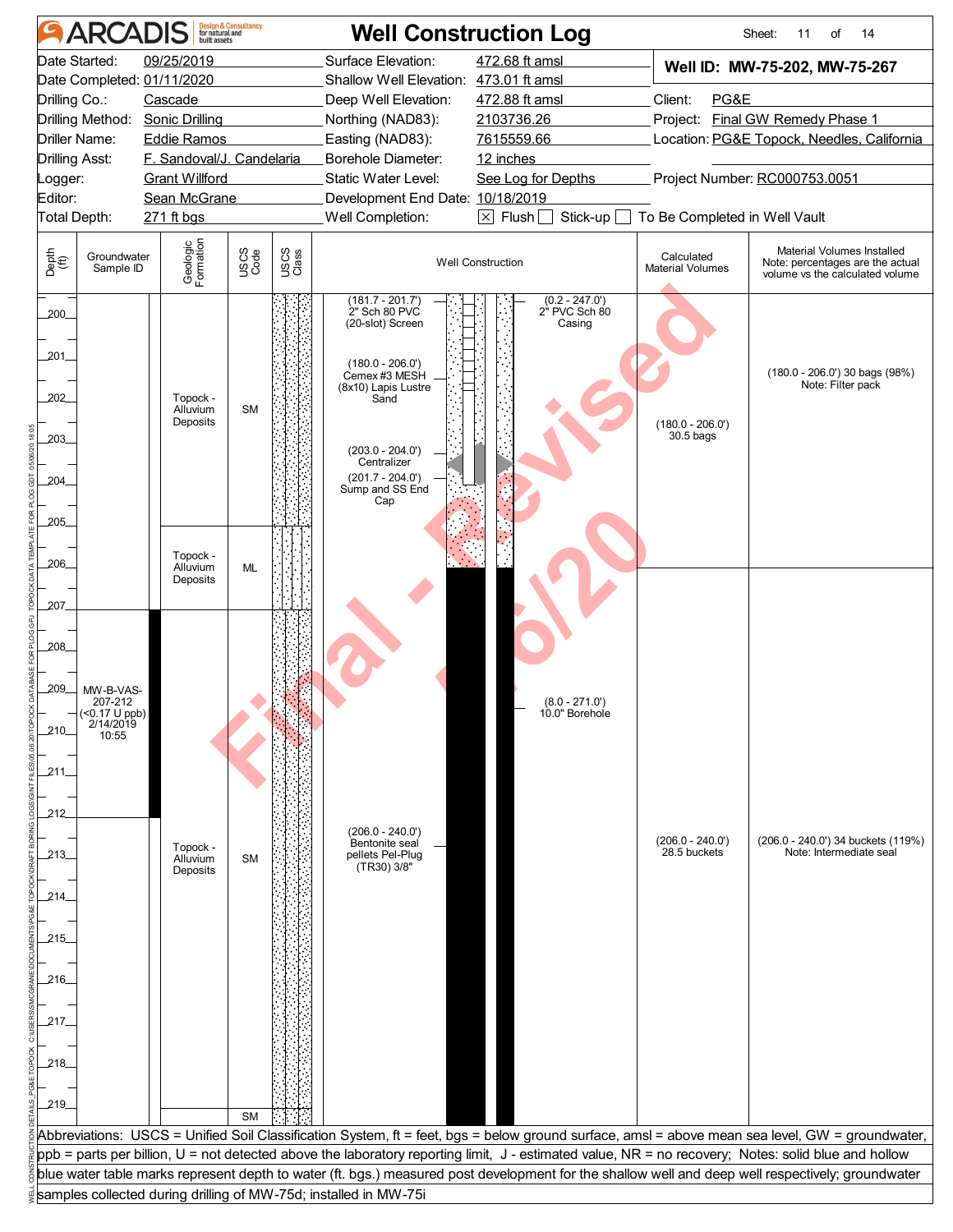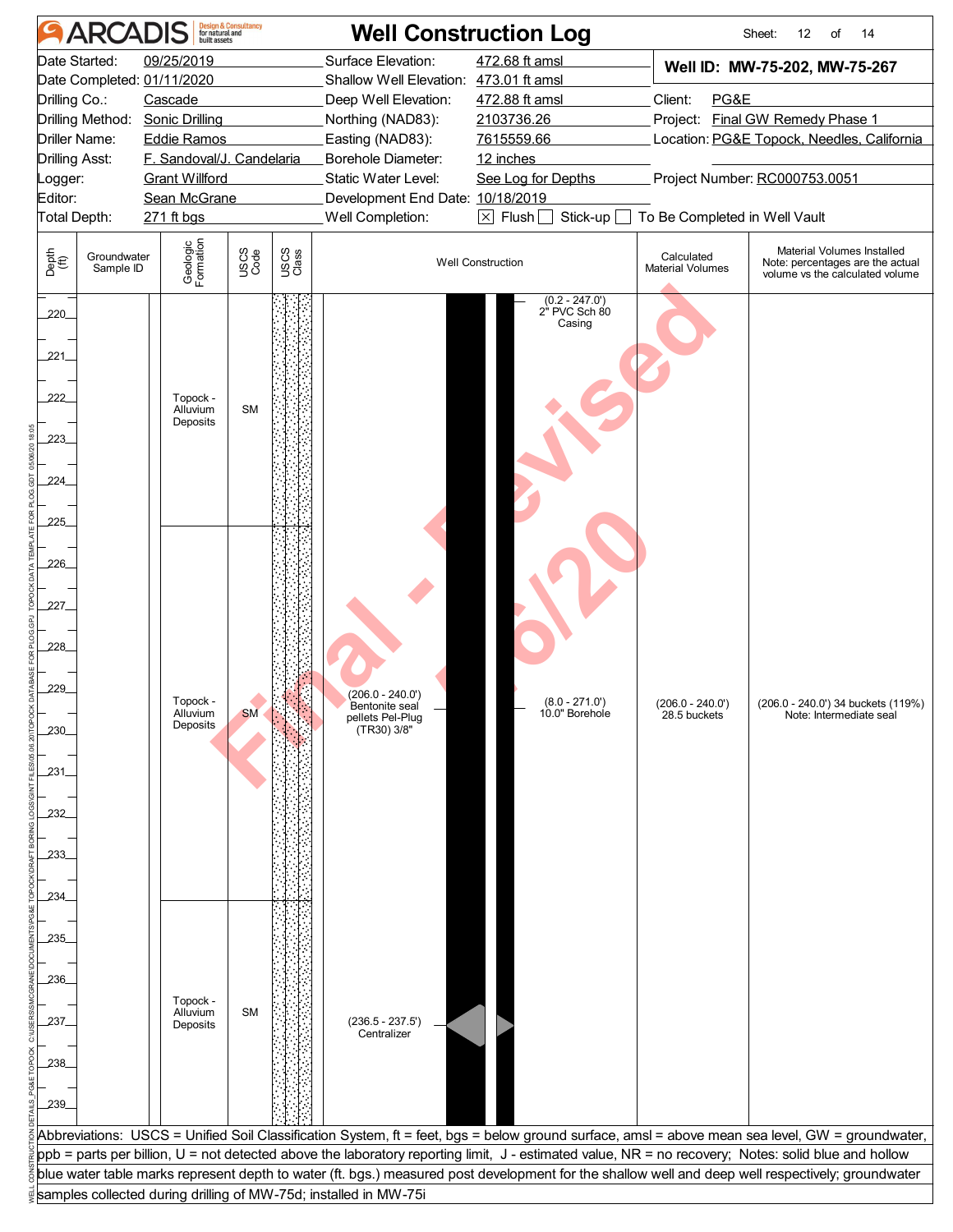|                                  | <b>ARCADIS</b>                 |                                                    | <b>Design &amp; Consultancy</b><br>for natural and<br>built assets |               |                                                                  | <b>Well Construction Log</b>                                                |                                       | Sheet:<br>13<br>14<br>of                                                                                                                            |
|----------------------------------|--------------------------------|----------------------------------------------------|--------------------------------------------------------------------|---------------|------------------------------------------------------------------|-----------------------------------------------------------------------------|---------------------------------------|-----------------------------------------------------------------------------------------------------------------------------------------------------|
|                                  | Date Started:                  | 09/25/2019                                         |                                                                    |               | Surface Elevation:                                               | 472.68 ft amsl                                                              |                                       | Well ID: MW-75-202, MW-75-267                                                                                                                       |
|                                  |                                | Date Completed: 01/11/2020                         |                                                                    |               | Shallow Well Elevation: 473.01 ft amsl                           |                                                                             |                                       |                                                                                                                                                     |
| Drilling Co.:                    |                                | Cascade                                            |                                                                    |               | Deep Well Elevation:                                             | 472.88 ft amsl                                                              | Client:<br>PG&E                       |                                                                                                                                                     |
|                                  | Drilling Method:               | Sonic Drilling                                     |                                                                    |               | Northing (NAD83):                                                | 2103736.26                                                                  |                                       | Project: Final GW Remedy Phase 1                                                                                                                    |
|                                  | <b>Driller Name:</b>           | <b>Eddie Ramos</b>                                 |                                                                    |               | Easting (NAD83):                                                 | 7615559.66                                                                  |                                       | Location: PG&E Topock, Needles, California                                                                                                          |
| <b>Drilling Asst:</b><br>Logger: |                                | F. Sandoval/J. Candelaria<br><b>Grant Willford</b> |                                                                    |               | Borehole Diameter:<br>Static Water Level:                        | 12 inches<br>See Log for Depths                                             |                                       | Project Number: RC000753.0051                                                                                                                       |
| Editor:                          |                                | Sean McGrane                                       |                                                                    |               | Development End Date: 10/18/2019                                 |                                                                             |                                       |                                                                                                                                                     |
| Total Depth:                     |                                | 271 ft bgs                                         |                                                                    |               | Well Completion:                                                 | $\boxed{\times}$ Flush $\boxed{\phantom{a}}$ Stick-up $\boxed{\phantom{a}}$ | To Be Completed in Well Vault         |                                                                                                                                                     |
|                                  |                                |                                                    |                                                                    |               |                                                                  |                                                                             |                                       |                                                                                                                                                     |
| Depth<br>(ff)                    | Groundwater<br>Sample ID       | Geologic<br>Formation                              | USCS<br>Code                                                       | USCS<br>Class |                                                                  | <b>Well Construction</b>                                                    | Calculated<br><b>Material Volumes</b> | Material Volumes Installed<br>Note: percentages are the actual<br>volume vs the calculated volume                                                   |
| $240$ <sub>-</sub>               |                                |                                                    | <b>SM</b>                                                          |               |                                                                  | $(0.2 - 247.0')$<br>2" PVC Sch 80<br>Casing                                 | $(206.0 - 240.0')$<br>28.5 buckets    | (206.0 - 240.0') 34 buckets (119%)<br>Note: Intermediate seal                                                                                       |
| 241                              |                                |                                                    |                                                                    |               |                                                                  |                                                                             |                                       |                                                                                                                                                     |
| 242                              |                                | Topock -<br>Alluvium                               | ML                                                                 |               |                                                                  |                                                                             |                                       |                                                                                                                                                     |
| 243                              |                                | Deposits                                           |                                                                    |               | $(240.0 - 245.0')$<br>Cemex #0/30 MESH.<br>(30x50) Lapis Lustre  |                                                                             | $(240.0 - 245.0')$<br>5.2 bags        | (240.0 - 245.0') 5 bags (96%)<br>Note: Filter pack                                                                                                  |
|                                  |                                |                                                    |                                                                    |               | Sand                                                             |                                                                             |                                       |                                                                                                                                                     |
| 244                              |                                |                                                    |                                                                    |               |                                                                  |                                                                             |                                       |                                                                                                                                                     |
| 245                              |                                |                                                    |                                                                    |               |                                                                  |                                                                             |                                       |                                                                                                                                                     |
|                                  |                                | Topock -<br>Alluvium<br>Deposits                   | <b>SM</b>                                                          |               |                                                                  |                                                                             |                                       |                                                                                                                                                     |
| 246_                             |                                |                                                    |                                                                    |               |                                                                  |                                                                             |                                       |                                                                                                                                                     |
| 247                              |                                |                                                    |                                                                    |               |                                                                  |                                                                             |                                       |                                                                                                                                                     |
|                                  |                                |                                                    |                                                                    |               |                                                                  | $(247.0 - 267.0')$<br>2" Sch 80 PVC                                         |                                       |                                                                                                                                                     |
| 248                              |                                |                                                    |                                                                    |               |                                                                  | (20-slot) Screen                                                            |                                       |                                                                                                                                                     |
|                                  |                                |                                                    |                                                                    |               |                                                                  |                                                                             |                                       |                                                                                                                                                     |
| 249_                             | MW-B-VAS-<br>247-252           |                                                    |                                                                    |               |                                                                  | $(8.0 - 271.0')$                                                            |                                       |                                                                                                                                                     |
| 250                              | $-$ (<0.83 U ppb)<br>2/17/2019 | Topock -                                           |                                                                    |               |                                                                  | 10.0" Borehole                                                              |                                       |                                                                                                                                                     |
|                                  | 11:25                          | Alluvium<br><b>Deposits</b>                        | <b>ML</b>                                                          |               |                                                                  |                                                                             |                                       |                                                                                                                                                     |
| .251                             |                                |                                                    |                                                                    |               |                                                                  |                                                                             |                                       |                                                                                                                                                     |
|                                  |                                |                                                    |                                                                    |               |                                                                  |                                                                             |                                       |                                                                                                                                                     |
| 252                              |                                |                                                    |                                                                    |               | $(245.0 - 271.0')$<br>Cemex #3 MESH                              |                                                                             | $(245.0 - 271.0')$                    | $(245.0 - 271.0)$ 33 bags $(121\%)$<br>Note: Filter pack. Used >20% of the                                                                          |
|                                  |                                |                                                    |                                                                    |               | (8x10) Lapis Lustre<br>Sand                                      |                                                                             | $27.3$ bags                           | calculated volume due to potential<br>voids forming during drilling.                                                                                |
| 253_                             |                                |                                                    |                                                                    |               |                                                                  |                                                                             |                                       |                                                                                                                                                     |
| 254_                             |                                |                                                    |                                                                    |               |                                                                  |                                                                             |                                       |                                                                                                                                                     |
|                                  |                                |                                                    |                                                                    |               |                                                                  |                                                                             |                                       |                                                                                                                                                     |
| 255                              |                                | Topock -<br>Alluvium                               | <b>SM</b>                                                          |               |                                                                  |                                                                             |                                       |                                                                                                                                                     |
|                                  |                                | Deposits                                           |                                                                    |               |                                                                  |                                                                             |                                       |                                                                                                                                                     |
| 256                              |                                |                                                    |                                                                    |               |                                                                  |                                                                             |                                       |                                                                                                                                                     |
|                                  |                                |                                                    |                                                                    |               |                                                                  |                                                                             |                                       |                                                                                                                                                     |
| _257_                            |                                |                                                    |                                                                    |               |                                                                  |                                                                             |                                       |                                                                                                                                                     |
| .258.                            |                                | Topock -                                           |                                                                    |               |                                                                  |                                                                             |                                       |                                                                                                                                                     |
|                                  |                                | Alluvium<br>Deposits                               | ML                                                                 |               |                                                                  |                                                                             |                                       |                                                                                                                                                     |
| 259                              |                                |                                                    |                                                                    |               |                                                                  |                                                                             |                                       |                                                                                                                                                     |
|                                  |                                |                                                    |                                                                    |               |                                                                  |                                                                             |                                       | Abbreviations: USCS = Unified Soil Classification System, ft = feet, bgs = below ground surface, amsl = above mean sea level, GW = groundwater,     |
|                                  |                                |                                                    |                                                                    |               |                                                                  |                                                                             |                                       | ppb = parts per billion, U = not detected above the laboratory reporting limit, J - estimated value, NR = no recovery; Notes: solid blue and hollow |
|                                  |                                |                                                    |                                                                    |               |                                                                  |                                                                             |                                       | blue water table marks represent depth to water (ft. bgs.) measured post development for the shallow well and deep well respectively; groundwater   |
|                                  |                                |                                                    |                                                                    |               | samples collected during drilling of MW-75d; installed in MW-75i |                                                                             |                                       |                                                                                                                                                     |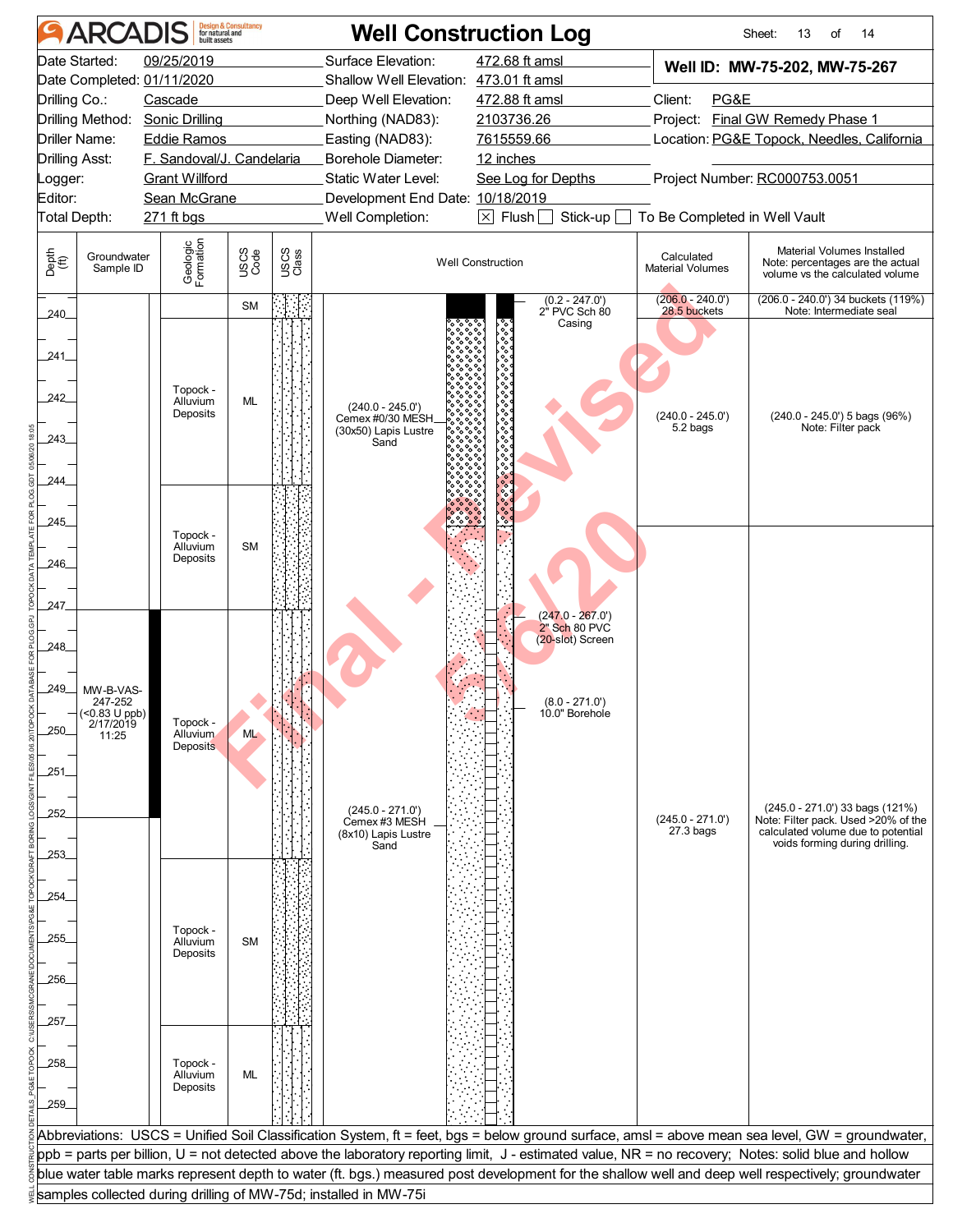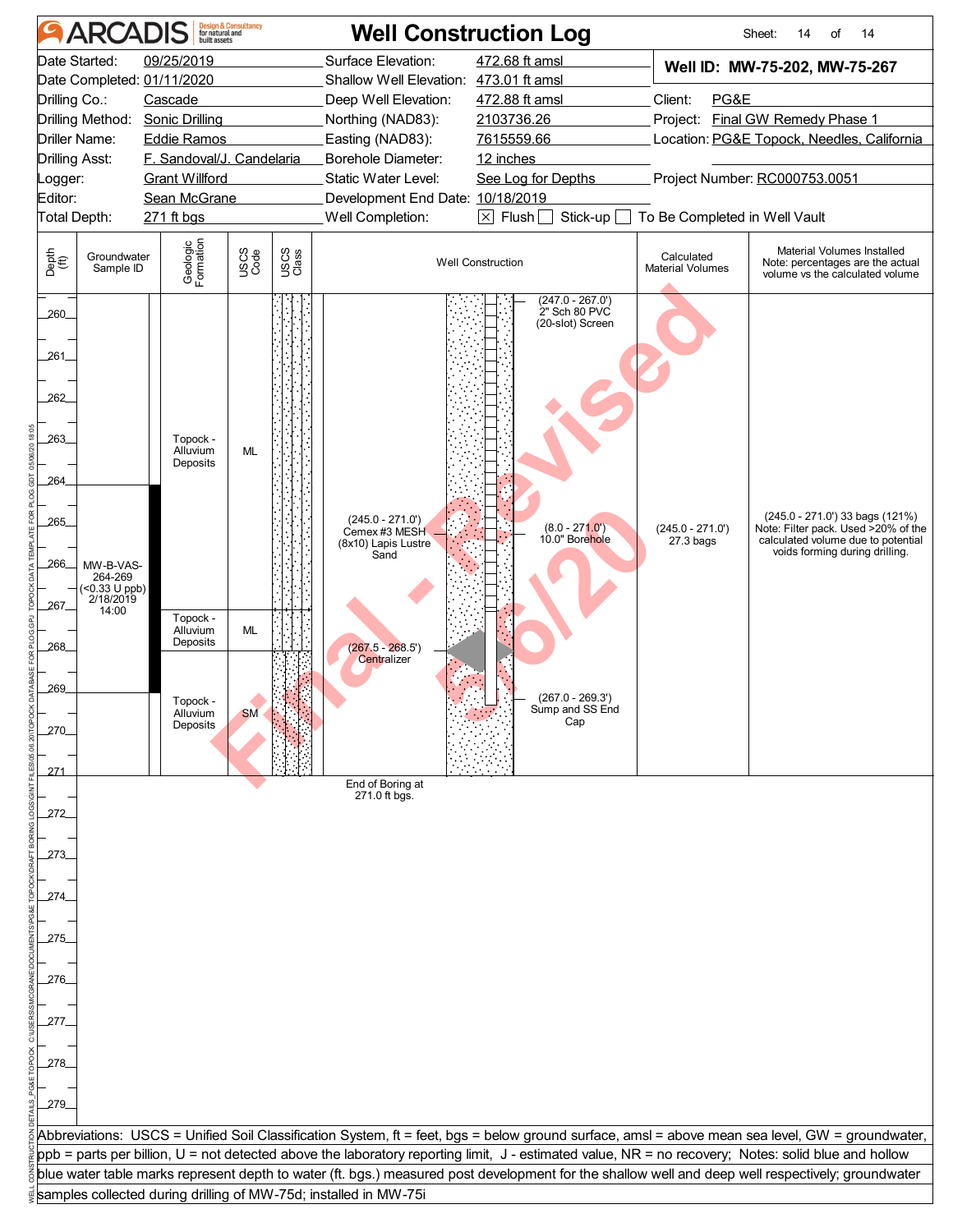| <b>Design &amp; Consultancy</b><br>for natural and<br>built assets<br><b>ARCADIS</b><br><b>Boring Log</b><br>Sheet:<br>of<br>14                          |                                                                                                                                                                                                                                                                                                                                                                                                                            |                                                                                                                       |  |  |  |  |  |  |  |  |  |  |  |
|----------------------------------------------------------------------------------------------------------------------------------------------------------|----------------------------------------------------------------------------------------------------------------------------------------------------------------------------------------------------------------------------------------------------------------------------------------------------------------------------------------------------------------------------------------------------------------------------|-----------------------------------------------------------------------------------------------------------------------|--|--|--|--|--|--|--|--|--|--|--|
| Date Started:<br>09/19/2019<br>09/24/2019<br>Date Completed:<br>Drilling Co.:<br>Cascade<br>Drilling Method:<br><b>Sonic Drilling</b><br>Drill Rig Type: | Surface Elevation:<br>472.68 ft amsl<br>Boring No.: MW-75i<br>Northing (NAD83):<br>2103736.26<br>Easting (NAD83):<br>Client:<br>PG&E<br>7615559.66<br>Final GW Remedy Phase 1<br><b>Total Depth:</b><br>Project:<br>271 ft bgs<br>Location: PG&E Topock, Needles, California<br><b>Boart Longyear Track</b><br>Borehole Diameter:<br>12 inches<br>Driller Name:<br>Depth to First Water: 23.7 ft bgs<br><b>Eddie Ramos</b> |                                                                                                                       |  |  |  |  |  |  |  |  |  |  |  |
| F. Sandoval/J. Candelaria<br><b>Drilling Asst:</b><br><b>Grant Willford</b><br>Logger:<br>Sean McGrane<br>Editor:                                        | 4 inch x 10 ft. Core Barrel<br>Sampling Method:<br>Sampling Interval:<br>177-271 ft bgs<br>$\boxtimes$ Yes [<br>Converted to Well:<br>No                                                                                                                                                                                                                                                                                   | Project Number: RC000753.0051                                                                                         |  |  |  |  |  |  |  |  |  |  |  |
| Recovery<br>(in)<br>Depth<br>(ft)<br>Groundwater<br>Sieve<br>Sample ID<br>Sample ID                                                                      | Geologic<br>Formation<br>USCS<br>Code<br>USCS<br>Class<br>Soil Description                                                                                                                                                                                                                                                                                                                                                 | <b>Drilling Notes</b><br><b>Drilling Fluid</b>                                                                        |  |  |  |  |  |  |  |  |  |  |  |
| 1<br>2<br>3<br>4<br>$\mathbf 0$<br>5<br>6<br>8<br>9<br>Sieve<br>10<br>Samples Not<br>Collected<br>.12<br>0<br>$-13$<br>15<br>.16<br>.17<br>.18<br>$-19$  | (0.0 - 177.0') No recovery (NR); Core not collected or logged, see<br>MW-75d log for lithology                                                                                                                                                                                                                                                                                                                             | $(0.0 - 266.0')$<br>No water used<br>$(8.0 - 117.0')$<br>Drilled with 8<br>inch core barrel<br>and 10 inch<br>casing. |  |  |  |  |  |  |  |  |  |  |  |
|                                                                                                                                                          | Abbreviations: USCS = Unified Soil Classification System, ft = feet, bgs = below ground surface, amsl = above mean sea level, GW = groundwater,<br>ppb = parts per billion, U = not detected above the laboratory reporting limit, J = estimated value, NR = no recovery; Notes: depth to water was                                                                                                                        |                                                                                                                       |  |  |  |  |  |  |  |  |  |  |  |
|                                                                                                                                                          | measured during collection of groundwater quality parameters; groundwater samples collected during drilling of MW-75d; apparent partial recoveries<br>can be the result of potential compaction of sediments in the core bag; wells MW-75-202, MW-75-267 installed in borehole                                                                                                                                             |                                                                                                                       |  |  |  |  |  |  |  |  |  |  |  |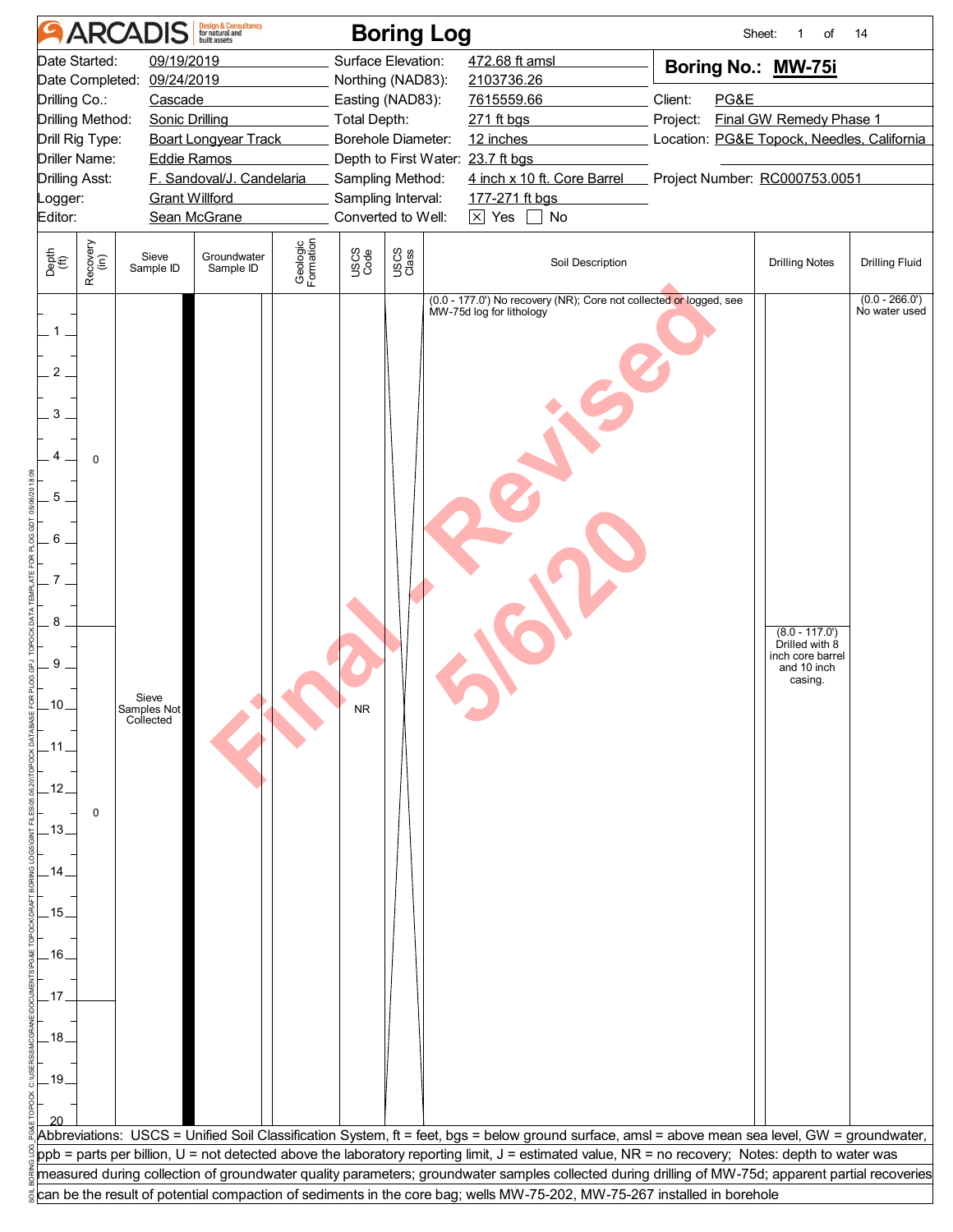| Date Started:<br>09/19/2019<br>Surface Elevation:<br>472.68 ft amsl<br>Boring No.: MW-75i<br>Date Completed: 09/24/2019<br>2103736.26<br>Northing (NAD83):<br>Drilling Co.:<br>Easting (NAD83):<br>Client:<br>PG&E<br>Cascade<br>7615559.66<br>Final GW Remedy Phase 1<br>Drilling Method:<br><b>Sonic Drilling</b><br><b>Total Depth:</b><br>Project:<br>271 ft bgs<br>Borehole Diameter:<br>Drill Rig Type:<br><b>Boart Longyear Track</b><br>12 inches<br>Location: PG&E Topock, Needles, California<br><b>Driller Name:</b><br><b>Eddie Ramos</b><br>Depth to First Water: 23.7 ft bgs<br>F. Sandoval/J. Candelaria<br>4 inch x 10 ft. Core Barrel<br>Project Number: RC000753.0051<br><b>Drilling Asst:</b><br>Sampling Method:<br><b>Grant Willford</b><br>Sampling Interval:<br>177-271 ft bgs<br>Logger:<br>$\boxed{\times}$ Yes<br>Sean McGrane<br>Converted to Well:<br>No<br>Editor:<br>Geologic<br>Formation<br>Recovery<br>(in)<br>USCS<br>Class<br>USCS<br>Code<br>Depth<br>(ft)<br>Groundwater<br>Sieve<br>Soil Description<br><b>Drilling Notes</b><br>Sample ID<br>Sample ID<br>.21.<br>22.<br>$23_{-}$<br>$24_{-}$<br>25.<br>.26.<br>27.<br>28.<br>.29.<br>MW-B-VAS-<br>27-32<br>(7.7 J ppb)<br>1/6/2019<br>Sieve<br>30.<br>Samples Not<br>Collected<br>12:50<br>.31.<br>32 <sub>1</sub><br>$\mathbf 0$<br>.33.<br>34.<br>35<br>.36.<br>37 | Design & Consultancy<br>for natural and<br>built assets<br><b>ARCADIS</b><br><b>Boring Log</b><br>Sheet:<br>$\overline{2}$<br>of<br>14 |  |  |  |  |  |  |  |  |  |  |  |  |
|--------------------------------------------------------------------------------------------------------------------------------------------------------------------------------------------------------------------------------------------------------------------------------------------------------------------------------------------------------------------------------------------------------------------------------------------------------------------------------------------------------------------------------------------------------------------------------------------------------------------------------------------------------------------------------------------------------------------------------------------------------------------------------------------------------------------------------------------------------------------------------------------------------------------------------------------------------------------------------------------------------------------------------------------------------------------------------------------------------------------------------------------------------------------------------------------------------------------------------------------------------------------------------------------------------------------------------------------------------------|----------------------------------------------------------------------------------------------------------------------------------------|--|--|--|--|--|--|--|--|--|--|--|--|
|                                                                                                                                                                                                                                                                                                                                                                                                                                                                                                                                                                                                                                                                                                                                                                                                                                                                                                                                                                                                                                                                                                                                                                                                                                                                                                                                                              |                                                                                                                                        |  |  |  |  |  |  |  |  |  |  |  |  |
|                                                                                                                                                                                                                                                                                                                                                                                                                                                                                                                                                                                                                                                                                                                                                                                                                                                                                                                                                                                                                                                                                                                                                                                                                                                                                                                                                              |                                                                                                                                        |  |  |  |  |  |  |  |  |  |  |  |  |
|                                                                                                                                                                                                                                                                                                                                                                                                                                                                                                                                                                                                                                                                                                                                                                                                                                                                                                                                                                                                                                                                                                                                                                                                                                                                                                                                                              |                                                                                                                                        |  |  |  |  |  |  |  |  |  |  |  |  |
|                                                                                                                                                                                                                                                                                                                                                                                                                                                                                                                                                                                                                                                                                                                                                                                                                                                                                                                                                                                                                                                                                                                                                                                                                                                                                                                                                              |                                                                                                                                        |  |  |  |  |  |  |  |  |  |  |  |  |
|                                                                                                                                                                                                                                                                                                                                                                                                                                                                                                                                                                                                                                                                                                                                                                                                                                                                                                                                                                                                                                                                                                                                                                                                                                                                                                                                                              |                                                                                                                                        |  |  |  |  |  |  |  |  |  |  |  |  |
|                                                                                                                                                                                                                                                                                                                                                                                                                                                                                                                                                                                                                                                                                                                                                                                                                                                                                                                                                                                                                                                                                                                                                                                                                                                                                                                                                              |                                                                                                                                        |  |  |  |  |  |  |  |  |  |  |  |  |
|                                                                                                                                                                                                                                                                                                                                                                                                                                                                                                                                                                                                                                                                                                                                                                                                                                                                                                                                                                                                                                                                                                                                                                                                                                                                                                                                                              |                                                                                                                                        |  |  |  |  |  |  |  |  |  |  |  |  |
|                                                                                                                                                                                                                                                                                                                                                                                                                                                                                                                                                                                                                                                                                                                                                                                                                                                                                                                                                                                                                                                                                                                                                                                                                                                                                                                                                              |                                                                                                                                        |  |  |  |  |  |  |  |  |  |  |  |  |
|                                                                                                                                                                                                                                                                                                                                                                                                                                                                                                                                                                                                                                                                                                                                                                                                                                                                                                                                                                                                                                                                                                                                                                                                                                                                                                                                                              |                                                                                                                                        |  |  |  |  |  |  |  |  |  |  |  |  |
|                                                                                                                                                                                                                                                                                                                                                                                                                                                                                                                                                                                                                                                                                                                                                                                                                                                                                                                                                                                                                                                                                                                                                                                                                                                                                                                                                              | <b>Drilling Fluid</b>                                                                                                                  |  |  |  |  |  |  |  |  |  |  |  |  |
|                                                                                                                                                                                                                                                                                                                                                                                                                                                                                                                                                                                                                                                                                                                                                                                                                                                                                                                                                                                                                                                                                                                                                                                                                                                                                                                                                              |                                                                                                                                        |  |  |  |  |  |  |  |  |  |  |  |  |
|                                                                                                                                                                                                                                                                                                                                                                                                                                                                                                                                                                                                                                                                                                                                                                                                                                                                                                                                                                                                                                                                                                                                                                                                                                                                                                                                                              |                                                                                                                                        |  |  |  |  |  |  |  |  |  |  |  |  |
|                                                                                                                                                                                                                                                                                                                                                                                                                                                                                                                                                                                                                                                                                                                                                                                                                                                                                                                                                                                                                                                                                                                                                                                                                                                                                                                                                              |                                                                                                                                        |  |  |  |  |  |  |  |  |  |  |  |  |
|                                                                                                                                                                                                                                                                                                                                                                                                                                                                                                                                                                                                                                                                                                                                                                                                                                                                                                                                                                                                                                                                                                                                                                                                                                                                                                                                                              |                                                                                                                                        |  |  |  |  |  |  |  |  |  |  |  |  |
|                                                                                                                                                                                                                                                                                                                                                                                                                                                                                                                                                                                                                                                                                                                                                                                                                                                                                                                                                                                                                                                                                                                                                                                                                                                                                                                                                              |                                                                                                                                        |  |  |  |  |  |  |  |  |  |  |  |  |
|                                                                                                                                                                                                                                                                                                                                                                                                                                                                                                                                                                                                                                                                                                                                                                                                                                                                                                                                                                                                                                                                                                                                                                                                                                                                                                                                                              |                                                                                                                                        |  |  |  |  |  |  |  |  |  |  |  |  |
|                                                                                                                                                                                                                                                                                                                                                                                                                                                                                                                                                                                                                                                                                                                                                                                                                                                                                                                                                                                                                                                                                                                                                                                                                                                                                                                                                              |                                                                                                                                        |  |  |  |  |  |  |  |  |  |  |  |  |
|                                                                                                                                                                                                                                                                                                                                                                                                                                                                                                                                                                                                                                                                                                                                                                                                                                                                                                                                                                                                                                                                                                                                                                                                                                                                                                                                                              |                                                                                                                                        |  |  |  |  |  |  |  |  |  |  |  |  |
|                                                                                                                                                                                                                                                                                                                                                                                                                                                                                                                                                                                                                                                                                                                                                                                                                                                                                                                                                                                                                                                                                                                                                                                                                                                                                                                                                              |                                                                                                                                        |  |  |  |  |  |  |  |  |  |  |  |  |
|                                                                                                                                                                                                                                                                                                                                                                                                                                                                                                                                                                                                                                                                                                                                                                                                                                                                                                                                                                                                                                                                                                                                                                                                                                                                                                                                                              |                                                                                                                                        |  |  |  |  |  |  |  |  |  |  |  |  |
|                                                                                                                                                                                                                                                                                                                                                                                                                                                                                                                                                                                                                                                                                                                                                                                                                                                                                                                                                                                                                                                                                                                                                                                                                                                                                                                                                              |                                                                                                                                        |  |  |  |  |  |  |  |  |  |  |  |  |
|                                                                                                                                                                                                                                                                                                                                                                                                                                                                                                                                                                                                                                                                                                                                                                                                                                                                                                                                                                                                                                                                                                                                                                                                                                                                                                                                                              |                                                                                                                                        |  |  |  |  |  |  |  |  |  |  |  |  |
|                                                                                                                                                                                                                                                                                                                                                                                                                                                                                                                                                                                                                                                                                                                                                                                                                                                                                                                                                                                                                                                                                                                                                                                                                                                                                                                                                              |                                                                                                                                        |  |  |  |  |  |  |  |  |  |  |  |  |
|                                                                                                                                                                                                                                                                                                                                                                                                                                                                                                                                                                                                                                                                                                                                                                                                                                                                                                                                                                                                                                                                                                                                                                                                                                                                                                                                                              |                                                                                                                                        |  |  |  |  |  |  |  |  |  |  |  |  |
| .38.                                                                                                                                                                                                                                                                                                                                                                                                                                                                                                                                                                                                                                                                                                                                                                                                                                                                                                                                                                                                                                                                                                                                                                                                                                                                                                                                                         |                                                                                                                                        |  |  |  |  |  |  |  |  |  |  |  |  |
| 0                                                                                                                                                                                                                                                                                                                                                                                                                                                                                                                                                                                                                                                                                                                                                                                                                                                                                                                                                                                                                                                                                                                                                                                                                                                                                                                                                            |                                                                                                                                        |  |  |  |  |  |  |  |  |  |  |  |  |
| $-39.$                                                                                                                                                                                                                                                                                                                                                                                                                                                                                                                                                                                                                                                                                                                                                                                                                                                                                                                                                                                                                                                                                                                                                                                                                                                                                                                                                       |                                                                                                                                        |  |  |  |  |  |  |  |  |  |  |  |  |
|                                                                                                                                                                                                                                                                                                                                                                                                                                                                                                                                                                                                                                                                                                                                                                                                                                                                                                                                                                                                                                                                                                                                                                                                                                                                                                                                                              |                                                                                                                                        |  |  |  |  |  |  |  |  |  |  |  |  |
| Abbreviations: USCS = Unified Soil Classification System, ft = feet, bgs = below ground surface, amsl = above mean sea level, GW = groundwater,                                                                                                                                                                                                                                                                                                                                                                                                                                                                                                                                                                                                                                                                                                                                                                                                                                                                                                                                                                                                                                                                                                                                                                                                              |                                                                                                                                        |  |  |  |  |  |  |  |  |  |  |  |  |
| ppb = parts per billion, U = not detected above the laboratory reporting limit, J = estimated value, NR = no recovery; Notes: depth to water was                                                                                                                                                                                                                                                                                                                                                                                                                                                                                                                                                                                                                                                                                                                                                                                                                                                                                                                                                                                                                                                                                                                                                                                                             |                                                                                                                                        |  |  |  |  |  |  |  |  |  |  |  |  |
| measured during collection of groundwater quality parameters; groundwater samples collected during drilling of MW-75d; apparent partial recoveries                                                                                                                                                                                                                                                                                                                                                                                                                                                                                                                                                                                                                                                                                                                                                                                                                                                                                                                                                                                                                                                                                                                                                                                                           |                                                                                                                                        |  |  |  |  |  |  |  |  |  |  |  |  |
| can be the result of potential compaction of sediments in the core bag; wells MW-75-202, MW-75-267 installed in borehole                                                                                                                                                                                                                                                                                                                                                                                                                                                                                                                                                                                                                                                                                                                                                                                                                                                                                                                                                                                                                                                                                                                                                                                                                                     |                                                                                                                                        |  |  |  |  |  |  |  |  |  |  |  |  |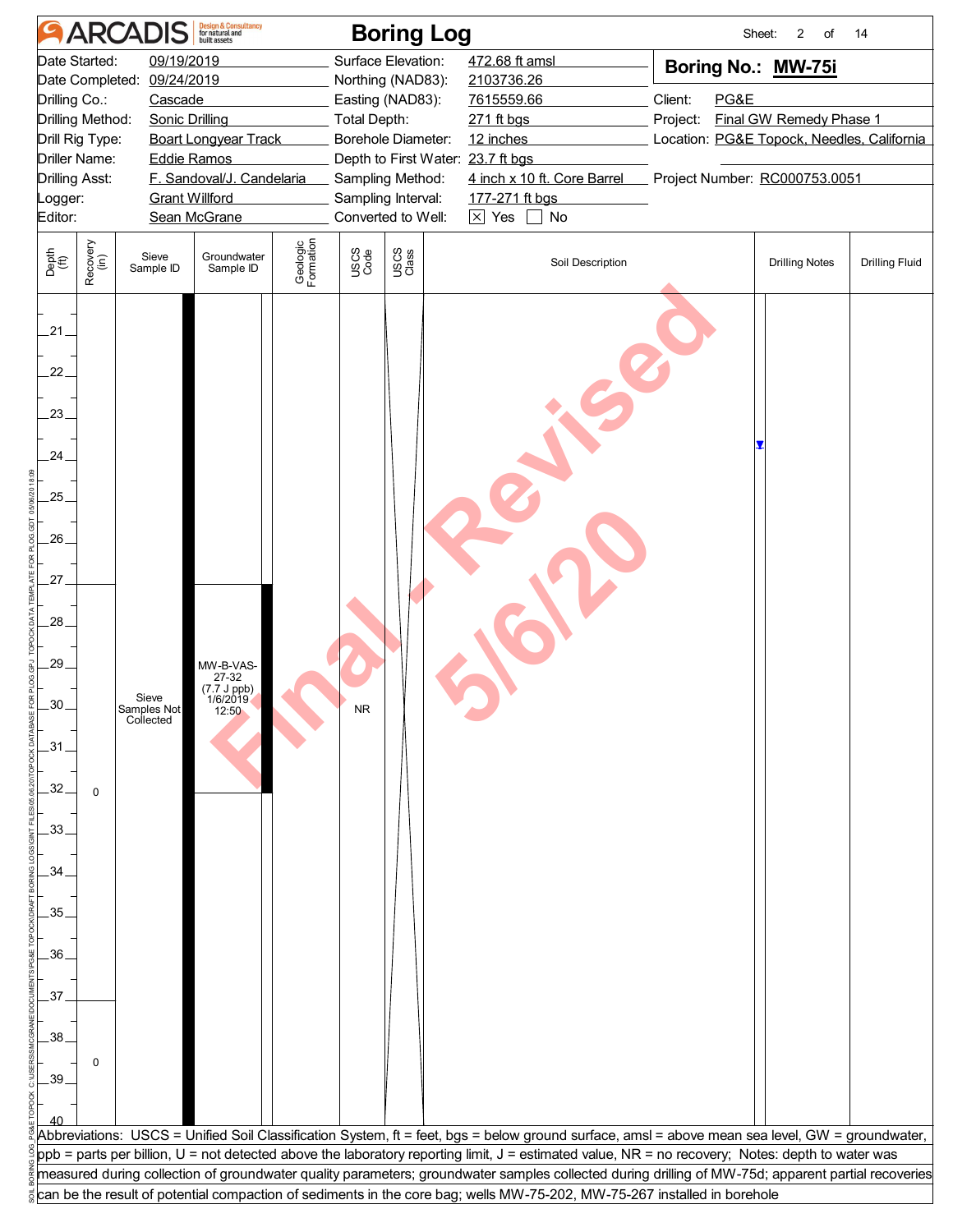|                                                    | Design & Consultancy<br>for natural and<br>built assets<br><b>ARCADIS</b><br><b>Boring Log</b><br>Sheet:<br>3<br>of<br>14 |                                   |                                                                         |                       |                     |                                                       |                                                                                                                                                    |          |      |                                            |                       |  |  |
|----------------------------------------------------|---------------------------------------------------------------------------------------------------------------------------|-----------------------------------|-------------------------------------------------------------------------|-----------------------|---------------------|-------------------------------------------------------|----------------------------------------------------------------------------------------------------------------------------------------------------|----------|------|--------------------------------------------|-----------------------|--|--|
|                                                    | Date Started:                                                                                                             | 09/19/2019                        |                                                                         |                       |                     | Surface Elevation:                                    | 472.68 ft amsl                                                                                                                                     |          |      | Boring No.: MW-75i                         |                       |  |  |
|                                                    |                                                                                                                           | Date Completed: 09/24/2019        |                                                                         |                       |                     | Northing (NAD83):                                     | 2103736.26                                                                                                                                         |          |      |                                            |                       |  |  |
| Drilling Co.:                                      |                                                                                                                           | Cascade                           |                                                                         |                       |                     | Easting (NAD83):                                      | 7615559.66                                                                                                                                         | Client:  | PG&E |                                            |                       |  |  |
|                                                    | Drilling Method:                                                                                                          | <b>Sonic Drilling</b>             |                                                                         |                       | <b>Total Depth:</b> |                                                       | 271 ft bgs                                                                                                                                         | Project: |      | Final GW Remedy Phase 1                    |                       |  |  |
|                                                    | Drill Rig Type:                                                                                                           |                                   | <b>Boart Longyear Track</b>                                             |                       |                     | Borehole Diameter:                                    | 12 inches                                                                                                                                          |          |      | Location: PG&E Topock, Needles, California |                       |  |  |
| <b>Drilling Asst:</b>                              | Driller Name:                                                                                                             | <b>Eddie Ramos</b>                | F. Sandoval/J. Candelaria                                               |                       |                     | Depth to First Water: 23.7 ft bgs<br>Sampling Method: | 4 inch x 10 ft. Core Barrel                                                                                                                        |          |      | Project Number: RC000753.0051              |                       |  |  |
| Logger:                                            |                                                                                                                           | <b>Grant Willford</b>             |                                                                         |                       |                     | Sampling Interval:                                    | 177-271 ft bgs                                                                                                                                     |          |      |                                            |                       |  |  |
| Editor:                                            |                                                                                                                           |                                   | Sean McGrane                                                            |                       |                     | Converted to Well:                                    | $\boxed{\times}$ Yes<br>No                                                                                                                         |          |      |                                            |                       |  |  |
|                                                    |                                                                                                                           |                                   |                                                                         |                       |                     |                                                       |                                                                                                                                                    |          |      |                                            |                       |  |  |
| Depth<br>(ft)                                      | Recovery<br>(in)                                                                                                          | Sieve<br>Sample ID                | Groundwater<br>Sample ID                                                | Geologic<br>Formation | USCS<br>Code        | USCS<br>Class                                         | Soil Description                                                                                                                                   |          |      | <b>Drilling Notes</b>                      | <b>Drilling Fluid</b> |  |  |
| .41.<br>42.<br>$.43-$<br>44<br>.45.<br>.46.<br>47. | 0                                                                                                                         |                                   |                                                                         |                       |                     |                                                       |                                                                                                                                                    |          |      |                                            |                       |  |  |
| .48.<br>.49.<br>50<br>.51.<br>.52.<br>.53          | $\Omega$                                                                                                                  | Sieve<br>Samples Not<br>Collected | MW-B-VAS-<br>47-52<br>( <sub>0.17</sub> U)<br>ppb)<br>1/9/2019<br>10:15 |                       |                     |                                                       |                                                                                                                                                    |          |      |                                            |                       |  |  |
| .54                                                |                                                                                                                           |                                   |                                                                         |                       |                     |                                                       |                                                                                                                                                    |          |      |                                            |                       |  |  |
|                                                    |                                                                                                                           |                                   |                                                                         |                       |                     |                                                       |                                                                                                                                                    |          |      |                                            |                       |  |  |
| .55                                                |                                                                                                                           |                                   |                                                                         |                       |                     |                                                       |                                                                                                                                                    |          |      |                                            |                       |  |  |
|                                                    |                                                                                                                           |                                   |                                                                         |                       |                     |                                                       |                                                                                                                                                    |          |      |                                            |                       |  |  |
| .56.                                               |                                                                                                                           |                                   |                                                                         |                       |                     |                                                       |                                                                                                                                                    |          |      |                                            |                       |  |  |
| 57                                                 |                                                                                                                           |                                   |                                                                         |                       |                     |                                                       |                                                                                                                                                    |          |      |                                            |                       |  |  |
|                                                    |                                                                                                                           |                                   |                                                                         |                       |                     |                                                       |                                                                                                                                                    |          |      |                                            |                       |  |  |
| .58.                                               |                                                                                                                           |                                   |                                                                         |                       |                     |                                                       |                                                                                                                                                    |          |      |                                            |                       |  |  |
|                                                    | 0                                                                                                                         |                                   |                                                                         |                       |                     |                                                       |                                                                                                                                                    |          |      |                                            |                       |  |  |
| .59.                                               |                                                                                                                           |                                   |                                                                         |                       |                     |                                                       |                                                                                                                                                    |          |      |                                            |                       |  |  |
|                                                    |                                                                                                                           |                                   |                                                                         |                       |                     |                                                       |                                                                                                                                                    |          |      |                                            |                       |  |  |
|                                                    |                                                                                                                           |                                   |                                                                         |                       |                     |                                                       | Abbreviations: USCS = Unified Soil Classification System, ft = feet, bgs = below ground surface, amsl = above mean sea level, GW = groundwater,    |          |      |                                            |                       |  |  |
|                                                    |                                                                                                                           |                                   |                                                                         |                       |                     |                                                       | ppb = parts per billion, U = not detected above the laboratory reporting limit, J = estimated value, NR = no recovery; Notes: depth to water was   |          |      |                                            |                       |  |  |
|                                                    |                                                                                                                           |                                   |                                                                         |                       |                     |                                                       | measured during collection of groundwater quality parameters; groundwater samples collected during drilling of MW-75d; apparent partial recoveries |          |      |                                            |                       |  |  |
|                                                    |                                                                                                                           |                                   |                                                                         |                       |                     |                                                       | can be the result of potential compaction of sediments in the core bag; wells MW-75-202, MW-75-267 installed in borehole                           |          |      |                                            |                       |  |  |
|                                                    |                                                                                                                           |                                   |                                                                         |                       |                     |                                                       |                                                                                                                                                    |          |      |                                            |                       |  |  |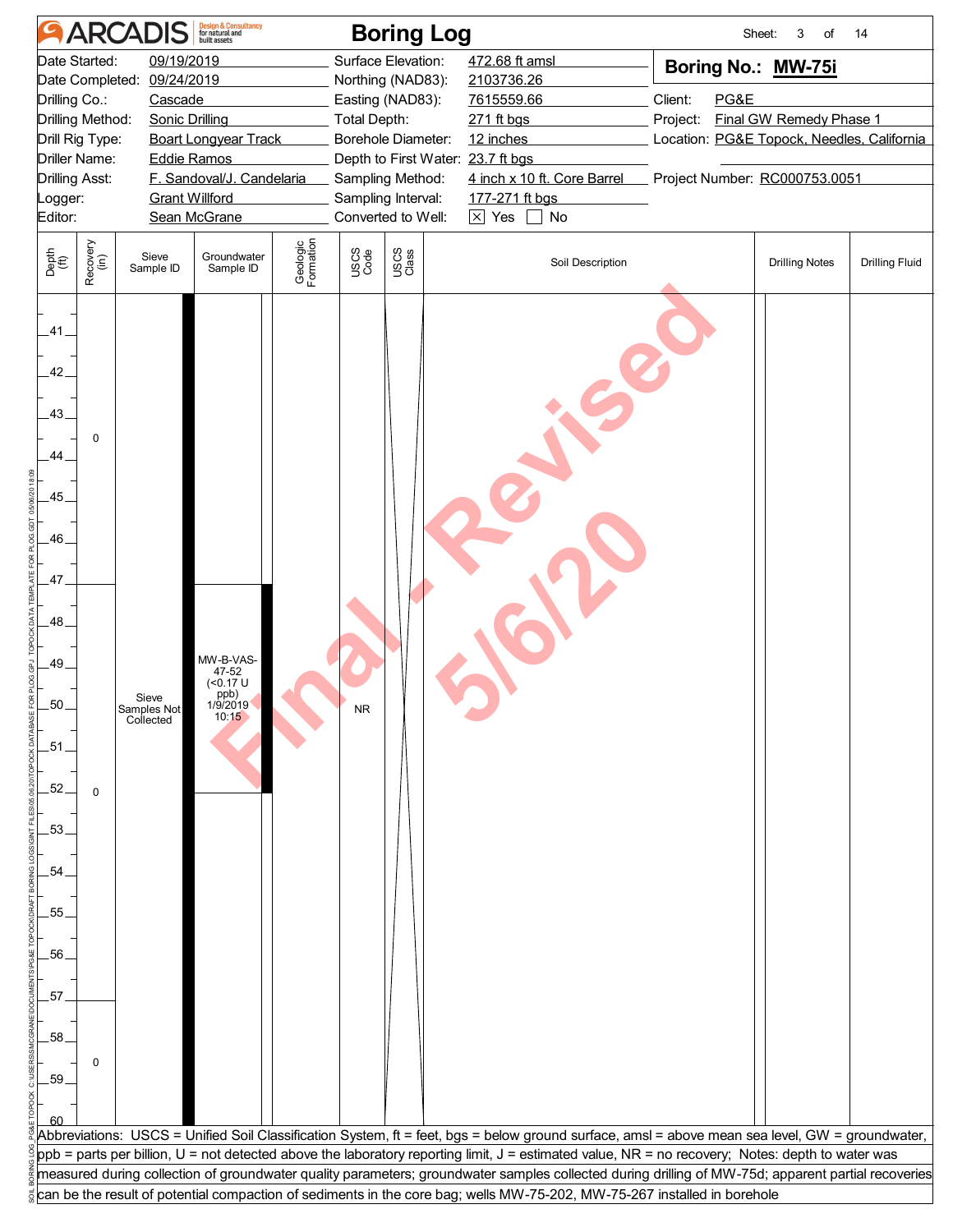|                                            | Design & Consultancy<br>for natural and<br>built assets<br><b>ARCADIS</b><br><b>Boring Log</b><br>Sheet:<br>14<br>of<br>4 |                            |                                                                |                       |                     |                                          |                                                                                                                                                    |          |      |                                            |                       |  |  |
|--------------------------------------------|---------------------------------------------------------------------------------------------------------------------------|----------------------------|----------------------------------------------------------------|-----------------------|---------------------|------------------------------------------|----------------------------------------------------------------------------------------------------------------------------------------------------|----------|------|--------------------------------------------|-----------------------|--|--|
|                                            | Date Started:                                                                                                             | 09/19/2019                 |                                                                |                       |                     | Surface Elevation:                       | 472.68 ft amsl                                                                                                                                     |          |      | Boring No.: MW-75i                         |                       |  |  |
|                                            |                                                                                                                           | Date Completed: 09/24/2019 |                                                                |                       |                     | Northing (NAD83):                        | 2103736.26                                                                                                                                         |          |      |                                            |                       |  |  |
| Drilling Co.:                              |                                                                                                                           | Cascade                    |                                                                |                       |                     | Easting (NAD83):                         | 7615559.66                                                                                                                                         | Client:  | PG&E |                                            |                       |  |  |
|                                            | Drilling Method:                                                                                                          | <b>Sonic Drilling</b>      |                                                                |                       | <b>Total Depth:</b> |                                          | 271 ft bgs                                                                                                                                         | Project: |      | Final GW Remedy Phase 1                    |                       |  |  |
|                                            | Drill Rig Type:                                                                                                           |                            | <b>Boart Longyear Track</b>                                    |                       |                     | Borehole Diameter:                       | 12 inches                                                                                                                                          |          |      | Location: PG&E Topock, Needles, California |                       |  |  |
|                                            | Driller Name:                                                                                                             | <b>Eddie Ramos</b>         |                                                                |                       |                     | Depth to First Water: 23.7 ft bgs        |                                                                                                                                                    |          |      |                                            |                       |  |  |
| <b>Drilling Asst:</b>                      |                                                                                                                           |                            | F. Sandoval/J. Candelaria                                      |                       |                     | Sampling Method:                         | 4 inch x 10 ft. Core Barrel                                                                                                                        |          |      | Project Number: RC000753.0051              |                       |  |  |
| Logger:                                    |                                                                                                                           | <b>Grant Willford</b>      |                                                                |                       |                     | Sampling Interval:<br>Converted to Well: | 177-271 ft bgs<br>$\boxed{\times}$ Yes<br>No                                                                                                       |          |      |                                            |                       |  |  |
| Editor:                                    |                                                                                                                           |                            | Sean McGrane                                                   |                       |                     |                                          |                                                                                                                                                    |          |      |                                            |                       |  |  |
| Depth<br>(ft)                              | Recovery<br>(in)                                                                                                          | Sieve<br>Sample ID         | Groundwater<br>Sample ID                                       | Geologic<br>Formation | USCS<br>Code        | USCS<br>Class                            | Soil Description                                                                                                                                   |          |      | <b>Drilling Notes</b>                      | <b>Drilling Fluid</b> |  |  |
| .61.<br>62.<br>$.63 -$<br>64<br>.65<br>.66 | 0                                                                                                                         |                            |                                                                |                       |                     |                                          |                                                                                                                                                    |          |      |                                            |                       |  |  |
| 67.<br>.68.                                |                                                                                                                           |                            |                                                                |                       |                     |                                          |                                                                                                                                                    |          |      |                                            |                       |  |  |
| .69.<br>70                                 |                                                                                                                           | Sieve                      | MW-B-VAS-<br>67-72<br>( <sub>0.17</sub> U)<br>ppb)<br>1/9/2019 |                       |                     |                                          |                                                                                                                                                    |          |      |                                            |                       |  |  |
| .71                                        |                                                                                                                           | Samples Not<br>Collected   | 14:55                                                          |                       |                     |                                          |                                                                                                                                                    |          |      |                                            |                       |  |  |
| 72                                         | $\mathbf 0$                                                                                                               |                            |                                                                |                       |                     |                                          |                                                                                                                                                    |          |      |                                            |                       |  |  |
| 73.                                        |                                                                                                                           |                            |                                                                |                       |                     |                                          |                                                                                                                                                    |          |      |                                            |                       |  |  |
| 74                                         |                                                                                                                           |                            |                                                                |                       |                     |                                          |                                                                                                                                                    |          |      |                                            |                       |  |  |
| 75,                                        |                                                                                                                           |                            |                                                                |                       |                     |                                          |                                                                                                                                                    |          |      |                                            |                       |  |  |
| .76.                                       |                                                                                                                           |                            |                                                                |                       |                     |                                          |                                                                                                                                                    |          |      |                                            |                       |  |  |
| 77                                         |                                                                                                                           |                            |                                                                |                       |                     |                                          |                                                                                                                                                    |          |      |                                            |                       |  |  |
| .78.                                       |                                                                                                                           |                            |                                                                |                       |                     |                                          |                                                                                                                                                    |          |      |                                            |                       |  |  |
| .79.                                       |                                                                                                                           |                            |                                                                |                       |                     |                                          |                                                                                                                                                    |          |      |                                            |                       |  |  |
|                                            |                                                                                                                           |                            |                                                                |                       |                     |                                          |                                                                                                                                                    |          |      |                                            |                       |  |  |
|                                            |                                                                                                                           |                            |                                                                |                       |                     |                                          | Abbreviations: USCS = Unified Soil Classification System, ft = feet, bgs = below ground surface, amsl = above mean sea level, GW = groundwater,    |          |      |                                            |                       |  |  |
|                                            |                                                                                                                           |                            |                                                                |                       |                     |                                          | ppb = parts per billion, U = not detected above the laboratory reporting limit, J = estimated value, NR = no recovery; Notes: depth to water was   |          |      |                                            |                       |  |  |
|                                            |                                                                                                                           |                            |                                                                |                       |                     |                                          | measured during collection of groundwater quality parameters; groundwater samples collected during drilling of MW-75d; apparent partial recoveries |          |      |                                            |                       |  |  |
|                                            |                                                                                                                           |                            |                                                                |                       |                     |                                          | can be the result of potential compaction of sediments in the core bag; wells MW-75-202, MW-75-267 installed in borehole                           |          |      |                                            |                       |  |  |
|                                            |                                                                                                                           |                            |                                                                |                       |                     |                                          |                                                                                                                                                    |          |      |                                            |                       |  |  |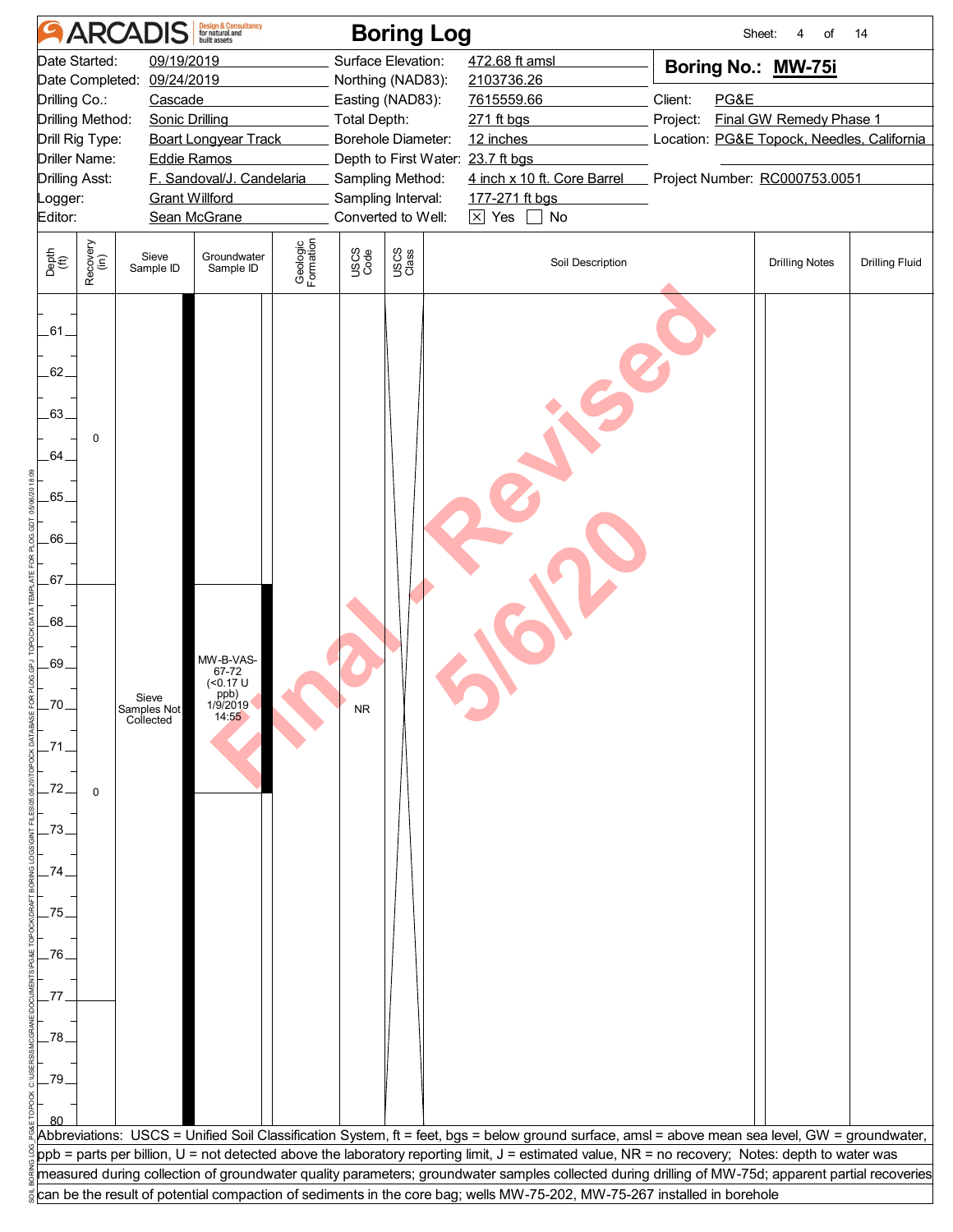|                                                                                                                                        | <b>Design &amp; Consultancy</b><br>for natural and<br><b>ARCADIS</b><br><b>Boring Log</b><br>Sheet:<br>of<br>14<br>5 |                                                                              |                                           |                       |                                                                                                   |                                                                                   |                                                                                                                                                                                                                                                                                                     |                     |      |                                                                                             |                       |  |  |
|----------------------------------------------------------------------------------------------------------------------------------------|----------------------------------------------------------------------------------------------------------------------|------------------------------------------------------------------------------|-------------------------------------------|-----------------------|---------------------------------------------------------------------------------------------------|-----------------------------------------------------------------------------------|-----------------------------------------------------------------------------------------------------------------------------------------------------------------------------------------------------------------------------------------------------------------------------------------------------|---------------------|------|---------------------------------------------------------------------------------------------|-----------------------|--|--|
| Drilling Co.:                                                                                                                          | Date Started:<br>Drilling Method:<br>Drill Rig Type:                                                                 | 09/19/2019<br>Date Completed: 09/24/2019<br>Cascade<br><b>Sonic Drilling</b> | <b>Boart Longyear Track</b>               |                       | Total Depth:                                                                                      | Surface Elevation:<br>Northing (NAD83):<br>Easting (NAD83):<br>Borehole Diameter: | 472.68 ft amsl<br>2103736.26<br>7615559.66<br>271 ft bgs<br>12 inches                                                                                                                                                                                                                               | Client:<br>Project: | PG&E | Boring No.: MW-75i<br>Final GW Remedy Phase 1<br>Location: PG&E Topock, Needles, California |                       |  |  |
| <b>Drilling Asst:</b><br>Logger:<br>Editor:                                                                                            | <b>Driller Name:</b>                                                                                                 | <b>Eddie Ramos</b><br><b>Grant Willford</b>                                  | F. Sandoval/J. Candelaria<br>Sean McGrane |                       | Depth to First Water: 23.7 ft bgs<br>Sampling Method:<br>Sampling Interval:<br>Converted to Well: |                                                                                   | 4 inch x 10 ft. Core Barrel<br>177-271 ft bgs<br>$\times$ Yes<br>$\Box$ No                                                                                                                                                                                                                          |                     |      | Project Number: RC000753.0051                                                               |                       |  |  |
| Depth<br>(ft)                                                                                                                          | Recovery<br>(in)                                                                                                     | Sieve<br>Sample ID                                                           | Groundwater<br>Sample ID                  | Geologic<br>Formation | USCS<br>Code                                                                                      | USCS<br>Class                                                                     | Soil Description                                                                                                                                                                                                                                                                                    |                     |      | <b>Drilling Notes</b>                                                                       | <b>Drilling Fluid</b> |  |  |
| .81.<br>82.<br>83<br>84<br>.85<br>.86<br>.87.<br>.88.<br>.89.<br>.90<br>$-91$<br>.92.<br>.93.<br>.94<br>95<br>.96<br>97<br>.98.<br>.99 | $\Omega$                                                                                                             | Sieve<br>Samples Not<br>Collected                                            |                                           |                       |                                                                                                   |                                                                                   |                                                                                                                                                                                                                                                                                                     |                     |      |                                                                                             |                       |  |  |
|                                                                                                                                        |                                                                                                                      |                                                                              |                                           |                       |                                                                                                   |                                                                                   | Abbreviations: USCS = Unified Soil Classification System, ft = feet, bgs = below ground surface, amsl = above mean sea level, GW = groundwater,<br>ppb = parts per billion, U = not detected above the laboratory reporting limit, J = estimated value, NR = no recovery; Notes: depth to water was |                     |      |                                                                                             |                       |  |  |
|                                                                                                                                        |                                                                                                                      |                                                                              |                                           |                       |                                                                                                   |                                                                                   | measured during collection of groundwater quality parameters; groundwater samples collected during drilling of MW-75d; apparent partial recoveries<br>can be the result of potential compaction of sediments in the core bag; wells MW-75-202, MW-75-267 installed in borehole                      |                     |      |                                                                                             |                       |  |  |
|                                                                                                                                        |                                                                                                                      |                                                                              |                                           |                       |                                                                                                   |                                                                                   |                                                                                                                                                                                                                                                                                                     |                     |      |                                                                                             |                       |  |  |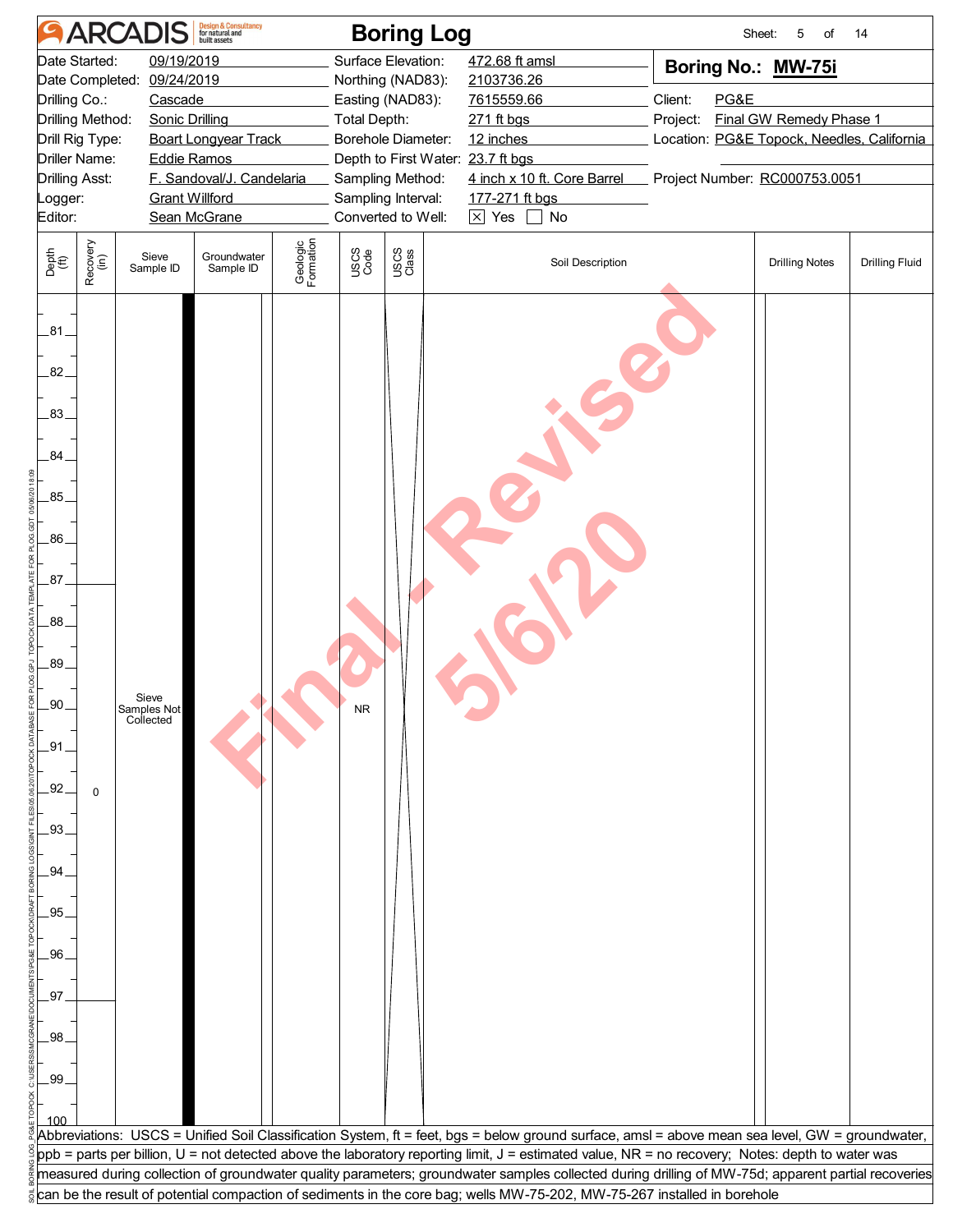![](_page_19_Figure_0.jpeg)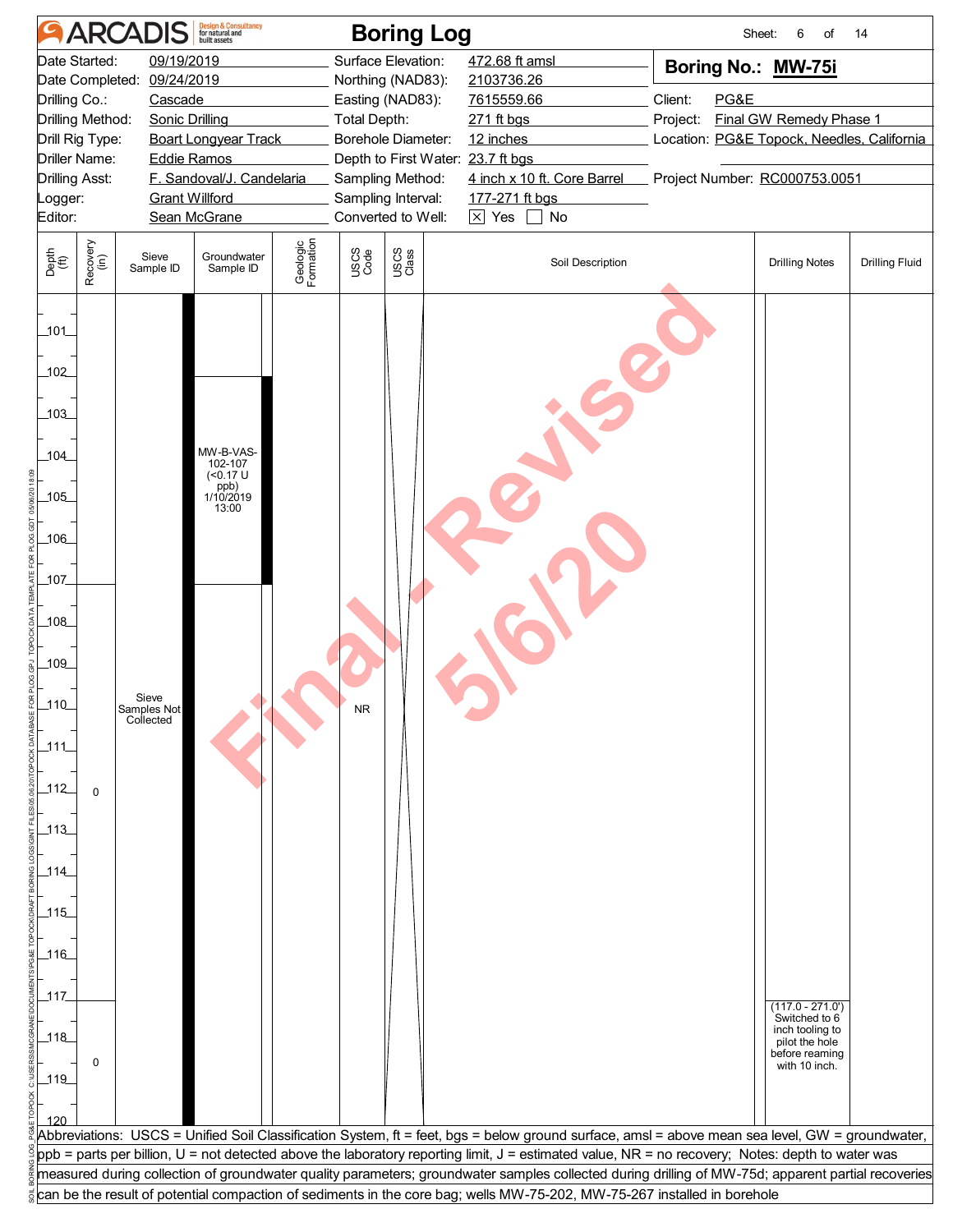|                          | Design & Consultancy<br>for natural and<br>built assets<br><b>ARCADIS</b><br><b>Boring Log</b><br>Sheet:<br>$\overline{7}$<br>of<br>14 |                                          |                             |                       |                     |                                         |                                                                                                                                                                                                                                                                                |          |      |                                            |                       |  |  |
|--------------------------|----------------------------------------------------------------------------------------------------------------------------------------|------------------------------------------|-----------------------------|-----------------------|---------------------|-----------------------------------------|--------------------------------------------------------------------------------------------------------------------------------------------------------------------------------------------------------------------------------------------------------------------------------|----------|------|--------------------------------------------|-----------------------|--|--|
|                          | Date Started:                                                                                                                          | 09/19/2019<br>Date Completed: 09/24/2019 |                             |                       |                     | Surface Elevation:<br>Northing (NAD83): | 472.68 ft amsl<br>2103736.26                                                                                                                                                                                                                                                   |          |      | Boring No.: MW-75i                         |                       |  |  |
| Drilling Co.:            |                                                                                                                                        | Cascade                                  |                             |                       |                     | Easting (NAD83):                        | 7615559.66                                                                                                                                                                                                                                                                     | Client:  | PG&E |                                            |                       |  |  |
|                          | Drilling Method:                                                                                                                       | <b>Sonic Drilling</b>                    |                             |                       | <b>Total Depth:</b> |                                         | 271 ft bgs                                                                                                                                                                                                                                                                     | Project: |      | <b>Final GW Remedy Phase 1</b>             |                       |  |  |
|                          | Drill Rig Type:                                                                                                                        |                                          | <b>Boart Longyear Track</b> |                       |                     | Borehole Diameter:                      | 12 inches                                                                                                                                                                                                                                                                      |          |      | Location: PG&E Topock, Needles, California |                       |  |  |
|                          | <b>Driller Name:</b>                                                                                                                   | <b>Eddie Ramos</b>                       |                             |                       |                     | Depth to First Water: 23.7 ft bgs       |                                                                                                                                                                                                                                                                                |          |      |                                            |                       |  |  |
| <b>Drilling Asst:</b>    |                                                                                                                                        |                                          | F. Sandoval/J. Candelaria   |                       |                     | Sampling Method:                        | 4 inch x 10 ft. Core Barrel                                                                                                                                                                                                                                                    |          |      | Project Number: RC000753.0051              |                       |  |  |
| Logger:                  |                                                                                                                                        | <b>Grant Willford</b>                    |                             |                       |                     | Sampling Interval:                      | 177-271 ft bgs                                                                                                                                                                                                                                                                 |          |      |                                            |                       |  |  |
| Editor:                  |                                                                                                                                        |                                          | Sean McGrane                |                       |                     | Converted to Well:                      | $\boxed{\times}$ Yes<br>No                                                                                                                                                                                                                                                     |          |      |                                            |                       |  |  |
| Depth<br>(ft)            | Recovery<br>(in)                                                                                                                       | Sieve<br>Sample ID                       | Groundwater<br>Sample ID    | Geologic<br>Formation | USCS<br>Code        | USCS<br>Class                           | Soil Description                                                                                                                                                                                                                                                               |          |      | <b>Drilling Notes</b>                      | <b>Drilling Fluid</b> |  |  |
| 121<br>122<br>123<br>124 | 0                                                                                                                                      |                                          |                             |                       |                     |                                         |                                                                                                                                                                                                                                                                                |          |      |                                            |                       |  |  |
| 125                      |                                                                                                                                        |                                          |                             |                       |                     |                                         |                                                                                                                                                                                                                                                                                |          |      |                                            |                       |  |  |
| 126                      |                                                                                                                                        |                                          |                             |                       |                     |                                         |                                                                                                                                                                                                                                                                                |          |      |                                            |                       |  |  |
| 127                      |                                                                                                                                        |                                          |                             |                       |                     |                                         |                                                                                                                                                                                                                                                                                |          |      |                                            |                       |  |  |
| 128                      |                                                                                                                                        |                                          |                             |                       |                     |                                         |                                                                                                                                                                                                                                                                                |          |      |                                            |                       |  |  |
| 129                      |                                                                                                                                        |                                          |                             |                       |                     |                                         |                                                                                                                                                                                                                                                                                |          |      |                                            |                       |  |  |
| 130                      |                                                                                                                                        | Sieve<br>Samples Not<br>Collected        |                             |                       |                     |                                         |                                                                                                                                                                                                                                                                                |          |      |                                            |                       |  |  |
| $-131$                   |                                                                                                                                        |                                          |                             |                       |                     |                                         |                                                                                                                                                                                                                                                                                |          |      |                                            |                       |  |  |
| 132                      | $\mathbf 0$                                                                                                                            |                                          |                             |                       |                     |                                         |                                                                                                                                                                                                                                                                                |          |      |                                            |                       |  |  |
| 133                      |                                                                                                                                        |                                          |                             |                       |                     |                                         |                                                                                                                                                                                                                                                                                |          |      |                                            |                       |  |  |
| 134                      |                                                                                                                                        |                                          |                             |                       |                     |                                         |                                                                                                                                                                                                                                                                                |          |      |                                            |                       |  |  |
| 135                      |                                                                                                                                        |                                          |                             |                       |                     |                                         |                                                                                                                                                                                                                                                                                |          |      |                                            |                       |  |  |
| _136_                    |                                                                                                                                        |                                          |                             |                       |                     |                                         |                                                                                                                                                                                                                                                                                |          |      |                                            |                       |  |  |
| 137                      |                                                                                                                                        |                                          |                             |                       |                     |                                         |                                                                                                                                                                                                                                                                                |          |      |                                            |                       |  |  |
| $138$                    |                                                                                                                                        |                                          |                             |                       |                     |                                         |                                                                                                                                                                                                                                                                                |          |      |                                            |                       |  |  |
|                          | 0                                                                                                                                      |                                          |                             |                       |                     |                                         |                                                                                                                                                                                                                                                                                |          |      |                                            |                       |  |  |
| $-139$                   |                                                                                                                                        |                                          |                             |                       |                     |                                         |                                                                                                                                                                                                                                                                                |          |      |                                            |                       |  |  |
|                          |                                                                                                                                        |                                          |                             |                       |                     |                                         |                                                                                                                                                                                                                                                                                |          |      |                                            |                       |  |  |
| 140                      |                                                                                                                                        |                                          |                             |                       |                     |                                         |                                                                                                                                                                                                                                                                                |          |      |                                            |                       |  |  |
|                          |                                                                                                                                        |                                          |                             |                       |                     |                                         | Abbreviations: USCS = Unified Soil Classification System, ft = feet, bgs = below ground surface, amsl = above mean sea level, GW = groundwater,                                                                                                                                |          |      |                                            |                       |  |  |
|                          |                                                                                                                                        |                                          |                             |                       |                     |                                         | ppb = parts per billion, U = not detected above the laboratory reporting limit, J = estimated value, NR = no recovery; Notes: depth to water was                                                                                                                               |          |      |                                            |                       |  |  |
|                          |                                                                                                                                        |                                          |                             |                       |                     |                                         | measured during collection of groundwater quality parameters; groundwater samples collected during drilling of MW-75d; apparent partial recoveries<br>can be the result of potential compaction of sediments in the core bag; wells MW-75-202, MW-75-267 installed in borehole |          |      |                                            |                       |  |  |
|                          |                                                                                                                                        |                                          |                             |                       |                     |                                         |                                                                                                                                                                                                                                                                                |          |      |                                            |                       |  |  |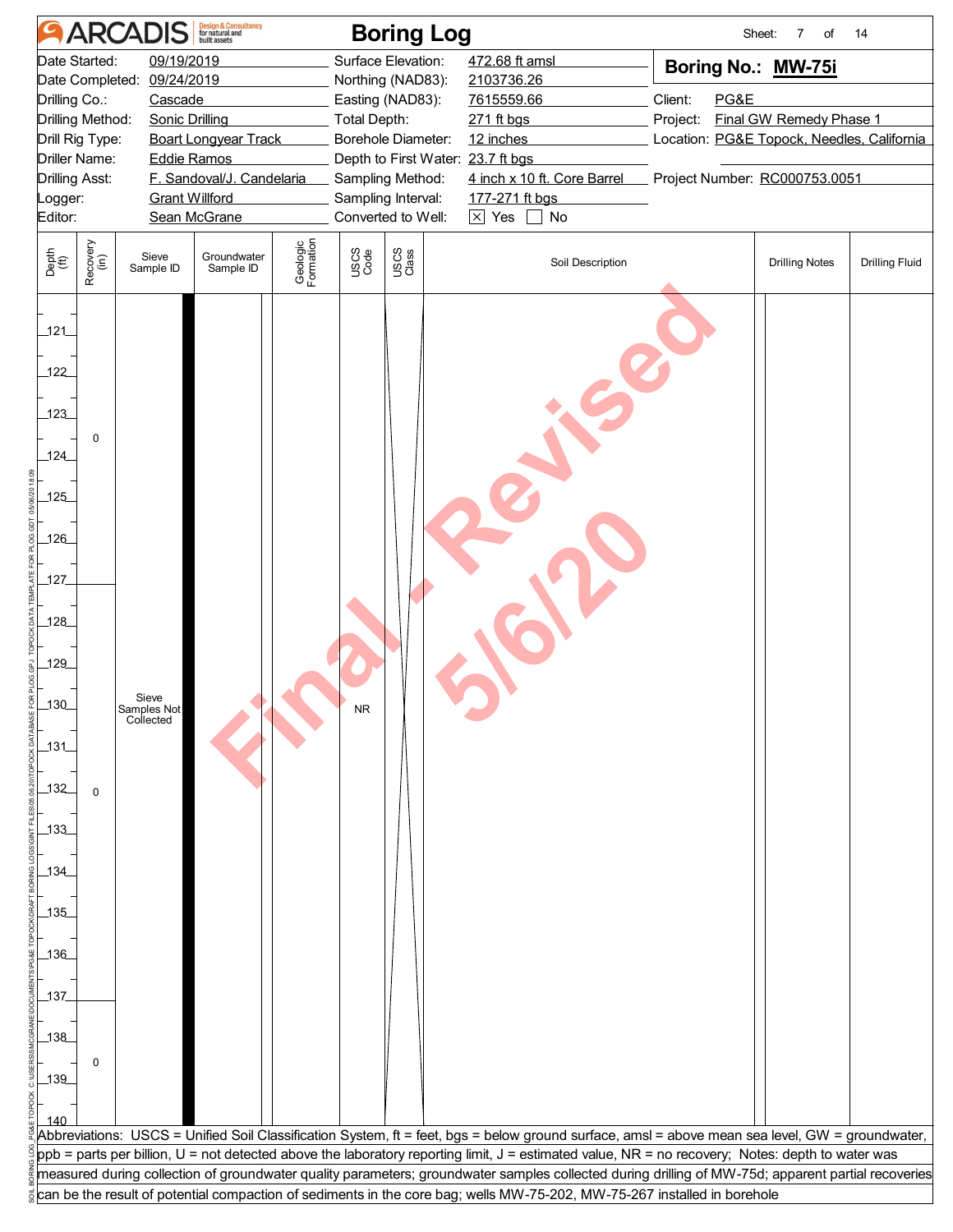![](_page_21_Figure_0.jpeg)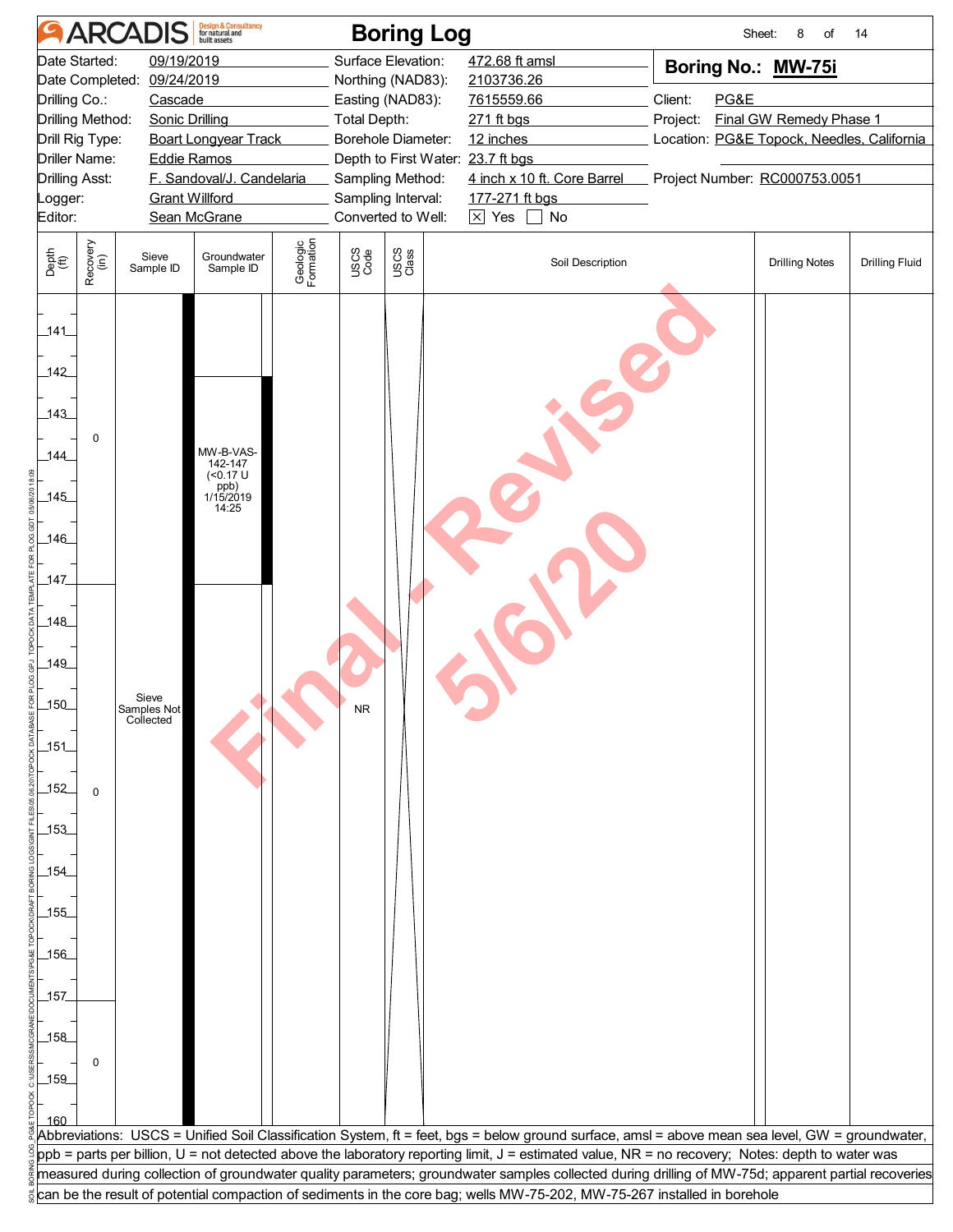|                       | Design & Consultancy<br>for natural and<br><b>ARCADIS</b><br><b>Boring Log</b><br>Sheet:<br>of<br>14<br>9                                                                                                                                                                                           |                                   |                             |                       |              |                    |                                                                                                                                                    |          |      |                                            |                       |  |  |
|-----------------------|-----------------------------------------------------------------------------------------------------------------------------------------------------------------------------------------------------------------------------------------------------------------------------------------------------|-----------------------------------|-----------------------------|-----------------------|--------------|--------------------|----------------------------------------------------------------------------------------------------------------------------------------------------|----------|------|--------------------------------------------|-----------------------|--|--|
|                       | Date Started:                                                                                                                                                                                                                                                                                       | 09/19/2019                        |                             |                       |              | Surface Elevation: | 472.68 ft amsl                                                                                                                                     |          |      | Boring No.: MW-75i                         |                       |  |  |
|                       |                                                                                                                                                                                                                                                                                                     | Date Completed: 09/24/2019        |                             |                       |              | Northing (NAD83):  | 2103736.26                                                                                                                                         |          |      |                                            |                       |  |  |
| Drilling Co.:         |                                                                                                                                                                                                                                                                                                     | Cascade                           |                             |                       |              | Easting (NAD83):   | 7615559.66                                                                                                                                         | Client:  | PG&E |                                            |                       |  |  |
|                       | Drilling Method:                                                                                                                                                                                                                                                                                    | <b>Sonic Drilling</b>             |                             |                       | Total Depth: |                    | 271 ft bgs                                                                                                                                         | Project: |      | <b>Final GW Remedy Phase 1</b>             |                       |  |  |
|                       | Drill Rig Type:                                                                                                                                                                                                                                                                                     |                                   | <b>Boart Longyear Track</b> |                       |              | Borehole Diameter: | 12 inches                                                                                                                                          |          |      | Location: PG&E Topock, Needles, California |                       |  |  |
|                       | Driller Name:                                                                                                                                                                                                                                                                                       | <b>Eddie Ramos</b>                |                             |                       |              |                    | Depth to First Water: 23.7 ft bgs                                                                                                                  |          |      |                                            |                       |  |  |
| <b>Drilling Asst:</b> |                                                                                                                                                                                                                                                                                                     |                                   | F. Sandoval/J. Candelaria   |                       |              | Sampling Method:   | 4 inch x 10 ft. Core Barrel                                                                                                                        |          |      | Project Number: RC000753.0051              |                       |  |  |
| _ogger:               |                                                                                                                                                                                                                                                                                                     | <b>Grant Willford</b>             |                             |                       |              | Sampling Interval: | 177-271 ft bgs                                                                                                                                     |          |      |                                            |                       |  |  |
| Editor:               |                                                                                                                                                                                                                                                                                                     |                                   | Sean McGrane                |                       |              | Converted to Well: | $\times$ Yes<br>$\blacksquare$ No                                                                                                                  |          |      |                                            |                       |  |  |
| Depth<br>(ft)         | Recovery<br>(in)                                                                                                                                                                                                                                                                                    | Sieve<br>Sample ID                | Groundwater<br>Sample ID    | Geologic<br>Formation | USCS<br>Code | USCS<br>Class      | Soil Description                                                                                                                                   |          |      | <b>Drilling Notes</b>                      | <b>Drilling Fluid</b> |  |  |
| _161_                 |                                                                                                                                                                                                                                                                                                     |                                   |                             |                       |              |                    |                                                                                                                                                    |          |      |                                            |                       |  |  |
| 162<br>163            | 0                                                                                                                                                                                                                                                                                                   |                                   |                             |                       |              |                    |                                                                                                                                                    |          |      |                                            |                       |  |  |
| 164                   |                                                                                                                                                                                                                                                                                                     |                                   |                             |                       |              |                    |                                                                                                                                                    |          |      |                                            |                       |  |  |
| 165                   |                                                                                                                                                                                                                                                                                                     |                                   |                             |                       |              |                    |                                                                                                                                                    |          |      |                                            |                       |  |  |
| _166_<br>167          |                                                                                                                                                                                                                                                                                                     |                                   |                             |                       |              |                    |                                                                                                                                                    |          |      |                                            |                       |  |  |
| 168                   |                                                                                                                                                                                                                                                                                                     |                                   |                             |                       |              |                    |                                                                                                                                                    |          |      |                                            |                       |  |  |
| 169                   |                                                                                                                                                                                                                                                                                                     |                                   |                             |                       | <b>NR</b>    |                    |                                                                                                                                                    |          |      |                                            |                       |  |  |
| 170                   |                                                                                                                                                                                                                                                                                                     | Sieve<br>Samples Not<br>Collected |                             |                       |              |                    |                                                                                                                                                    |          |      |                                            |                       |  |  |
| $171$                 |                                                                                                                                                                                                                                                                                                     |                                   |                             |                       |              |                    |                                                                                                                                                    |          |      |                                            |                       |  |  |
| _172                  | $\Omega$                                                                                                                                                                                                                                                                                            |                                   |                             |                       |              |                    |                                                                                                                                                    |          |      |                                            |                       |  |  |
| 173                   |                                                                                                                                                                                                                                                                                                     |                                   |                             |                       |              |                    |                                                                                                                                                    |          |      |                                            |                       |  |  |
| $174$                 |                                                                                                                                                                                                                                                                                                     |                                   |                             |                       |              |                    |                                                                                                                                                    |          |      |                                            |                       |  |  |
| 175                   |                                                                                                                                                                                                                                                                                                     |                                   |                             |                       |              |                    |                                                                                                                                                    |          |      |                                            |                       |  |  |
| $176$                 |                                                                                                                                                                                                                                                                                                     |                                   |                             |                       |              |                    |                                                                                                                                                    |          |      |                                            |                       |  |  |
| 177                   |                                                                                                                                                                                                                                                                                                     |                                   |                             |                       |              |                    |                                                                                                                                                    |          |      |                                            |                       |  |  |
|                       |                                                                                                                                                                                                                                                                                                     |                                   |                             |                       |              |                    | (177.0 - 187.0') Topock - Alluvium Deposits; Silty sand with gravel<br>(SM); reddish brown / moderate brown (5YR 4/4) some light red               |          |      | $(177.0 - 187.0)$<br>Normal drilling       |                       |  |  |
| $178$                 |                                                                                                                                                                                                                                                                                                     |                                   |                             | Topock -              |              |                    | (2.5YR 6/8); very fine grained to very coarse grained, angular to<br>subround; little granules to medium pebbles, angular to                       |          |      |                                            |                       |  |  |
|                       | 120                                                                                                                                                                                                                                                                                                 |                                   |                             | Alluvium              | <b>SM</b>    |                    | subangular; little silt; little clay; wet to moist; mottled; weak<br>cementation; iron oxide staining                                              |          |      |                                            |                       |  |  |
| 179                   |                                                                                                                                                                                                                                                                                                     |                                   |                             | Deposits              |              |                    |                                                                                                                                                    |          |      |                                            |                       |  |  |
| 180                   |                                                                                                                                                                                                                                                                                                     |                                   |                             |                       |              |                    |                                                                                                                                                    |          |      |                                            |                       |  |  |
|                       |                                                                                                                                                                                                                                                                                                     |                                   |                             |                       |              |                    |                                                                                                                                                    |          |      |                                            |                       |  |  |
|                       | Abbreviations: USCS = Unified Soil Classification System, ft = feet, bgs = below ground surface, amsl = above mean sea level, GW = groundwater,<br>ppb = parts per billion, U = not detected above the laboratory reporting limit, J = estimated value, NR = no recovery; Notes: depth to water was |                                   |                             |                       |              |                    |                                                                                                                                                    |          |      |                                            |                       |  |  |
|                       |                                                                                                                                                                                                                                                                                                     |                                   |                             |                       |              |                    | measured during collection of groundwater quality parameters; groundwater samples collected during drilling of MW-75d; apparent partial recoveries |          |      |                                            |                       |  |  |
|                       |                                                                                                                                                                                                                                                                                                     |                                   |                             |                       |              |                    | can be the result of potential compaction of sediments in the core bag; wells MW-75-202, MW-75-267 installed in borehole                           |          |      |                                            |                       |  |  |
|                       |                                                                                                                                                                                                                                                                                                     |                                   |                             |                       |              |                    |                                                                                                                                                    |          |      |                                            |                       |  |  |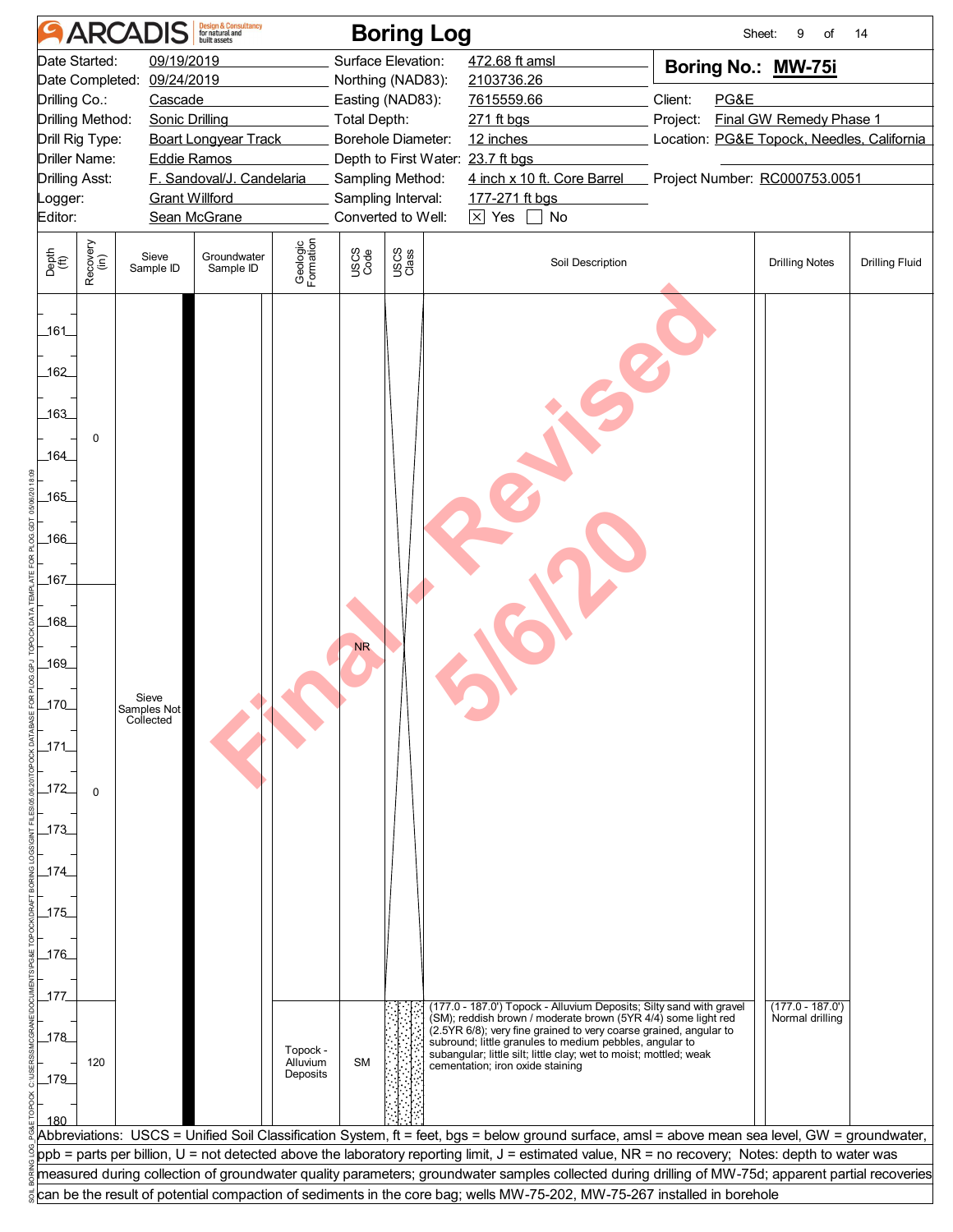|                       | <b>Design &amp; Consultancy</b><br>for natural and<br><b>ARCADIS</b><br><b>Boring Log</b><br>Sheet:<br>10<br>οf<br>14                              |                            |                              |                       |                    |               |                                                                                                                                               |                                            |                                  |                       |  |  |  |  |
|-----------------------|----------------------------------------------------------------------------------------------------------------------------------------------------|----------------------------|------------------------------|-----------------------|--------------------|---------------|-----------------------------------------------------------------------------------------------------------------------------------------------|--------------------------------------------|----------------------------------|-----------------------|--|--|--|--|
| Date Started:         |                                                                                                                                                    | 09/19/2019                 |                              |                       | Surface Elevation: |               | 472.68 ft amsl                                                                                                                                | Boring No.: MW-75i                         |                                  |                       |  |  |  |  |
|                       |                                                                                                                                                    | Date Completed: 09/24/2019 |                              |                       | Northing (NAD83):  |               | 2103736.26                                                                                                                                    |                                            |                                  |                       |  |  |  |  |
| Drilling Co.:         |                                                                                                                                                    | Cascade                    |                              |                       | Easting (NAD83):   |               | 7615559.66                                                                                                                                    | Client:<br>PG&E                            |                                  |                       |  |  |  |  |
| Drilling Method:      |                                                                                                                                                    | Sonic Drilling             |                              |                       | Total Depth:       |               | 271 ft bgs                                                                                                                                    | Project:                                   | Final GW Remedy Phase 1          |                       |  |  |  |  |
| Drill Rig Type:       |                                                                                                                                                    |                            | <b>Boart Longyear Track</b>  |                       | Borehole Diameter: |               | 12 inches                                                                                                                                     | Location: PG&E Topock, Needles, California |                                  |                       |  |  |  |  |
| <b>Driller Name:</b>  |                                                                                                                                                    |                            | <b>Eddie Ramos</b>           |                       |                    |               | Depth to First Water: 23.7 ft bgs                                                                                                             |                                            |                                  |                       |  |  |  |  |
| <b>Drilling Asst:</b> |                                                                                                                                                    |                            | F. Sandoval/J. Candelaria    |                       | Sampling Method:   |               | 4 inch x 10 ft. Core Barrel                                                                                                                   | Project Number: RC000753.0051              |                                  |                       |  |  |  |  |
| Logger:               |                                                                                                                                                    |                            | <b>Grant Willford</b>        |                       | Sampling Interval: |               | 177-271 ft bgs                                                                                                                                |                                            |                                  |                       |  |  |  |  |
| Editor:               |                                                                                                                                                    |                            | Sean McGrane                 |                       | Converted to Well: |               | $\boxed{\times}$ Yes $\boxed{\phantom{0}}$ No                                                                                                 |                                            |                                  |                       |  |  |  |  |
| Depth<br>(ft)         | Recovery<br>(in)                                                                                                                                   | Sieve<br>Sample ID         | Groundwater<br>Sample ID     | Geologic<br>Formation | USCS<br>Code       | USCS<br>Class | Soil Description                                                                                                                              |                                            | <b>Drilling Notes</b>            | <b>Drilling Fluid</b> |  |  |  |  |
|                       |                                                                                                                                                    |                            |                              |                       |                    |               |                                                                                                                                               |                                            |                                  |                       |  |  |  |  |
|                       |                                                                                                                                                    |                            |                              |                       |                    |               |                                                                                                                                               |                                            |                                  |                       |  |  |  |  |
| _181_                 |                                                                                                                                                    |                            |                              |                       |                    |               |                                                                                                                                               |                                            |                                  |                       |  |  |  |  |
|                       |                                                                                                                                                    |                            |                              |                       |                    |               |                                                                                                                                               |                                            |                                  |                       |  |  |  |  |
| 182                   |                                                                                                                                                    |                            |                              |                       |                    |               |                                                                                                                                               |                                            |                                  |                       |  |  |  |  |
|                       |                                                                                                                                                    |                            |                              |                       |                    |               |                                                                                                                                               |                                            |                                  |                       |  |  |  |  |
| 183                   |                                                                                                                                                    |                            |                              | Topock -              |                    |               |                                                                                                                                               |                                            |                                  |                       |  |  |  |  |
|                       | 120                                                                                                                                                |                            | MW-B-VAS-                    | Alluvium<br>Deposits  | <b>SM</b>          |               |                                                                                                                                               |                                            |                                  |                       |  |  |  |  |
| 184                   |                                                                                                                                                    |                            | 182-187<br>$(0.17 \text{ U}$ |                       |                    |               |                                                                                                                                               |                                            |                                  |                       |  |  |  |  |
|                       |                                                                                                                                                    |                            | ppb)<br>2/13/2019            |                       |                    |               |                                                                                                                                               |                                            |                                  |                       |  |  |  |  |
| _185_                 |                                                                                                                                                    |                            | 10:30                        |                       |                    |               |                                                                                                                                               |                                            |                                  |                       |  |  |  |  |
|                       |                                                                                                                                                    |                            |                              |                       |                    |               |                                                                                                                                               |                                            |                                  |                       |  |  |  |  |
| _186_                 |                                                                                                                                                    |                            |                              |                       |                    |               |                                                                                                                                               |                                            |                                  |                       |  |  |  |  |
|                       |                                                                                                                                                    |                            |                              |                       |                    |               |                                                                                                                                               |                                            |                                  |                       |  |  |  |  |
| 187                   |                                                                                                                                                    |                            |                              | Topock -              |                    |               | (187.0 - 188.0') Topock - Alluvium Deposits; Sandy silt (ML);                                                                                 |                                            | $(187.0 - 197.0')$               |                       |  |  |  |  |
|                       |                                                                                                                                                    |                            |                              | Alluvium<br>Deposits  | <b>ML</b>          |               | grayish brown (10YR 5/2); low plasticity; and very fine to medium<br>grained sand, angular to subround; little granules to small              |                                            | Slightly rough<br>drilling       |                       |  |  |  |  |
| 188                   |                                                                                                                                                    |                            |                              |                       |                    |               | pebbles, angular to subangular; little clay; moist; medium stiff;<br>moderate cementation                                                     |                                            |                                  |                       |  |  |  |  |
|                       |                                                                                                                                                    |                            |                              |                       |                    |               | (188.0 - 197.0') Topock - Alluvium Deposits; Silty sand with gravel                                                                           |                                            |                                  |                       |  |  |  |  |
| 189                   |                                                                                                                                                    |                            |                              |                       |                    |               | (SM); reddish brown (5YR 5/4); very fine grained to coarse<br>grained, angular to subround; little granules to large pebbles,                 |                                            |                                  |                       |  |  |  |  |
|                       |                                                                                                                                                    | Sieve                      |                              |                       |                    |               | angular to subangular; little silt; little clay; wet to moist; moderate<br>cementation                                                        |                                            |                                  |                       |  |  |  |  |
| 190                   |                                                                                                                                                    | Samples No<br>Collected    |                              |                       |                    |               |                                                                                                                                               |                                            |                                  |                       |  |  |  |  |
|                       |                                                                                                                                                    |                            |                              |                       |                    |               |                                                                                                                                               |                                            |                                  |                       |  |  |  |  |
| _191_                 |                                                                                                                                                    |                            |                              |                       |                    |               |                                                                                                                                               |                                            |                                  |                       |  |  |  |  |
|                       |                                                                                                                                                    |                            |                              |                       |                    |               |                                                                                                                                               |                                            |                                  |                       |  |  |  |  |
| _192_                 | 120                                                                                                                                                |                            |                              | Topock -              |                    |               |                                                                                                                                               |                                            |                                  |                       |  |  |  |  |
|                       |                                                                                                                                                    |                            |                              | Alluvium<br>Deposits  | <b>SM</b>          |               |                                                                                                                                               |                                            |                                  |                       |  |  |  |  |
| _193_                 |                                                                                                                                                    |                            |                              |                       |                    |               |                                                                                                                                               |                                            |                                  |                       |  |  |  |  |
| $-194$                |                                                                                                                                                    |                            |                              |                       |                    |               |                                                                                                                                               |                                            |                                  |                       |  |  |  |  |
|                       |                                                                                                                                                    |                            |                              |                       |                    |               | (194'); weak cementation/looser material                                                                                                      |                                            |                                  |                       |  |  |  |  |
| _195_                 |                                                                                                                                                    |                            |                              |                       |                    |               |                                                                                                                                               |                                            |                                  |                       |  |  |  |  |
|                       |                                                                                                                                                    |                            |                              |                       |                    |               |                                                                                                                                               |                                            |                                  |                       |  |  |  |  |
| _196_                 |                                                                                                                                                    |                            |                              |                       |                    |               |                                                                                                                                               |                                            |                                  |                       |  |  |  |  |
|                       |                                                                                                                                                    |                            |                              |                       |                    |               |                                                                                                                                               |                                            |                                  |                       |  |  |  |  |
| _197_                 |                                                                                                                                                    |                            |                              |                       |                    |               |                                                                                                                                               |                                            |                                  |                       |  |  |  |  |
|                       |                                                                                                                                                    |                            |                              |                       |                    |               | (197.0 - 205.0') Topock - Alluvium Deposits; Silty sand with gravel<br>(SM); brown (7.5YR 5/4) some light greenish gray (GLEY1 7/1);          |                                            | $(197.0 - 207.0')$<br>Very rough |                       |  |  |  |  |
| 198                   |                                                                                                                                                    |                            |                              |                       |                    |               | very fine grained to very coarse grained, angular to subround; little                                                                         |                                            | drilling                         |                       |  |  |  |  |
|                       |                                                                                                                                                    |                            |                              | Topock -              |                    |               | granules to very large pebbles, angular to subangular; little silt;<br>little clay; trace small cobbles, angular; moist to dry; mottled; iron |                                            |                                  |                       |  |  |  |  |
| $-199$                | 120                                                                                                                                                |                            |                              | Alluvium<br>Deposits  | <b>SM</b>          |               | oxide staining                                                                                                                                |                                            |                                  |                       |  |  |  |  |
|                       |                                                                                                                                                    |                            |                              |                       |                    |               |                                                                                                                                               |                                            |                                  |                       |  |  |  |  |
| 200                   |                                                                                                                                                    |                            |                              |                       |                    |               |                                                                                                                                               |                                            |                                  |                       |  |  |  |  |
|                       | Abbreviations: USCS = Unified Soil Classification System, ft = feet, bgs = below ground surface, amsl = above mean sea level, GW = groundwater,    |                            |                              |                       |                    |               |                                                                                                                                               |                                            |                                  |                       |  |  |  |  |
|                       | ppb = parts per billion, U = not detected above the laboratory reporting limit, J = estimated value, NR = no recovery; Notes: depth to water was   |                            |                              |                       |                    |               |                                                                                                                                               |                                            |                                  |                       |  |  |  |  |
|                       | measured during collection of groundwater quality parameters; groundwater samples collected during drilling of MW-75d; apparent partial recoveries |                            |                              |                       |                    |               |                                                                                                                                               |                                            |                                  |                       |  |  |  |  |
|                       |                                                                                                                                                    |                            |                              |                       |                    |               | can be the result of potential compaction of sediments in the core bag; wells MW-75-202, MW-75-267 installed in borehole                      |                                            |                                  |                       |  |  |  |  |
|                       |                                                                                                                                                    |                            |                              |                       |                    |               |                                                                                                                                               |                                            |                                  |                       |  |  |  |  |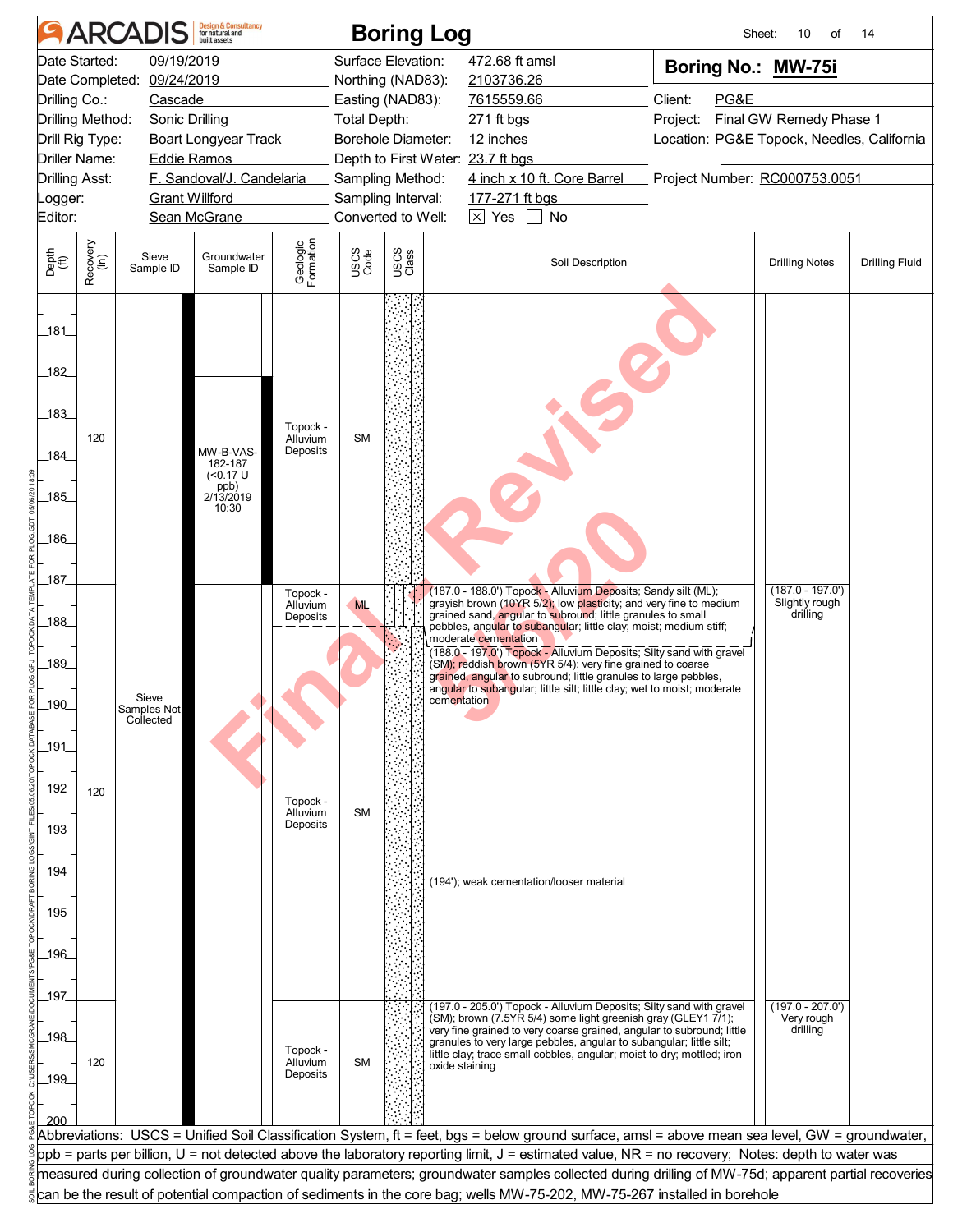| 09/19/2019<br>Surface Elevation:<br>Date Started:<br>472.68 ft amsl<br>Boring No.: MW-75i<br>Date Completed: 09/24/2019<br>Northing (NAD83):<br>2103736.26<br>Drilling Co.:<br>Client:<br>PG&E<br>Cascade<br>Easting (NAD83):<br>7615559.66<br>Drilling Method:<br>Project:<br>Final GW Remedy Phase 1<br>Sonic Drilling<br>Total Depth:<br>271 ft bgs<br><b>Boart Longyear Track</b><br>Borehole Diameter:<br>12 inches<br>Location: PG&E Topock, Needles, California<br>Drill Rig Type:<br><b>Driller Name:</b><br>Depth to First Water: 23.7 ft bgs<br><b>Eddie Ramos</b><br>F. Sandoval/J. Candelaria<br>4 inch x 10 ft. Core Barrel Project Number: RC000753.0051<br><b>Drilling Asst:</b><br>Sampling Method:<br><b>Grant Willford</b><br>Sampling Interval:<br>177-271 ft bgs<br>Logger:<br>Converted to Well:<br>$\boxed{\times}$ Yes $\boxed{\phantom{0}}$ No<br>Editor:<br>Sean McGrane<br>Geologic<br>Formation<br>Recovery<br>(in)<br>USCS<br>Class<br>USCS<br>Code<br>Depth<br>(ft)<br>Groundwater<br>Sieve<br>Soil Description<br><b>Drilling Notes</b><br><b>Drilling Fluid</b><br>Sample ID<br>Sample ID<br>201_<br>202<br>Topock -<br><b>SM</b><br>Alluvium<br>Deposits<br>203<br>120<br>204<br>205<br>(205.0 - 207.0') Topock - Alluvium Deposits; Sandy silt (ML); very<br>pale brown / grayish orange (10YR 7/4); no plasticity; and very fine<br>Topock -<br>to medium grained sand, angular to subround; little clay; trace<br>206<br>ML<br>Alluvium<br>granules to medium pebbles, angular to subangular; dry; soft<br>Deposits<br>207<br>$(207.0 - 217.0')$<br>(207.0 - 219.0') Topock - Alluvium Deposits; Silty sand with gravel<br>(SM); brown (7.5YR 5/4) little light greenish gray (GLEY1 7/1);<br>Normal drilling<br>very fine grained to very coarse grained, angular to subround; little<br>$-208$<br>granules to large pebbles, angular to subround; little silt; little clay;<br>moist to wet; weak cementation; some mottling<br>MW-B-VAS-<br>209<br>207-212<br>( <sub>0.17</sub> U)<br>ppb)<br>Sieve<br>210<br>2/14/2019<br>Samples Not<br>10:55<br>Collected<br>211<br>212<br>120<br>Topock -<br>213<br>Alluvium<br><b>SM</b><br>Deposits<br>214<br>215<br>216<br>217<br>$(217.0 - 227.0')$<br>Soft drilling<br>218<br>120 |     | <b>Design &amp; Consultancy</b><br>for natural and<br><b>ARCADIS</b><br><b>Boring Log</b><br>Sheet:<br>11<br>of<br>14                              |  |  |  |  |  |  |  |  |  |  |  |  |  |
|------------------------------------------------------------------------------------------------------------------------------------------------------------------------------------------------------------------------------------------------------------------------------------------------------------------------------------------------------------------------------------------------------------------------------------------------------------------------------------------------------------------------------------------------------------------------------------------------------------------------------------------------------------------------------------------------------------------------------------------------------------------------------------------------------------------------------------------------------------------------------------------------------------------------------------------------------------------------------------------------------------------------------------------------------------------------------------------------------------------------------------------------------------------------------------------------------------------------------------------------------------------------------------------------------------------------------------------------------------------------------------------------------------------------------------------------------------------------------------------------------------------------------------------------------------------------------------------------------------------------------------------------------------------------------------------------------------------------------------------------------------------------------------------------------------------------------------------------------------------------------------------------------------------------------------------------------------------------------------------------------------------------------------------------------------------------------------------------------------------------------------------------------------------------------------------------------------------------------------------------------------------|-----|----------------------------------------------------------------------------------------------------------------------------------------------------|--|--|--|--|--|--|--|--|--|--|--|--|--|
|                                                                                                                                                                                                                                                                                                                                                                                                                                                                                                                                                                                                                                                                                                                                                                                                                                                                                                                                                                                                                                                                                                                                                                                                                                                                                                                                                                                                                                                                                                                                                                                                                                                                                                                                                                                                                                                                                                                                                                                                                                                                                                                                                                                                                                                                  |     |                                                                                                                                                    |  |  |  |  |  |  |  |  |  |  |  |  |  |
|                                                                                                                                                                                                                                                                                                                                                                                                                                                                                                                                                                                                                                                                                                                                                                                                                                                                                                                                                                                                                                                                                                                                                                                                                                                                                                                                                                                                                                                                                                                                                                                                                                                                                                                                                                                                                                                                                                                                                                                                                                                                                                                                                                                                                                                                  |     |                                                                                                                                                    |  |  |  |  |  |  |  |  |  |  |  |  |  |
|                                                                                                                                                                                                                                                                                                                                                                                                                                                                                                                                                                                                                                                                                                                                                                                                                                                                                                                                                                                                                                                                                                                                                                                                                                                                                                                                                                                                                                                                                                                                                                                                                                                                                                                                                                                                                                                                                                                                                                                                                                                                                                                                                                                                                                                                  |     |                                                                                                                                                    |  |  |  |  |  |  |  |  |  |  |  |  |  |
|                                                                                                                                                                                                                                                                                                                                                                                                                                                                                                                                                                                                                                                                                                                                                                                                                                                                                                                                                                                                                                                                                                                                                                                                                                                                                                                                                                                                                                                                                                                                                                                                                                                                                                                                                                                                                                                                                                                                                                                                                                                                                                                                                                                                                                                                  |     |                                                                                                                                                    |  |  |  |  |  |  |  |  |  |  |  |  |  |
|                                                                                                                                                                                                                                                                                                                                                                                                                                                                                                                                                                                                                                                                                                                                                                                                                                                                                                                                                                                                                                                                                                                                                                                                                                                                                                                                                                                                                                                                                                                                                                                                                                                                                                                                                                                                                                                                                                                                                                                                                                                                                                                                                                                                                                                                  |     |                                                                                                                                                    |  |  |  |  |  |  |  |  |  |  |  |  |  |
|                                                                                                                                                                                                                                                                                                                                                                                                                                                                                                                                                                                                                                                                                                                                                                                                                                                                                                                                                                                                                                                                                                                                                                                                                                                                                                                                                                                                                                                                                                                                                                                                                                                                                                                                                                                                                                                                                                                                                                                                                                                                                                                                                                                                                                                                  |     |                                                                                                                                                    |  |  |  |  |  |  |  |  |  |  |  |  |  |
|                                                                                                                                                                                                                                                                                                                                                                                                                                                                                                                                                                                                                                                                                                                                                                                                                                                                                                                                                                                                                                                                                                                                                                                                                                                                                                                                                                                                                                                                                                                                                                                                                                                                                                                                                                                                                                                                                                                                                                                                                                                                                                                                                                                                                                                                  |     |                                                                                                                                                    |  |  |  |  |  |  |  |  |  |  |  |  |  |
|                                                                                                                                                                                                                                                                                                                                                                                                                                                                                                                                                                                                                                                                                                                                                                                                                                                                                                                                                                                                                                                                                                                                                                                                                                                                                                                                                                                                                                                                                                                                                                                                                                                                                                                                                                                                                                                                                                                                                                                                                                                                                                                                                                                                                                                                  |     |                                                                                                                                                    |  |  |  |  |  |  |  |  |  |  |  |  |  |
|                                                                                                                                                                                                                                                                                                                                                                                                                                                                                                                                                                                                                                                                                                                                                                                                                                                                                                                                                                                                                                                                                                                                                                                                                                                                                                                                                                                                                                                                                                                                                                                                                                                                                                                                                                                                                                                                                                                                                                                                                                                                                                                                                                                                                                                                  |     |                                                                                                                                                    |  |  |  |  |  |  |  |  |  |  |  |  |  |
|                                                                                                                                                                                                                                                                                                                                                                                                                                                                                                                                                                                                                                                                                                                                                                                                                                                                                                                                                                                                                                                                                                                                                                                                                                                                                                                                                                                                                                                                                                                                                                                                                                                                                                                                                                                                                                                                                                                                                                                                                                                                                                                                                                                                                                                                  |     |                                                                                                                                                    |  |  |  |  |  |  |  |  |  |  |  |  |  |
|                                                                                                                                                                                                                                                                                                                                                                                                                                                                                                                                                                                                                                                                                                                                                                                                                                                                                                                                                                                                                                                                                                                                                                                                                                                                                                                                                                                                                                                                                                                                                                                                                                                                                                                                                                                                                                                                                                                                                                                                                                                                                                                                                                                                                                                                  |     |                                                                                                                                                    |  |  |  |  |  |  |  |  |  |  |  |  |  |
|                                                                                                                                                                                                                                                                                                                                                                                                                                                                                                                                                                                                                                                                                                                                                                                                                                                                                                                                                                                                                                                                                                                                                                                                                                                                                                                                                                                                                                                                                                                                                                                                                                                                                                                                                                                                                                                                                                                                                                                                                                                                                                                                                                                                                                                                  |     |                                                                                                                                                    |  |  |  |  |  |  |  |  |  |  |  |  |  |
|                                                                                                                                                                                                                                                                                                                                                                                                                                                                                                                                                                                                                                                                                                                                                                                                                                                                                                                                                                                                                                                                                                                                                                                                                                                                                                                                                                                                                                                                                                                                                                                                                                                                                                                                                                                                                                                                                                                                                                                                                                                                                                                                                                                                                                                                  |     |                                                                                                                                                    |  |  |  |  |  |  |  |  |  |  |  |  |  |
|                                                                                                                                                                                                                                                                                                                                                                                                                                                                                                                                                                                                                                                                                                                                                                                                                                                                                                                                                                                                                                                                                                                                                                                                                                                                                                                                                                                                                                                                                                                                                                                                                                                                                                                                                                                                                                                                                                                                                                                                                                                                                                                                                                                                                                                                  |     |                                                                                                                                                    |  |  |  |  |  |  |  |  |  |  |  |  |  |
|                                                                                                                                                                                                                                                                                                                                                                                                                                                                                                                                                                                                                                                                                                                                                                                                                                                                                                                                                                                                                                                                                                                                                                                                                                                                                                                                                                                                                                                                                                                                                                                                                                                                                                                                                                                                                                                                                                                                                                                                                                                                                                                                                                                                                                                                  |     |                                                                                                                                                    |  |  |  |  |  |  |  |  |  |  |  |  |  |
|                                                                                                                                                                                                                                                                                                                                                                                                                                                                                                                                                                                                                                                                                                                                                                                                                                                                                                                                                                                                                                                                                                                                                                                                                                                                                                                                                                                                                                                                                                                                                                                                                                                                                                                                                                                                                                                                                                                                                                                                                                                                                                                                                                                                                                                                  |     |                                                                                                                                                    |  |  |  |  |  |  |  |  |  |  |  |  |  |
|                                                                                                                                                                                                                                                                                                                                                                                                                                                                                                                                                                                                                                                                                                                                                                                                                                                                                                                                                                                                                                                                                                                                                                                                                                                                                                                                                                                                                                                                                                                                                                                                                                                                                                                                                                                                                                                                                                                                                                                                                                                                                                                                                                                                                                                                  |     |                                                                                                                                                    |  |  |  |  |  |  |  |  |  |  |  |  |  |
|                                                                                                                                                                                                                                                                                                                                                                                                                                                                                                                                                                                                                                                                                                                                                                                                                                                                                                                                                                                                                                                                                                                                                                                                                                                                                                                                                                                                                                                                                                                                                                                                                                                                                                                                                                                                                                                                                                                                                                                                                                                                                                                                                                                                                                                                  |     |                                                                                                                                                    |  |  |  |  |  |  |  |  |  |  |  |  |  |
|                                                                                                                                                                                                                                                                                                                                                                                                                                                                                                                                                                                                                                                                                                                                                                                                                                                                                                                                                                                                                                                                                                                                                                                                                                                                                                                                                                                                                                                                                                                                                                                                                                                                                                                                                                                                                                                                                                                                                                                                                                                                                                                                                                                                                                                                  |     |                                                                                                                                                    |  |  |  |  |  |  |  |  |  |  |  |  |  |
|                                                                                                                                                                                                                                                                                                                                                                                                                                                                                                                                                                                                                                                                                                                                                                                                                                                                                                                                                                                                                                                                                                                                                                                                                                                                                                                                                                                                                                                                                                                                                                                                                                                                                                                                                                                                                                                                                                                                                                                                                                                                                                                                                                                                                                                                  |     |                                                                                                                                                    |  |  |  |  |  |  |  |  |  |  |  |  |  |
|                                                                                                                                                                                                                                                                                                                                                                                                                                                                                                                                                                                                                                                                                                                                                                                                                                                                                                                                                                                                                                                                                                                                                                                                                                                                                                                                                                                                                                                                                                                                                                                                                                                                                                                                                                                                                                                                                                                                                                                                                                                                                                                                                                                                                                                                  |     |                                                                                                                                                    |  |  |  |  |  |  |  |  |  |  |  |  |  |
|                                                                                                                                                                                                                                                                                                                                                                                                                                                                                                                                                                                                                                                                                                                                                                                                                                                                                                                                                                                                                                                                                                                                                                                                                                                                                                                                                                                                                                                                                                                                                                                                                                                                                                                                                                                                                                                                                                                                                                                                                                                                                                                                                                                                                                                                  |     |                                                                                                                                                    |  |  |  |  |  |  |  |  |  |  |  |  |  |
|                                                                                                                                                                                                                                                                                                                                                                                                                                                                                                                                                                                                                                                                                                                                                                                                                                                                                                                                                                                                                                                                                                                                                                                                                                                                                                                                                                                                                                                                                                                                                                                                                                                                                                                                                                                                                                                                                                                                                                                                                                                                                                                                                                                                                                                                  |     |                                                                                                                                                    |  |  |  |  |  |  |  |  |  |  |  |  |  |
|                                                                                                                                                                                                                                                                                                                                                                                                                                                                                                                                                                                                                                                                                                                                                                                                                                                                                                                                                                                                                                                                                                                                                                                                                                                                                                                                                                                                                                                                                                                                                                                                                                                                                                                                                                                                                                                                                                                                                                                                                                                                                                                                                                                                                                                                  |     |                                                                                                                                                    |  |  |  |  |  |  |  |  |  |  |  |  |  |
|                                                                                                                                                                                                                                                                                                                                                                                                                                                                                                                                                                                                                                                                                                                                                                                                                                                                                                                                                                                                                                                                                                                                                                                                                                                                                                                                                                                                                                                                                                                                                                                                                                                                                                                                                                                                                                                                                                                                                                                                                                                                                                                                                                                                                                                                  |     |                                                                                                                                                    |  |  |  |  |  |  |  |  |  |  |  |  |  |
|                                                                                                                                                                                                                                                                                                                                                                                                                                                                                                                                                                                                                                                                                                                                                                                                                                                                                                                                                                                                                                                                                                                                                                                                                                                                                                                                                                                                                                                                                                                                                                                                                                                                                                                                                                                                                                                                                                                                                                                                                                                                                                                                                                                                                                                                  |     |                                                                                                                                                    |  |  |  |  |  |  |  |  |  |  |  |  |  |
|                                                                                                                                                                                                                                                                                                                                                                                                                                                                                                                                                                                                                                                                                                                                                                                                                                                                                                                                                                                                                                                                                                                                                                                                                                                                                                                                                                                                                                                                                                                                                                                                                                                                                                                                                                                                                                                                                                                                                                                                                                                                                                                                                                                                                                                                  |     |                                                                                                                                                    |  |  |  |  |  |  |  |  |  |  |  |  |  |
|                                                                                                                                                                                                                                                                                                                                                                                                                                                                                                                                                                                                                                                                                                                                                                                                                                                                                                                                                                                                                                                                                                                                                                                                                                                                                                                                                                                                                                                                                                                                                                                                                                                                                                                                                                                                                                                                                                                                                                                                                                                                                                                                                                                                                                                                  |     |                                                                                                                                                    |  |  |  |  |  |  |  |  |  |  |  |  |  |
|                                                                                                                                                                                                                                                                                                                                                                                                                                                                                                                                                                                                                                                                                                                                                                                                                                                                                                                                                                                                                                                                                                                                                                                                                                                                                                                                                                                                                                                                                                                                                                                                                                                                                                                                                                                                                                                                                                                                                                                                                                                                                                                                                                                                                                                                  |     |                                                                                                                                                    |  |  |  |  |  |  |  |  |  |  |  |  |  |
|                                                                                                                                                                                                                                                                                                                                                                                                                                                                                                                                                                                                                                                                                                                                                                                                                                                                                                                                                                                                                                                                                                                                                                                                                                                                                                                                                                                                                                                                                                                                                                                                                                                                                                                                                                                                                                                                                                                                                                                                                                                                                                                                                                                                                                                                  |     |                                                                                                                                                    |  |  |  |  |  |  |  |  |  |  |  |  |  |
|                                                                                                                                                                                                                                                                                                                                                                                                                                                                                                                                                                                                                                                                                                                                                                                                                                                                                                                                                                                                                                                                                                                                                                                                                                                                                                                                                                                                                                                                                                                                                                                                                                                                                                                                                                                                                                                                                                                                                                                                                                                                                                                                                                                                                                                                  |     |                                                                                                                                                    |  |  |  |  |  |  |  |  |  |  |  |  |  |
|                                                                                                                                                                                                                                                                                                                                                                                                                                                                                                                                                                                                                                                                                                                                                                                                                                                                                                                                                                                                                                                                                                                                                                                                                                                                                                                                                                                                                                                                                                                                                                                                                                                                                                                                                                                                                                                                                                                                                                                                                                                                                                                                                                                                                                                                  |     |                                                                                                                                                    |  |  |  |  |  |  |  |  |  |  |  |  |  |
|                                                                                                                                                                                                                                                                                                                                                                                                                                                                                                                                                                                                                                                                                                                                                                                                                                                                                                                                                                                                                                                                                                                                                                                                                                                                                                                                                                                                                                                                                                                                                                                                                                                                                                                                                                                                                                                                                                                                                                                                                                                                                                                                                                                                                                                                  |     |                                                                                                                                                    |  |  |  |  |  |  |  |  |  |  |  |  |  |
|                                                                                                                                                                                                                                                                                                                                                                                                                                                                                                                                                                                                                                                                                                                                                                                                                                                                                                                                                                                                                                                                                                                                                                                                                                                                                                                                                                                                                                                                                                                                                                                                                                                                                                                                                                                                                                                                                                                                                                                                                                                                                                                                                                                                                                                                  |     |                                                                                                                                                    |  |  |  |  |  |  |  |  |  |  |  |  |  |
|                                                                                                                                                                                                                                                                                                                                                                                                                                                                                                                                                                                                                                                                                                                                                                                                                                                                                                                                                                                                                                                                                                                                                                                                                                                                                                                                                                                                                                                                                                                                                                                                                                                                                                                                                                                                                                                                                                                                                                                                                                                                                                                                                                                                                                                                  |     |                                                                                                                                                    |  |  |  |  |  |  |  |  |  |  |  |  |  |
|                                                                                                                                                                                                                                                                                                                                                                                                                                                                                                                                                                                                                                                                                                                                                                                                                                                                                                                                                                                                                                                                                                                                                                                                                                                                                                                                                                                                                                                                                                                                                                                                                                                                                                                                                                                                                                                                                                                                                                                                                                                                                                                                                                                                                                                                  |     |                                                                                                                                                    |  |  |  |  |  |  |  |  |  |  |  |  |  |
|                                                                                                                                                                                                                                                                                                                                                                                                                                                                                                                                                                                                                                                                                                                                                                                                                                                                                                                                                                                                                                                                                                                                                                                                                                                                                                                                                                                                                                                                                                                                                                                                                                                                                                                                                                                                                                                                                                                                                                                                                                                                                                                                                                                                                                                                  |     |                                                                                                                                                    |  |  |  |  |  |  |  |  |  |  |  |  |  |
|                                                                                                                                                                                                                                                                                                                                                                                                                                                                                                                                                                                                                                                                                                                                                                                                                                                                                                                                                                                                                                                                                                                                                                                                                                                                                                                                                                                                                                                                                                                                                                                                                                                                                                                                                                                                                                                                                                                                                                                                                                                                                                                                                                                                                                                                  |     |                                                                                                                                                    |  |  |  |  |  |  |  |  |  |  |  |  |  |
|                                                                                                                                                                                                                                                                                                                                                                                                                                                                                                                                                                                                                                                                                                                                                                                                                                                                                                                                                                                                                                                                                                                                                                                                                                                                                                                                                                                                                                                                                                                                                                                                                                                                                                                                                                                                                                                                                                                                                                                                                                                                                                                                                                                                                                                                  |     |                                                                                                                                                    |  |  |  |  |  |  |  |  |  |  |  |  |  |
|                                                                                                                                                                                                                                                                                                                                                                                                                                                                                                                                                                                                                                                                                                                                                                                                                                                                                                                                                                                                                                                                                                                                                                                                                                                                                                                                                                                                                                                                                                                                                                                                                                                                                                                                                                                                                                                                                                                                                                                                                                                                                                                                                                                                                                                                  |     |                                                                                                                                                    |  |  |  |  |  |  |  |  |  |  |  |  |  |
| (219.0 - 225.0') Topock - Alluvium Deposits; Silty sand with gravel<br>Topock -                                                                                                                                                                                                                                                                                                                                                                                                                                                                                                                                                                                                                                                                                                                                                                                                                                                                                                                                                                                                                                                                                                                                                                                                                                                                                                                                                                                                                                                                                                                                                                                                                                                                                                                                                                                                                                                                                                                                                                                                                                                                                                                                                                                  | 219 |                                                                                                                                                    |  |  |  |  |  |  |  |  |  |  |  |  |  |
| (SM); brown (7.5YR 5/4); very fine grained to very coarse grained,<br><b>SM</b><br>Alluvium                                                                                                                                                                                                                                                                                                                                                                                                                                                                                                                                                                                                                                                                                                                                                                                                                                                                                                                                                                                                                                                                                                                                                                                                                                                                                                                                                                                                                                                                                                                                                                                                                                                                                                                                                                                                                                                                                                                                                                                                                                                                                                                                                                      |     |                                                                                                                                                    |  |  |  |  |  |  |  |  |  |  |  |  |  |
| angular to subround; some granules to very large pebbles, angular<br>Deposits                                                                                                                                                                                                                                                                                                                                                                                                                                                                                                                                                                                                                                                                                                                                                                                                                                                                                                                                                                                                                                                                                                                                                                                                                                                                                                                                                                                                                                                                                                                                                                                                                                                                                                                                                                                                                                                                                                                                                                                                                                                                                                                                                                                    |     |                                                                                                                                                    |  |  |  |  |  |  |  |  |  |  |  |  |  |
| Abbreviations: USCS = Unified Soil Classification System, ft = feet, bgs = below ground surface, amsl = above mean sea level, GW = groundwater,                                                                                                                                                                                                                                                                                                                                                                                                                                                                                                                                                                                                                                                                                                                                                                                                                                                                                                                                                                                                                                                                                                                                                                                                                                                                                                                                                                                                                                                                                                                                                                                                                                                                                                                                                                                                                                                                                                                                                                                                                                                                                                                  |     |                                                                                                                                                    |  |  |  |  |  |  |  |  |  |  |  |  |  |
| ppb = parts per billion, U = not detected above the laboratory reporting limit, J = estimated value, NR = no recovery; Notes: depth to water was                                                                                                                                                                                                                                                                                                                                                                                                                                                                                                                                                                                                                                                                                                                                                                                                                                                                                                                                                                                                                                                                                                                                                                                                                                                                                                                                                                                                                                                                                                                                                                                                                                                                                                                                                                                                                                                                                                                                                                                                                                                                                                                 |     |                                                                                                                                                    |  |  |  |  |  |  |  |  |  |  |  |  |  |
|                                                                                                                                                                                                                                                                                                                                                                                                                                                                                                                                                                                                                                                                                                                                                                                                                                                                                                                                                                                                                                                                                                                                                                                                                                                                                                                                                                                                                                                                                                                                                                                                                                                                                                                                                                                                                                                                                                                                                                                                                                                                                                                                                                                                                                                                  |     | measured during collection of groundwater quality parameters; groundwater samples collected during drilling of MW-75d; apparent partial recoveries |  |  |  |  |  |  |  |  |  |  |  |  |  |
| can be the result of potential compaction of sediments in the core bag; wells MW-75-202, MW-75-267 installed in borehole                                                                                                                                                                                                                                                                                                                                                                                                                                                                                                                                                                                                                                                                                                                                                                                                                                                                                                                                                                                                                                                                                                                                                                                                                                                                                                                                                                                                                                                                                                                                                                                                                                                                                                                                                                                                                                                                                                                                                                                                                                                                                                                                         |     |                                                                                                                                                    |  |  |  |  |  |  |  |  |  |  |  |  |  |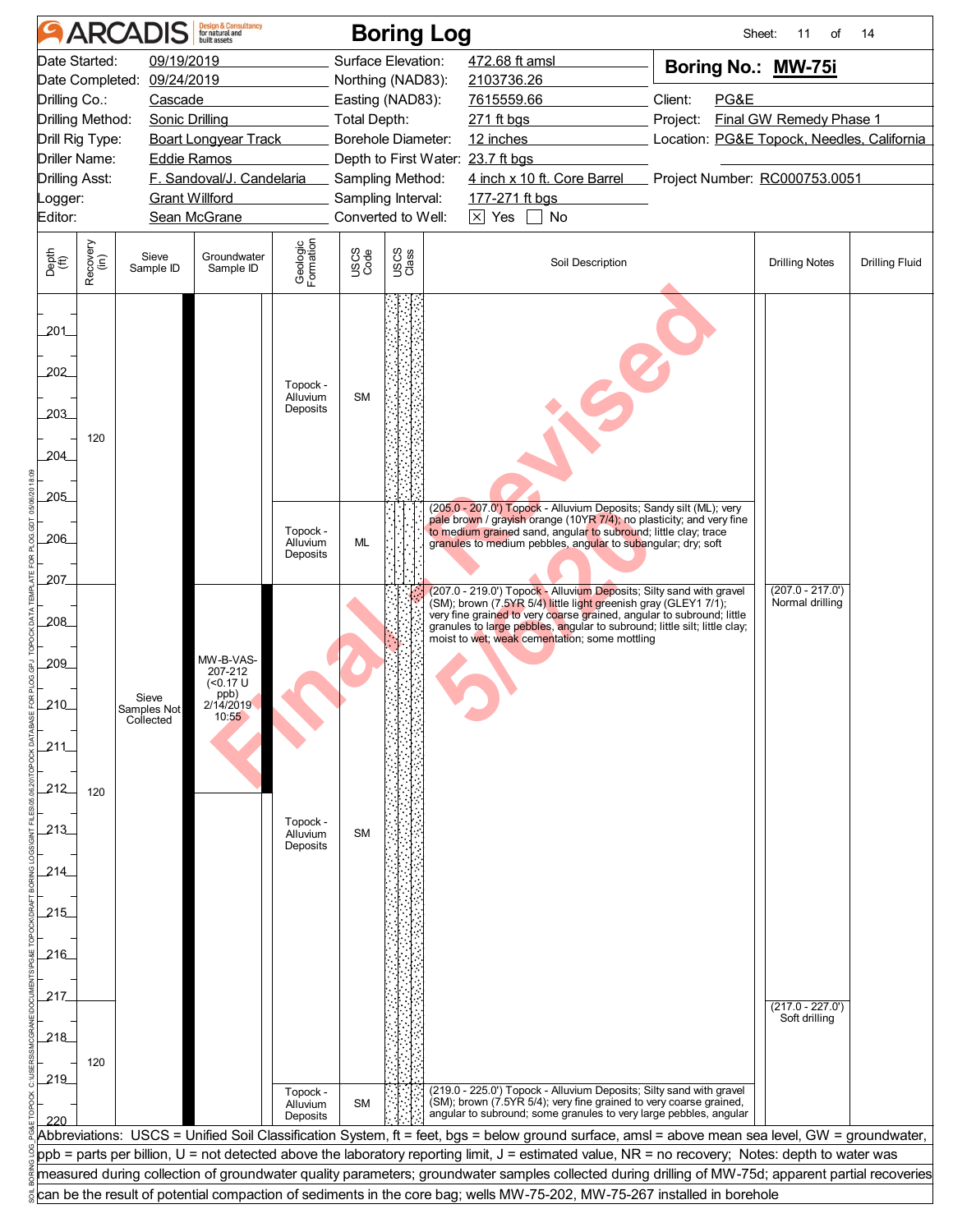| <b>Design &amp; Consultancy</b><br>for natural and<br><b>ARCADIS</b>                                                                             |                                            |                                   |                           |                                                |                   | <b>Boring Log</b>                 |                                                                                                                                                                                                                                                                                                                                                                                                                                               |                                            | Sheet:<br>$12 \overline{ }$<br>of   | 14                    |
|--------------------------------------------------------------------------------------------------------------------------------------------------|--------------------------------------------|-----------------------------------|---------------------------|------------------------------------------------|-------------------|-----------------------------------|-----------------------------------------------------------------------------------------------------------------------------------------------------------------------------------------------------------------------------------------------------------------------------------------------------------------------------------------------------------------------------------------------------------------------------------------------|--------------------------------------------|-------------------------------------|-----------------------|
|                                                                                                                                                  | Date Started:                              | 09/19/2019                        |                           |                                                |                   | Surface Elevation:                | 472.68 ft amsl                                                                                                                                                                                                                                                                                                                                                                                                                                | Boring No.: MW-75i                         |                                     |                       |
| Date Completed: 09/24/2019                                                                                                                       |                                            |                                   |                           |                                                | Northing (NAD83): | 2103736.26                        |                                                                                                                                                                                                                                                                                                                                                                                                                                               |                                            |                                     |                       |
| Drilling Co.:                                                                                                                                    |                                            | Cascade                           |                           |                                                |                   | Easting (NAD83):                  | 7615559.66                                                                                                                                                                                                                                                                                                                                                                                                                                    | Client:<br>PG&E                            |                                     |                       |
|                                                                                                                                                  | Drilling Method:                           | Sonic Drilling                    |                           |                                                | Total Depth:      |                                   | 271 ft bgs                                                                                                                                                                                                                                                                                                                                                                                                                                    | Project:<br>Final GW Remedy Phase 1        |                                     |                       |
|                                                                                                                                                  | Drill Rig Type:                            |                                   | Boart Longyear Track      |                                                |                   | Borehole Diameter:                | 12 inches                                                                                                                                                                                                                                                                                                                                                                                                                                     | Location: PG&E Topock, Needles, California |                                     |                       |
|                                                                                                                                                  | <b>Driller Name:</b><br><b>Eddie Ramos</b> |                                   |                           |                                                |                   | Depth to First Water: 23.7 ft bgs |                                                                                                                                                                                                                                                                                                                                                                                                                                               |                                            |                                     |                       |
| <b>Drilling Asst:</b>                                                                                                                            |                                            |                                   | F. Sandoval/J. Candelaria |                                                |                   | Sampling Method:                  | 4 inch x 10 ft. Core Barrel                                                                                                                                                                                                                                                                                                                                                                                                                   | Project Number: RC000753.0051              |                                     |                       |
|                                                                                                                                                  | <b>Grant Willford</b><br>_ogger:           |                                   |                           |                                                |                   | Sampling Interval:                | 177-271 ft bgs                                                                                                                                                                                                                                                                                                                                                                                                                                |                                            |                                     |                       |
| Converted to Well:<br>Editor:<br>Sean McGrane                                                                                                    |                                            |                                   |                           |                                                |                   |                                   | $\times$ Yes<br>No                                                                                                                                                                                                                                                                                                                                                                                                                            |                                            |                                     |                       |
| Depth<br>(ft)                                                                                                                                    | Recovery<br>(in)                           | Sieve<br>Sample ID                | Groundwater<br>Sample ID  | Geologic<br>Formation                          | USCS<br>Code      | USCS<br>Class                     | Soil Description                                                                                                                                                                                                                                                                                                                                                                                                                              |                                            | <b>Drilling Notes</b>               | <b>Drilling Fluid</b> |
| 221<br>222<br>223<br>224<br>225<br>226                                                                                                           | 120                                        |                                   |                           | Topock -<br>Alluvium<br>Deposits               | <b>SM</b>         |                                   | to subangular; little silt; trace small cobbles, angular to<br>subangular; trace clay; wet; weak cementation; iron oxide staining;<br>granules and pebbles mostly composed of metadiorite<br>(225.0 - 234.0') Topock - Alluvium Deposits; Silty sand (SM);<br>brown (7.5YR 4/4); very fine grained to very coarse grained,<br>angular to subround; little granules to medium pebbles, angular to<br>subangular; little silt; little clay; wet |                                            |                                     |                       |
| 227<br>228<br>229<br>230<br>231<br>232<br>233                                                                                                    | 120                                        | Sieve<br>Samples Not<br>Collected |                           | Topock -<br><b>Alluvium</b><br><b>Deposits</b> | <b>SM</b>         |                                   |                                                                                                                                                                                                                                                                                                                                                                                                                                               |                                            | $(227.0 - 237.0')$<br>Soft drilling |                       |
| 234<br>235<br>236<br>237<br>238                                                                                                                  |                                            |                                   |                           | Topock -<br>Alluvium<br>Deposits               | <b>SM</b>         |                                   | (234.0 - 240.0') Topock - Alluvium Deposits; Silty sand with gravel<br>(SM); reddish brown (5YR 5/4); very fine grained to very coarse<br>grained, angular to subround; little granules to large pebbles,<br>angular to subangular; little silt; trace clay; wet                                                                                                                                                                              |                                            | $(237.0 - 247.0)$<br>Soft drilling  |                       |
| 239                                                                                                                                              | 120                                        |                                   |                           |                                                |                   |                                   | Abbreviations: USCS = Unified Soil Classification System, ft = feet, bgs = below ground surface, amsl = above mean sea level, GW = groundwater,                                                                                                                                                                                                                                                                                               |                                            |                                     |                       |
| ppb = parts per billion, U = not detected above the laboratory reporting limit, J = estimated value, NR = no recovery; Notes: depth to water was |                                            |                                   |                           |                                                |                   |                                   |                                                                                                                                                                                                                                                                                                                                                                                                                                               |                                            |                                     |                       |
|                                                                                                                                                  |                                            |                                   |                           |                                                |                   |                                   | measured during collection of groundwater quality parameters; groundwater samples collected during drilling of MW-75d; apparent partial recoveries                                                                                                                                                                                                                                                                                            |                                            |                                     |                       |
| can be the result of potential compaction of sediments in the core bag; wells MW-75-202, MW-75-267 installed in borehole                         |                                            |                                   |                           |                                                |                   |                                   |                                                                                                                                                                                                                                                                                                                                                                                                                                               |                                            |                                     |                       |
|                                                                                                                                                  |                                            |                                   |                           |                                                |                   |                                   |                                                                                                                                                                                                                                                                                                                                                                                                                                               |                                            |                                     |                       |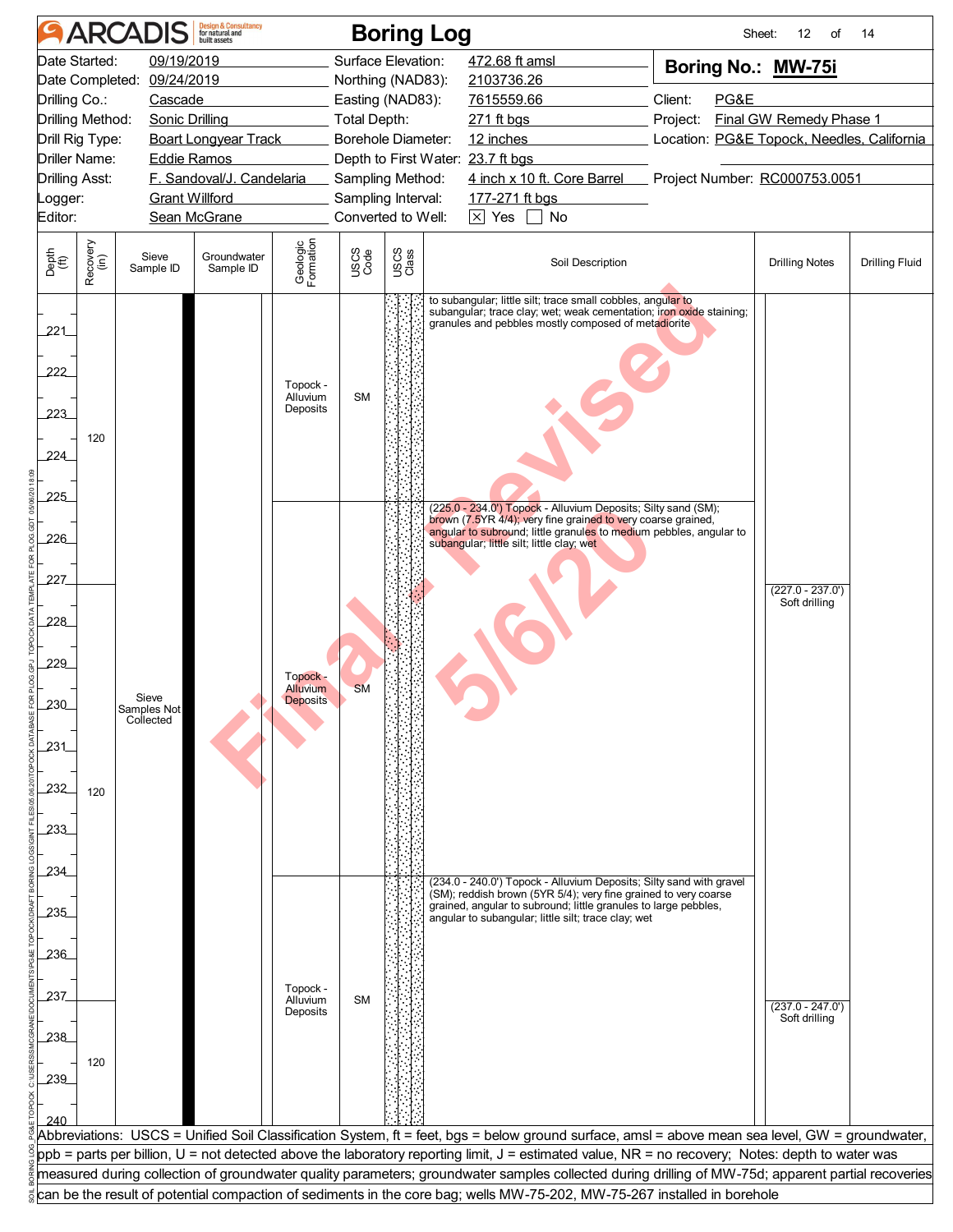| <b>Design &amp; Consultancy</b><br>for natural and<br><b>ARCADIS</b><br><b>Boring Log</b><br>Sheet:<br>13<br>οf<br>14                                                                                                                                                                               |                                                                                                                          |                                   |                                  |                                         |              |                    |                                                                                                                                                                                                                                                                                                        |                                            |                                             |                       |  |
|-----------------------------------------------------------------------------------------------------------------------------------------------------------------------------------------------------------------------------------------------------------------------------------------------------|--------------------------------------------------------------------------------------------------------------------------|-----------------------------------|----------------------------------|-----------------------------------------|--------------|--------------------|--------------------------------------------------------------------------------------------------------------------------------------------------------------------------------------------------------------------------------------------------------------------------------------------------------|--------------------------------------------|---------------------------------------------|-----------------------|--|
| 09/19/2019<br>Surface Elevation:<br>Date Started:<br>472.68 ft amsl<br>Boring No.: MW-75i                                                                                                                                                                                                           |                                                                                                                          |                                   |                                  |                                         |              |                    |                                                                                                                                                                                                                                                                                                        |                                            |                                             |                       |  |
|                                                                                                                                                                                                                                                                                                     | Date Completed: 09/24/2019                                                                                               |                                   |                                  |                                         |              | Northing (NAD83):  | 2103736.26                                                                                                                                                                                                                                                                                             |                                            |                                             |                       |  |
|                                                                                                                                                                                                                                                                                                     | Drilling Co.:<br>Cascade                                                                                                 |                                   |                                  |                                         |              | Easting (NAD83):   | 7615559.66                                                                                                                                                                                                                                                                                             | Client:<br>PG&E                            |                                             |                       |  |
|                                                                                                                                                                                                                                                                                                     | Drilling Method:<br>Sonic Drilling                                                                                       |                                   |                                  |                                         |              | Total Depth:       | 271 ft bgs                                                                                                                                                                                                                                                                                             | Project:<br>Final GW Remedy Phase 1        |                                             |                       |  |
|                                                                                                                                                                                                                                                                                                     | <b>Boart Longyear Track</b><br>Drill Rig Type:                                                                           |                                   |                                  |                                         |              | Borehole Diameter: | 12 inches                                                                                                                                                                                                                                                                                              | Location: PG&E Topock, Needles, California |                                             |                       |  |
|                                                                                                                                                                                                                                                                                                     | <b>Driller Name:</b>                                                                                                     | Eddie Ramos                       |                                  |                                         |              |                    | Depth to First Water: 23.7 ft bgs                                                                                                                                                                                                                                                                      |                                            |                                             |                       |  |
| Drilling Asst:                                                                                                                                                                                                                                                                                      |                                                                                                                          |                                   | F. Sandoval/J. Candelaria        |                                         |              | Sampling Method:   | 4 inch x 10 ft. Core Barrel                                                                                                                                                                                                                                                                            | Project Number: RC000753.0051              |                                             |                       |  |
|                                                                                                                                                                                                                                                                                                     | <b>Grant Willford</b><br>Logger:                                                                                         |                                   |                                  |                                         |              | Sampling Interval: | 177-271 ft bgs                                                                                                                                                                                                                                                                                         |                                            |                                             |                       |  |
| Editor:                                                                                                                                                                                                                                                                                             |                                                                                                                          |                                   | Sean McGrane                     |                                         |              | Converted to Well: | $\boxtimes$ Yes $\Box$ No                                                                                                                                                                                                                                                                              |                                            |                                             |                       |  |
|                                                                                                                                                                                                                                                                                                     |                                                                                                                          |                                   |                                  |                                         |              |                    |                                                                                                                                                                                                                                                                                                        |                                            |                                             |                       |  |
| Depth<br>(ft)                                                                                                                                                                                                                                                                                       | Recovery<br>(in)                                                                                                         | Sieve<br>Sample ID                | Groundwater<br>Sample ID         | Geologic<br>Formation                   | USCS<br>Code | USCS<br>Class      | Soil Description                                                                                                                                                                                                                                                                                       |                                            | <b>Drilling Notes</b>                       | <b>Drilling Fluid</b> |  |
| 241_<br>242<br>243<br>244                                                                                                                                                                                                                                                                           | 120                                                                                                                      |                                   |                                  | Topock -<br>Alluvium<br>Deposits        | <b>ML</b>    |                    | (240.0 - 244.0') Topock - Alluvium Deposits; Sandy silt with gravel<br>(ML); reddish brown (5YR 5/4); low plasticity; and very fine to very<br>coarse grained sand, angular to subround; little granules to large<br>pebbles, angular to subangular; trace clay; moist; stiff; moderate<br>cementation |                                            |                                             |                       |  |
|                                                                                                                                                                                                                                                                                                     |                                                                                                                          |                                   |                                  |                                         |              |                    | (244.0 - 247.0') Topock - Alluvium Deposits; Silty sand with gravel<br>(SM); reddish brown (5YR 5/4); very fine grained to very coarse                                                                                                                                                                 |                                            |                                             |                       |  |
| 245                                                                                                                                                                                                                                                                                                 |                                                                                                                          |                                   |                                  |                                         |              |                    | grained, angular to subround; little granules to large pebbles,<br>angular to subangular; little silt; trace clay; wet                                                                                                                                                                                 |                                            |                                             |                       |  |
|                                                                                                                                                                                                                                                                                                     |                                                                                                                          |                                   |                                  | Topock -<br>Alluvium                    | <b>SM</b>    |                    |                                                                                                                                                                                                                                                                                                        |                                            |                                             |                       |  |
| 246                                                                                                                                                                                                                                                                                                 |                                                                                                                          |                                   |                                  | Deposits                                |              |                    |                                                                                                                                                                                                                                                                                                        |                                            |                                             |                       |  |
| 247                                                                                                                                                                                                                                                                                                 |                                                                                                                          |                                   |                                  |                                         |              |                    | (247.0 - 253.0') Topock - Alluvium Deposits; Sandy silt with gravel                                                                                                                                                                                                                                    |                                            | $(247.0 - 257.0')$                          |                       |  |
| 248                                                                                                                                                                                                                                                                                                 |                                                                                                                          |                                   |                                  |                                         |              |                    | (ML); reddish brown (5YR 5/4); low plasticity; some angular to<br>subround; little granules to large pebbles, angular to subangular;                                                                                                                                                                   |                                            | Normal drilling                             |                       |  |
| 249                                                                                                                                                                                                                                                                                                 |                                                                                                                          |                                   | MW-B-VAS-<br>247-252<br>(<0.83 U |                                         |              |                    | trace clay; moist; very stiff; strong cementation                                                                                                                                                                                                                                                      |                                            |                                             |                       |  |
| 250                                                                                                                                                                                                                                                                                                 |                                                                                                                          | Sieve<br>Samples Not<br>Collected | ppb)<br>2/17/2019<br>11:25       | Topock -<br>Alluvium<br><b>Deposits</b> |              |                    |                                                                                                                                                                                                                                                                                                        |                                            |                                             |                       |  |
| 251                                                                                                                                                                                                                                                                                                 |                                                                                                                          |                                   |                                  |                                         |              |                    |                                                                                                                                                                                                                                                                                                        |                                            |                                             |                       |  |
|                                                                                                                                                                                                                                                                                                     |                                                                                                                          |                                   |                                  |                                         |              |                    |                                                                                                                                                                                                                                                                                                        |                                            |                                             |                       |  |
| 252                                                                                                                                                                                                                                                                                                 | 120                                                                                                                      |                                   |                                  |                                         |              |                    |                                                                                                                                                                                                                                                                                                        |                                            | $(252.0 - 257.0')$<br>Installed             |                       |  |
| 253                                                                                                                                                                                                                                                                                                 |                                                                                                                          |                                   |                                  |                                         |              |                    | (253.0 - 257.0') Topock - Alluvium Deposits; Silty sand with gravel                                                                                                                                                                                                                                    |                                            | sampler screen<br>to pump and<br>test water |                       |  |
|                                                                                                                                                                                                                                                                                                     |                                                                                                                          |                                   |                                  |                                         |              |                    | (SM); reddish brown (5YR 5/4) little light greenish gray (GLEY1<br>$7/1$ ; very fine grained to very coarse grained, angular to subround;                                                                                                                                                              |                                            | quality for                                 |                       |  |
| 254                                                                                                                                                                                                                                                                                                 |                                                                                                                          |                                   |                                  |                                         |              |                    | little granules to very large pebbles, angular to subround; little silt;                                                                                                                                                                                                                               |                                            | potential<br>impacts from                   |                       |  |
|                                                                                                                                                                                                                                                                                                     |                                                                                                                          |                                   |                                  | Topock -                                |              |                    | little clay; trace small cobbles, angular; moist; moderate<br>cementation; iron oxide staining; some red staining on pebbles                                                                                                                                                                           |                                            | grout installed<br>for the                  |                       |  |
| 255                                                                                                                                                                                                                                                                                                 |                                                                                                                          |                                   |                                  | Alluvium<br>Deposits                    | <b>SM</b>    |                    |                                                                                                                                                                                                                                                                                                        |                                            | decommisssioning<br>of                      |                       |  |
|                                                                                                                                                                                                                                                                                                     |                                                                                                                          |                                   |                                  |                                         |              |                    |                                                                                                                                                                                                                                                                                                        |                                            | MW-75-267d,                                 |                       |  |
| 256                                                                                                                                                                                                                                                                                                 |                                                                                                                          |                                   |                                  |                                         |              |                    |                                                                                                                                                                                                                                                                                                        |                                            | impacts were<br>not observed.               |                       |  |
|                                                                                                                                                                                                                                                                                                     |                                                                                                                          |                                   |                                  |                                         |              |                    |                                                                                                                                                                                                                                                                                                        |                                            |                                             |                       |  |
| 257.                                                                                                                                                                                                                                                                                                |                                                                                                                          |                                   |                                  |                                         |              |                    | (257.0 - 267.0') Topock - Alluvium Deposits; Sandy silt with gravel                                                                                                                                                                                                                                    |                                            | $(257.0 - 267.0')$                          |                       |  |
|                                                                                                                                                                                                                                                                                                     |                                                                                                                          |                                   |                                  |                                         |              |                    | (ML); reddish brown (5YR 5/4); low plasticity; some fine to very<br>coarse grained sand, angular to subround; little granules to large                                                                                                                                                                 |                                            | Rough drilling                              |                       |  |
| 258                                                                                                                                                                                                                                                                                                 |                                                                                                                          |                                   |                                  | Topock -                                |              |                    | pebbles, angular to subround; little clay; moist; stiff; moderate                                                                                                                                                                                                                                      |                                            |                                             |                       |  |
|                                                                                                                                                                                                                                                                                                     | 168                                                                                                                      |                                   |                                  | Alluvium                                | <b>ML</b>    |                    | cementation                                                                                                                                                                                                                                                                                            |                                            |                                             |                       |  |
| 259                                                                                                                                                                                                                                                                                                 |                                                                                                                          |                                   |                                  | Deposits                                |              |                    |                                                                                                                                                                                                                                                                                                        |                                            |                                             |                       |  |
|                                                                                                                                                                                                                                                                                                     |                                                                                                                          |                                   |                                  |                                         |              |                    |                                                                                                                                                                                                                                                                                                        |                                            |                                             |                       |  |
|                                                                                                                                                                                                                                                                                                     |                                                                                                                          |                                   |                                  |                                         |              |                    |                                                                                                                                                                                                                                                                                                        |                                            |                                             |                       |  |
| Abbreviations: USCS = Unified Soil Classification System, ft = feet, bgs = below ground surface, amsl = above mean sea level, GW = groundwater,<br>ppb = parts per billion, U = not detected above the laboratory reporting limit, J = estimated value, NR = no recovery; Notes: depth to water was |                                                                                                                          |                                   |                                  |                                         |              |                    |                                                                                                                                                                                                                                                                                                        |                                            |                                             |                       |  |
| measured during collection of groundwater quality parameters; groundwater samples collected during drilling of MW-75d; apparent partial recoveries                                                                                                                                                  |                                                                                                                          |                                   |                                  |                                         |              |                    |                                                                                                                                                                                                                                                                                                        |                                            |                                             |                       |  |
|                                                                                                                                                                                                                                                                                                     |                                                                                                                          |                                   |                                  |                                         |              |                    |                                                                                                                                                                                                                                                                                                        |                                            |                                             |                       |  |
|                                                                                                                                                                                                                                                                                                     | can be the result of potential compaction of sediments in the core bag; wells MW-75-202, MW-75-267 installed in borehole |                                   |                                  |                                         |              |                    |                                                                                                                                                                                                                                                                                                        |                                            |                                             |                       |  |